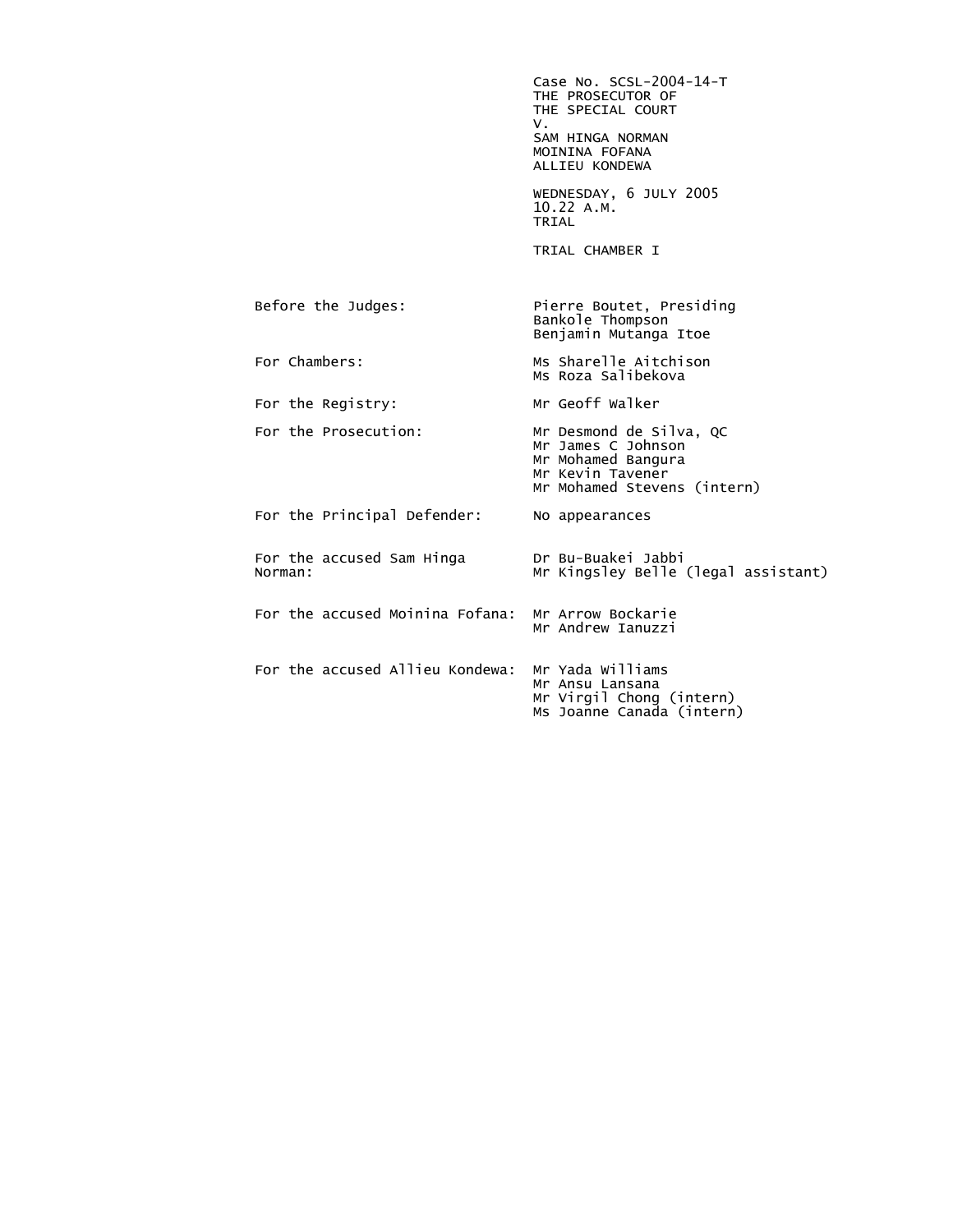1 [CDF06JUL05A-RK] 2 Wednesday, 6 July 2005 3 [Open session] 4 [The accused Fofana and Kondewa present] 09:32:27 5 [The accused Norman not present] 6 [Upon commencing at 10.22 a.m.] 7 PRESIDING JUDGE: Good morning, counsel. We are late 8 starting this morning largely due to the weather condition. We 9 were waiting for Defence counsel to be on site and we were 10:24:16 10 informed that counsel for the first accused had not arrived so 11 that is why we are late in going to court this morning. 12 Yes, Dr Jabbi. 13 MR JABBI: Yes, My Lords, I would like to apologise 14 profusely for coming so late this morning, holding up the Court 10:24:37 15 by at least 45 minutes. I was indeed on may way in due time from 16 home but suffered a tire puncture at Blama Road [phon] in very 17 heavy rain. I could not manage it earlier. Taxis don't come 18 that way by this time, especially when it is raining so much. 19 So, My Lords, I'm sorry I have held up the Court this morning and 10:25:05 20 I apologise to Your Lordships, the whole Court and my colleagues. 21 PRESIDING JUDGE: Thank you, Dr Jabbi. So, we are now 22 ready to proceed. What I would like to ask the Prosecution to do 23 is not necessarily repeat all of their requests for the admission 24 of these documents but to -- we have read and noted the 10:25:35 25 submissions made. We still have concerns about some documents 26 sought to be admitted. So we will start with what has been 27 referred to as the first bundle. 28 Mr Tavener, can you address the Court with reference to the 29 first bundle just so we have the same -- that is the one that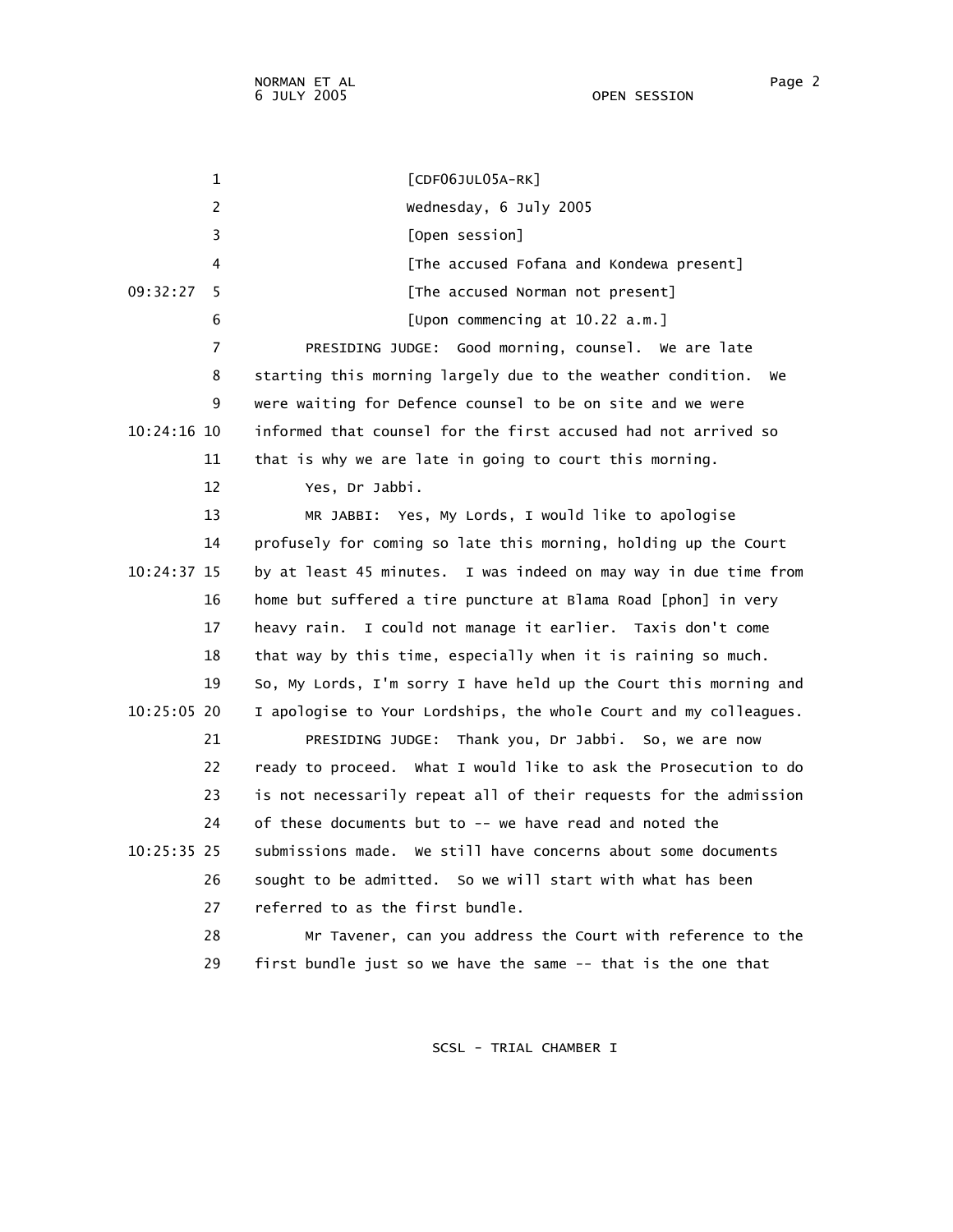| $\mathbf 1$   | contains reports of the UN Secretary-General and number 11, 13,   |
|---------------|-------------------------------------------------------------------|
| 2             | 14, 15, 16, 18. That is the bundle that I'm talking about.        |
| 3             | I understand. If I could make one quick<br>MR TAVENER:            |
| 4             | general remark and then I will move on to your question. The      |
| 10:28:08<br>5 | Prosecution's submission at this stage, consistent with our       |
| 6             | written submissions, is that all documents can be tendered and    |
| 7             | ultimately Your Honours decide in the light of all the evidence   |
| 8             | at the end of the trial how much weight you place upon those      |
| 9             | documents. It may be there are documents tendered at this stage   |
| $10:28:25$ 10 | that you reject, some you accept in part, others you accept in    |
| 11            | full. That will be a function of the exercise of your discretion  |
| 12            | at the appropriate time. The mere admission of the documents      |
| 13            | does not carry with it the imprimatur of the Court in that there  |
| 14            | is no obligation for the Court to place weight on those           |
| 10:28:45 15   | documents. That is a question that can be resolved by the Court   |
| 16            | at the appropriate time. So, the Prosecution's submission is      |
| 17            | that all the documents are tendered and the Court then assess the |
| 18            | documents when all the evidence is available.                     |
| 19            | JUDGE THOMPSON: That submission is a submission of law is         |
| 10:29:00 20   | it?                                                               |
| 21            | MR TAVENER: That's correct. That is our general                   |
| 22            | submission.                                                       |
| 23            | In law?<br><b>JUDGE THOMPSON:</b>                                 |
| 24            | In law, thank you. That has been the thread<br>MR TAVENER:        |
| 10:29:10 25   | of our submissions in our written documents.                      |
| 26            | PRESIDING JUDGE: when you say all documents tendered are          |
| 27            | admissible, and when you say that they are admissible at this     |
| 28            | stage, whether or not they are given any weight and accepted by   |
| 29            | the Court is your position at this time. Anyhow it is for the     |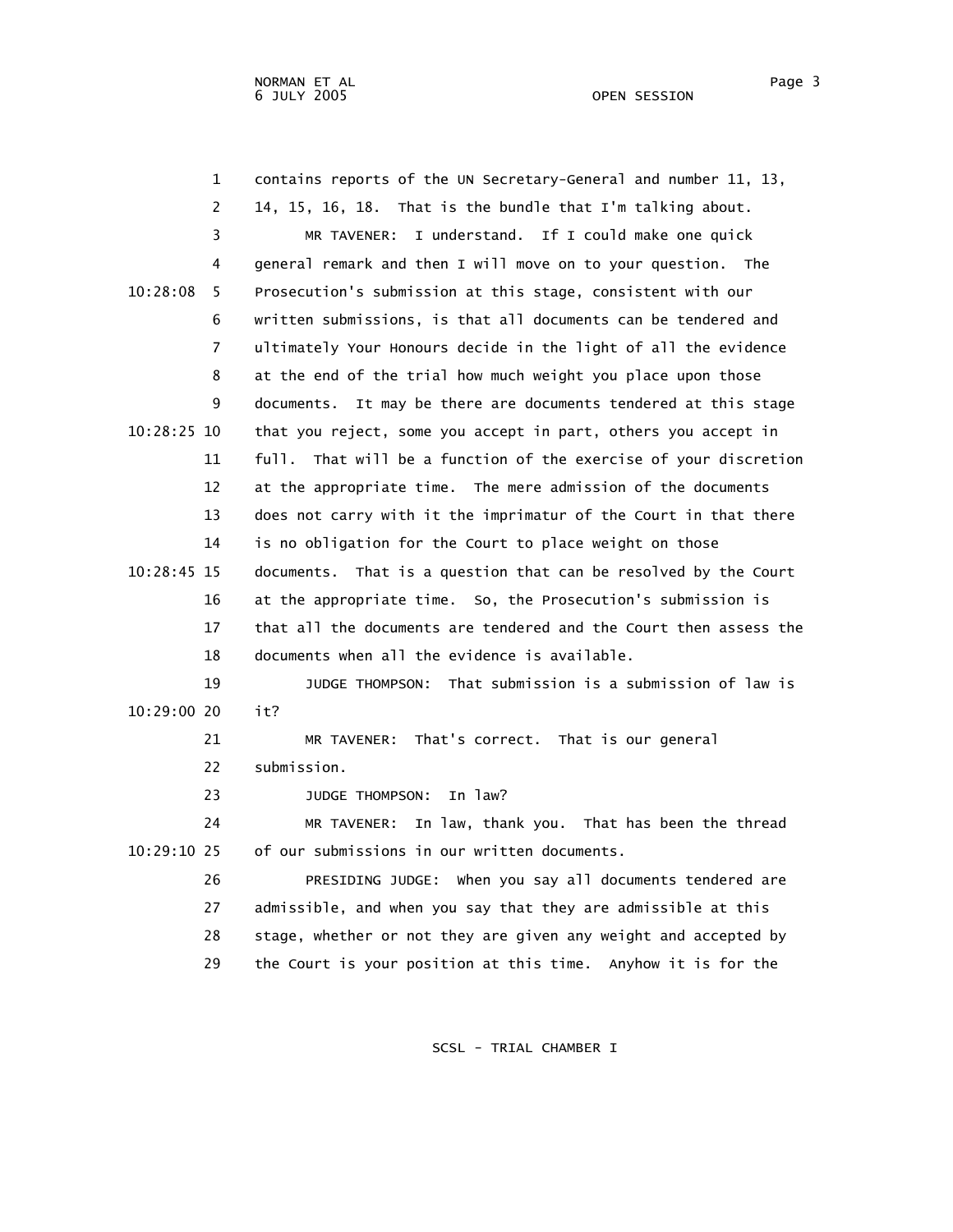NORMAN ET AL Page 4 6 JULY 2005

1 Court to make a determination in due course.

2 MR TAVENER: Yes.

 3 PRESIDING JUDGE: But when you say this, which section or 4 rules are you relying upon to make that statement at this stage, 10:29:43 5 if I can put it this way?

 6 MR TAVENER: 89 bis and 79 -- sorry 89(C). The Court to 7 take notice of relevant evidence and when we come to the 8 documentary evidence, we reply upon 92 bis because it enables 9 documents to be put before the Court that may assist the Court in 10:30:12 10 understanding better the matters put before them. We say that 11 cannot be done ultimately until the end of trial, because it is 12 not until the end of trial that Your Honours can see all the 13 evidence and whether or not those particular documents assist the 14 Court or not, and whether or not they are susceptible for 10:30:38 15 confirmation. Because this is the end of the Prosecution case, 16 we feel this is the appropriate time to put those documents 17 forward.

 18 PRESIDING JUDGE: When you say "assist the Court", this is 19 an interpretation or a statement that is novel and important in 10:30:54 20 the definition of 92 bis, because I don't see that anywhere in 21 this particular rule that this is a condition of admissibility or 22 reliability, whatever it may be.

 23 MR TAVENER: In order for the Court to come to an effective 24 decision or a decision based upon the facts, it needs to be 10:31:15 25 informed. 92 bis and alternative proof of facts which allows for 26 judicial economy, amongst other factors -- under subsection (a) 27 it says, "a Chamber may admit as evidence in whole or in part 28 information in lieu of oral testimony." So, the Court -- 29 PRESIDING JUDGE: Yeah, but information in lieu of.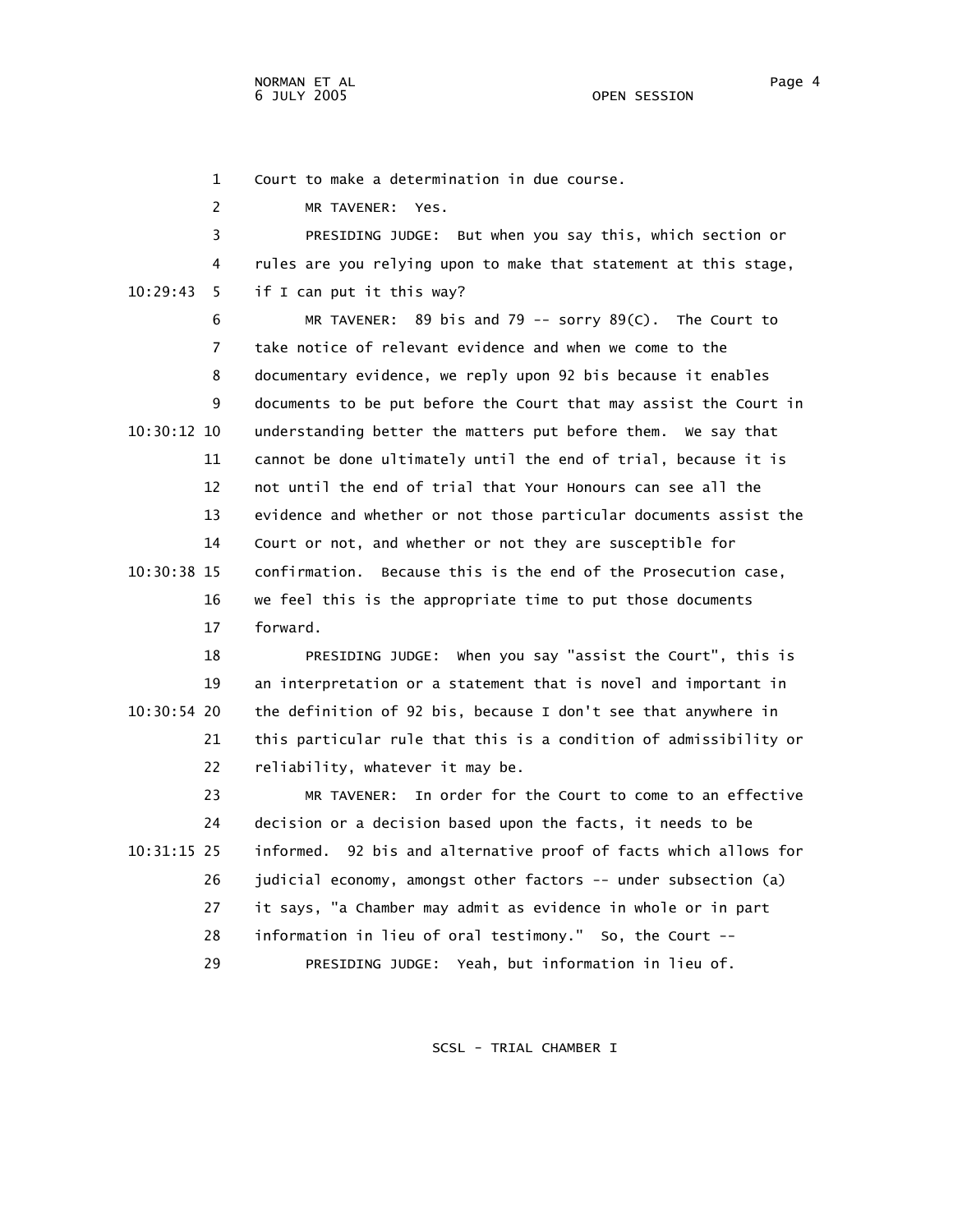1 MR TAVENER: Yes. It doesn't not mean -- it means instead 2 of the Court sitting and hearing from a whole range of people in 3 order to provide background to you, that system can be 4 short-circuited, or a shortcut is provided under the Rules of 10:31:54 5 Evidence to enable documents to be used. That would be the 6 general purpose of 92 bis.

> 7 JUDGE THOMPSON: In other words, you are saying that we 8 can, using 92 bis, admit substantive evidence in lieu of an oral 9 testimony.

10:32:08 10 MR TAVENER: That's correct.

11 JUDGE THOMPSON: As a matter of law.

 12 MR TAVENER: Exactly. As to how much weight you place on 13 that evidence, that ultimately is a matter for you. I use the 14 example, in a national jurisdiction courts have information about 10:32:21 15 the society in which they live, for instance, and what has 16 happened in that society. An international court is formed and 17 more or less is a blank palette. The purpose of 92 bis enables 18 the Court to inform itself about matters that it otherwise would 19 know in a normal national jurisdiction. There is that type of 10:32:41 20 information that needs to be put before the Court. Then there is 21 more specific information that needs to be put before the Court, 22 such as the nature of the conflict, who was involved and so on. 23 There is various levels of information that can be put before the 24 Court.

 10:32:55 25 PRESIDING JUDGE: Where do you draw the line between? If I 26 follow this reasoning as such, why do we need to call witnesses? 27 All you have to do is tender all the statements and all the bunch 28 of documents and it is taken care of under 92 bis. Why do we go 29 through this process?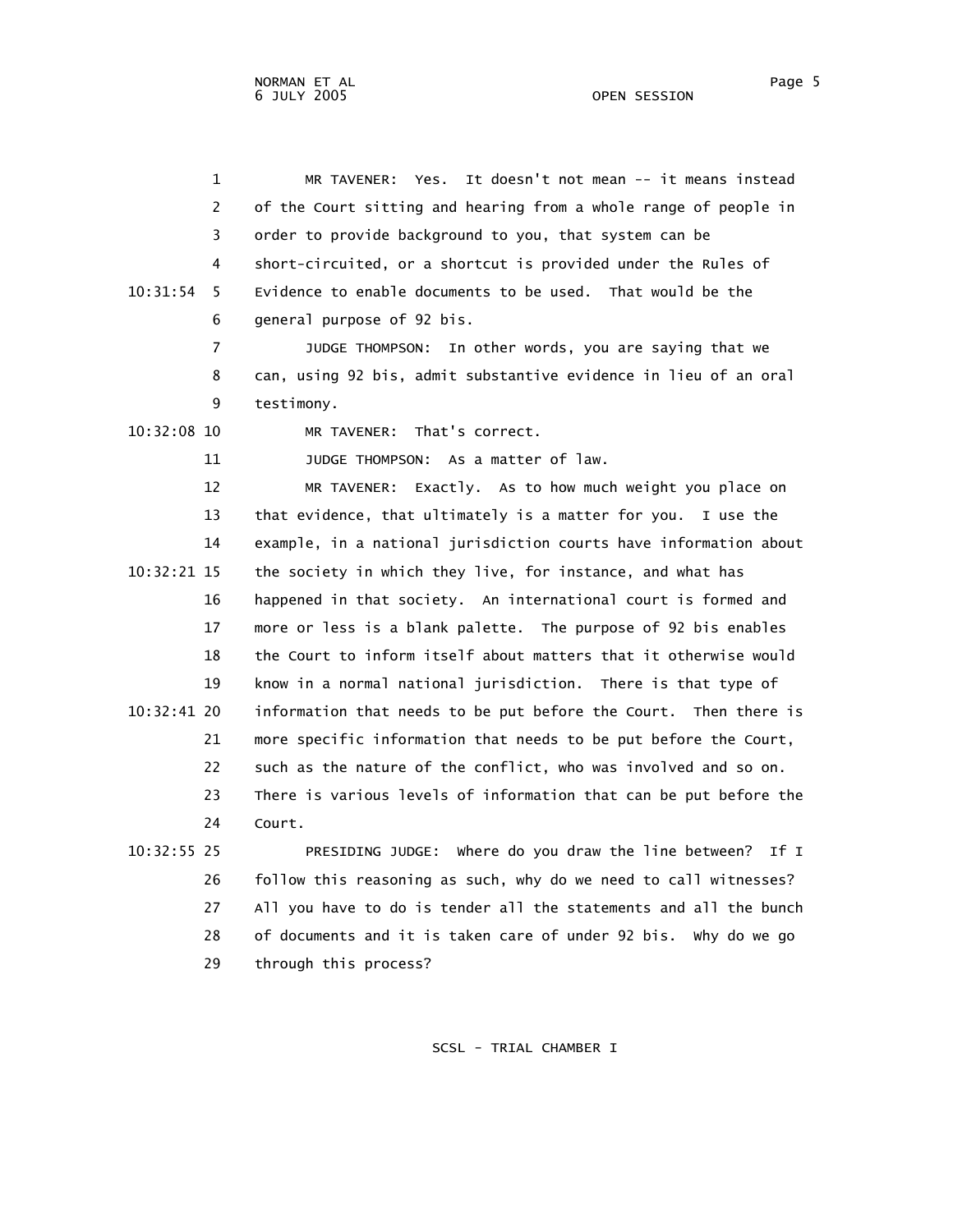1 JUDGE ITOE: I would follow to say that we have placed a 2 lot of premium on the principle of orality and we have been 3 functioning on this, even where we have documents tendered or 4 used in the course of our proceedings. Where would you place 10:33:31 5 this document in relation to the premium we have placed on the 6 orality for purposes of serving us in these proceedings?

 7 MR TAVENER: Clearly, the most weight the Court would place 8 is upon the witnesses who have appeared before them. The 9 Prosecution does not dispute that principle of orality. That is 10:33:52 10 where the substantive evidence or the evidence that has been 11 tested in cross-examination is presented before you. Clearly the 12 most weight comes from the testimony of the witnesses; the 13 documents are there merely as background to assist you. You can 14 accept them or reject them as you will.

 10:34:08 15 JUDGE THOMPSON: But then the difficulty is that if you 16 submit as a matter of law that the admitting documents under 92 17 bis would more or less mean that we are, in fact, substituting 18 for oral testimony evidence from the documents in a sense. If 19 that is the thinking, and we put them on the same pedestal, the 10:34:36 20 documentary evidence coming in by way of substitute for oral 21 testimony, then there is one missing link here. Of course, even 22 though you are inviting the Court to say it is your function to 23 determine what weight you attach to it, but there is a very 24 significant missing link. That is that such documentary evidence 10:35:06 25 will not in fact afford the Defence the opportunity of 26 cross-examining whoever were the makers or the sources of those 27 documents. That is a very important factor and if you agree that 28 is important then it would stand to reason that this Court must 29 not apply the same degree of flexibility which it applies in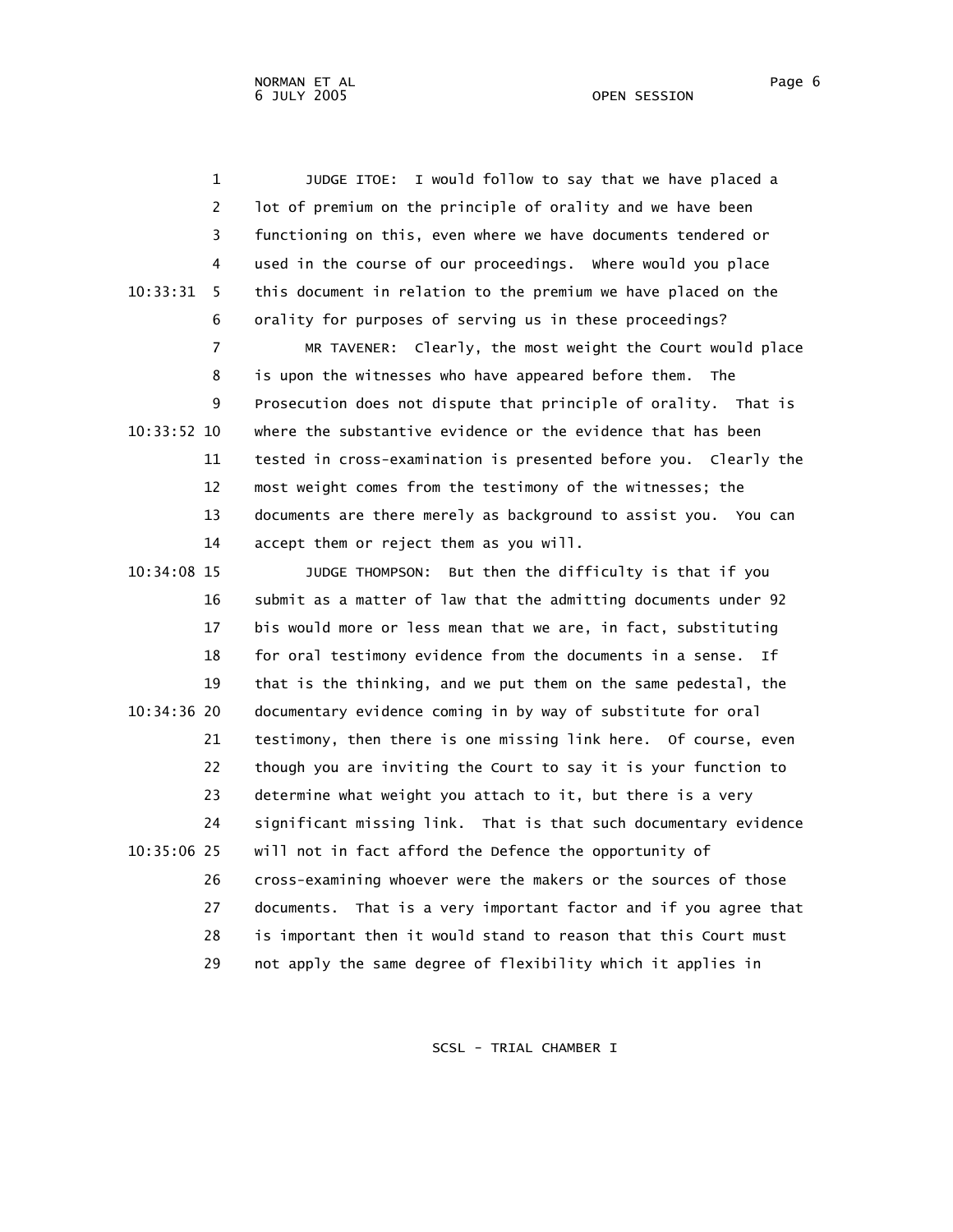1 admitting oral testimony to documentary evidence. In other 2 words, we should not let, so to speak, 92 bis and 89(C) in 3 respect of other documents become a legal dustbin.

 4 MR TAVENER: The Prosecution's submission is not that you 10:35:57 5 are substituting documents for oral testimony; that is not our 6 position. The best evidence comes from the words of the 7 witnesses who have been assessed by the Court and been 8 cross-examined by the Court. The documents serve to assist the 9 Court in informing itself of the context in which the particular 10:36:22 10 offences or the alleged offences took place. That is all they 11 do.

 12 PRESIDING JUDGE: I will stop you right there. You seem to 13 be lumping together background information as such with what 14 would appear, at least according to my reading of some of these 10:36:37 15 documents to have documents that are more specific to some crimes 16 or some accused, as such. So background information to me is 17 quite different than -- background information to situate the 18 conflict in a scenario, in a particular location, in a particular 19 time and space. It's quite different than to say accused A was 10:36:58 20 there or not there and accused A did this or that or didn't do 21 this. That is the kind of difficulties we're in. I make a 22 substantial difference between background information to the 23 conflict with involvement, directly or indirectly, of any of the 24 accused in this Court.

 10:37:20 25 MR TAVENER: If I might suggest then if a conflict arose 26 between what was written in a document, say, mention is made of a 27 particular offence involving one of the accused persons, it is 28 only a document, there is no support for it anywhere else. Then 29 the Court may well take the view that is clearly not enough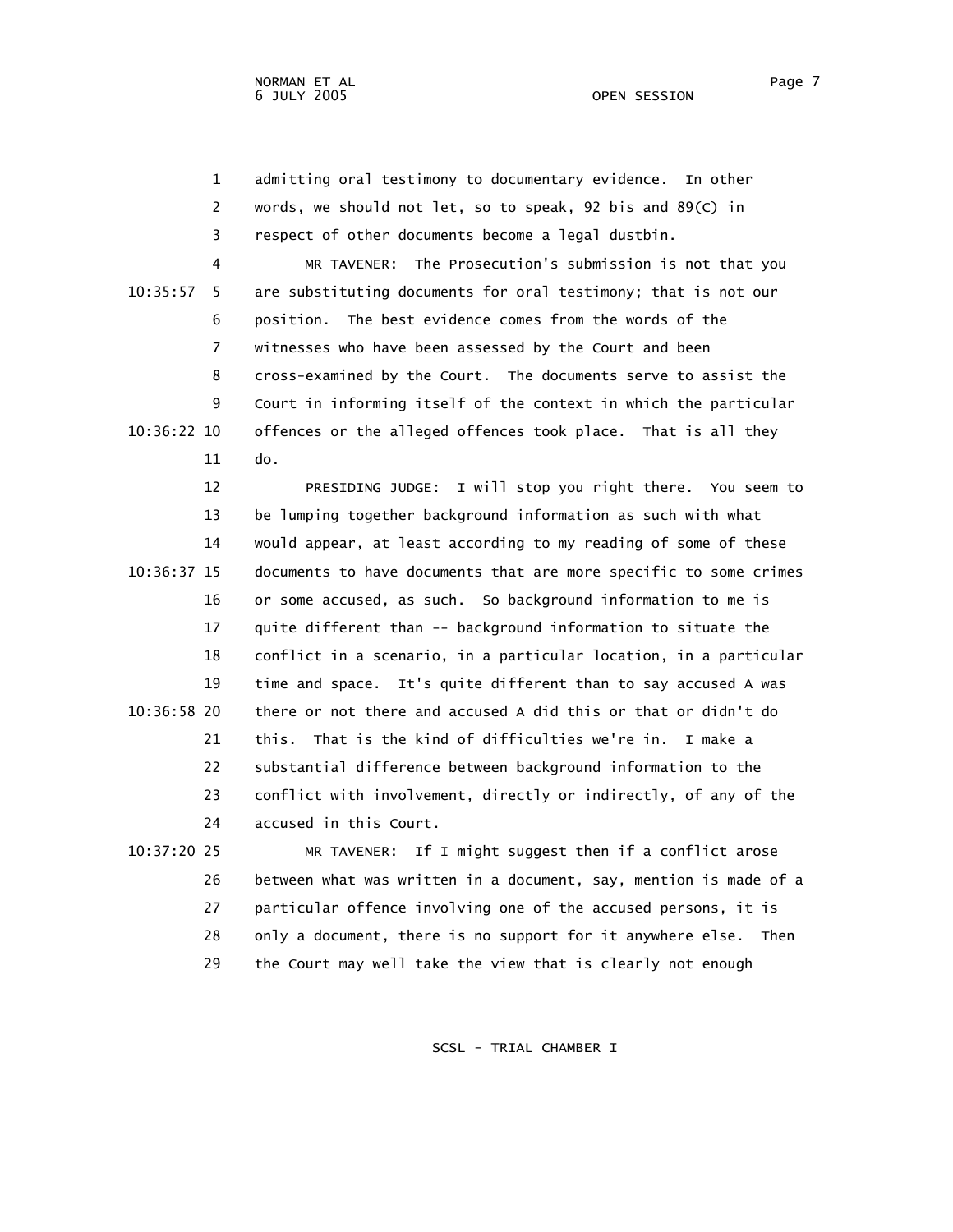1 evidence to substantiate an offence. It is there, it cannot by 2 itself, uncorroborated, support an offence. So it's of very 3 little value. However, if it's contained within a document and 4 there is oral testimony, then there is corroboration between the 10:37:56 5 oral testimony and the document. The document cannot stand alone 6 in that particular circumstance when the offence is being spoken 7 about. If however, it is simply - such as a UN report, for 8 instance, Security Council reports - talking about the nature of 9 the conflict, in which there is effectively no dispute between 10:38:12 10 the parties - there clearly was a conflict here. But the Court 11 has been informed about general summation about what happened - 12 then that can be used by the Court for that purpose. 13 JUDGE THOMPSON: But the bundles that you brought before us 14 are a mixed bag. 10:38:27 15 MR TAVENER: That's right. And you look at the general and 16 that is not in dispute, effectively. You then get to the other 17 end of spectrum, as Your Honour has just raised, where there may 18 be some specific mention of an offence. Alone that cannot stand. 19 Simply, you assess it for whatever value you find. You may find 10:38:47 20 that it's insufficient. And certainly it wouldn't by itself 21 found an offence, or support an offence. 22 PRESIDING JUDGE: But you are still suggesting that it 23 should be admitted and then given no weight if it is not 24 confirmed by any other -- 10:39:00 25 MR TAVENER: By the end of trial. The evidence is not all 26 before the Court as yet. The Defence may suggest -- the Defence 27 clearly must produce evidence; it intends to call witnesses. 28 These matters may or may not be corroborated. This is the time

29 when the Prosecution must put the documents before the Court.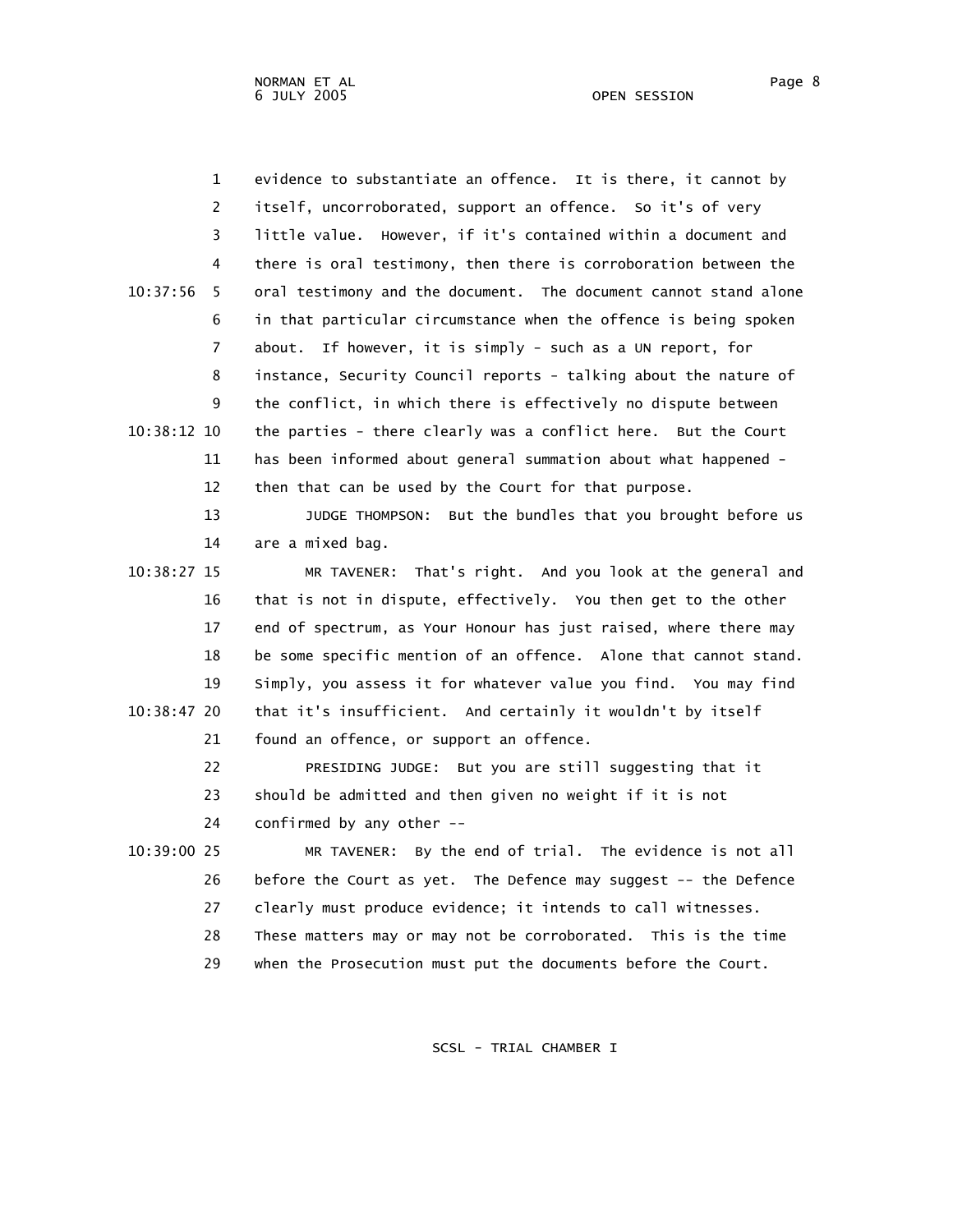| $\mathbf{1}$  | And until all the evidence is in Your Honours can't make, we      |
|---------------|-------------------------------------------------------------------|
| 2             | would say, a full assessment of the documents.                    |
| 3             | JUDGE ITOE: Mr Tavener, what about the principle of               |
| 4             | relevancy? Because there is relevancy in 89(C), there is          |
| 10:39:41<br>5 | relevancy in 92 as well. The Court, if we determine that the      |
| 6             | document is relevant, you know, we could admit it. What is your   |
| 7             | position as far as this pile of documents is concerned?           |
| 8             | MR TAVENER: We say all the documents are relevant and             |
| 9             | admissible. We say, however, as I indicated, it's clearly a       |
| 10:39:55 10   | spectrum across the board of what those documents contain.        |
| 11            | JUDGE ITOE: You are saying all the documents are relevant.        |
| 12            | MR TAVENER: Yes. That is our submission. Otherwise we --          |
| 13            | JUDGE ITOE: That is a legal proposition.                          |
| 14            | MR TAVENER: We wouldn't be seeking to tender them                 |
| 10:40:08 15   | otherwise. We submit that they are relevant. As you say, at the   |
| 16            | end of the trial you can look at how much weight -- we would not  |
| 17            | suggest - I'm repeating myself - I would not suggest, for         |
| 18            | instance, an offence contained only in a document would be        |
| 19            | sufficient for Your Honours' purposes, as an example. One would   |
| 10:40:23 20   | look for corroboration, and that corroboration would have to come |
| 21            | from oral testimony. So that is why the Prosecution maintains at  |
| 22            | this stage the documents can be tendered.                         |
| 23            | JUDGE THOMPSON: So what do we consider this stage of              |
| 24            | admissibility?                                                    |
| 10:40:43 25   | MR TAVENER: Well, they're simply admitted --                      |
| 26            | JUDGE THOMPSON:<br>In other words, you are asking us to do        |
| 27            | what may well be a pro forma type thing. Apply a doctrine of      |
| 28            | automaticity.                                                     |
| 29            | That the documents are tendered, they're<br>MR TAVENER:           |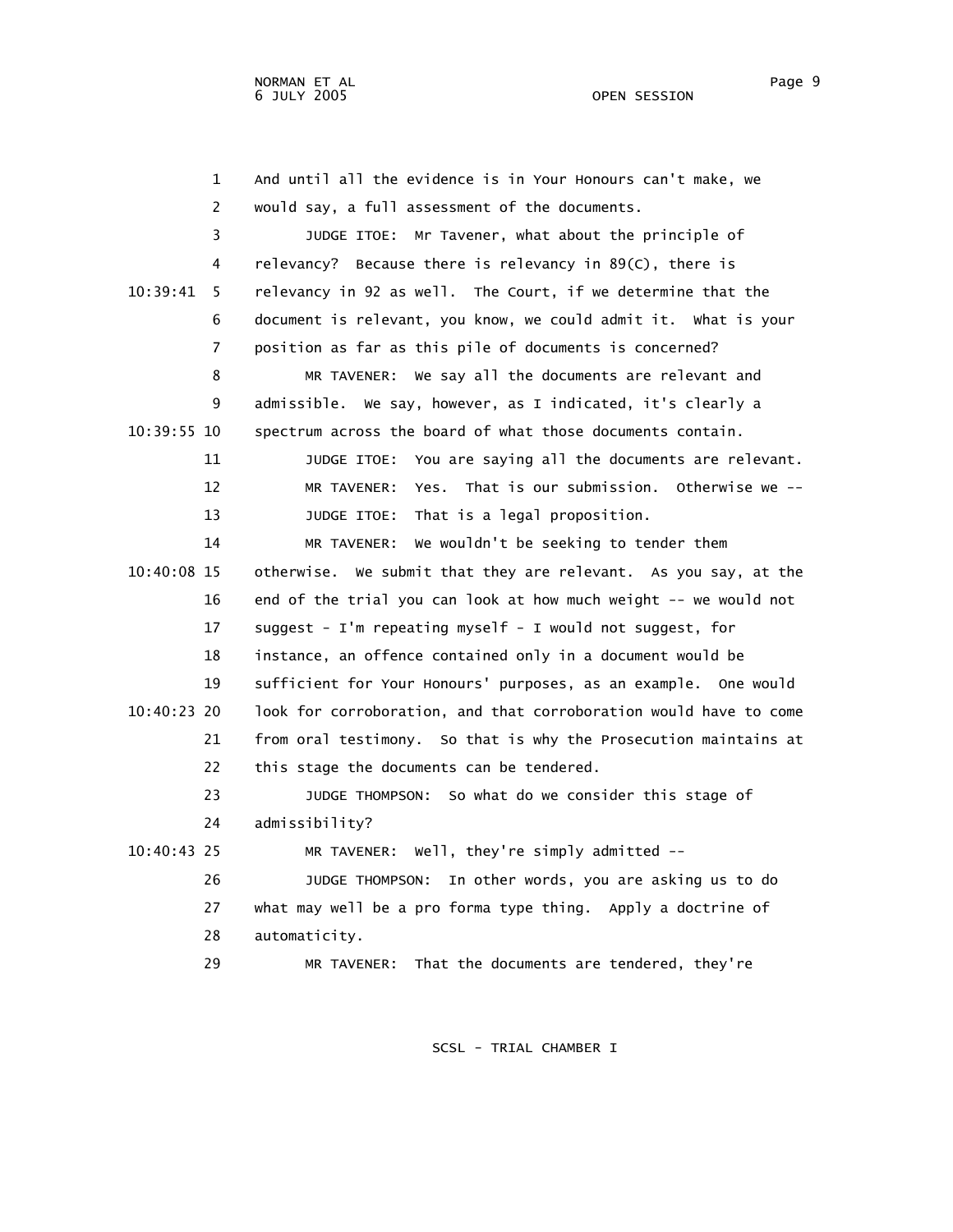1 treated as exhibits -- 2 JUDGE THOMPSON: And then we suspend our judgment and wait 3 until the appropriate time and then consider the question of 4 weight -- 10:41:06 5 MR TAVENER: That's correct. 6 JUDGE THOMPSON: -- In other words. Actually, the judges 7 are being asked to play the role of supercomputers. 8 MR TAVENER: Oh no. Not at all. The Prosecution have 9 indicated which parts we rely upon. You may not be satisfied; at 10:41:20 10 the end of the day you may say we don't like that document, it 11 does not assist and take no value from that document at all. So 12 that is why we have brought down the documents, so those 13 documents we say -- 14 JUDGE ITOE: It isn't relevant? 10:41:32 15 MR TAVENER: We say it's relevant. You may not. 16 JUDGE ITOE: That's right. 17 MR TAVENER: At this stage we say it is and that decision 18 ultimately is done at the end and certainly as part of our 19 closing submissions, we would identify what documents we rely on 10:41:43 20 and whether or not those documents have corroboration. So we 21 would assist the Court in their deliberations. Simply because it 22 is admitted at this stage does not mean that's the end of the 23 matter. More evidence will be led and more submissions need to 24 be made. 10:42:03 25 JUDGE ITOE: We appreciate, Mr Tavener, that the probative 26 value is something else. 27 MR TAVENER: That's correct. 28 JUDGE ITOE: We should distinguish the admissibility of

SCSL - TRIAL CHAMBER I

29 these documents from the probative value that we should give to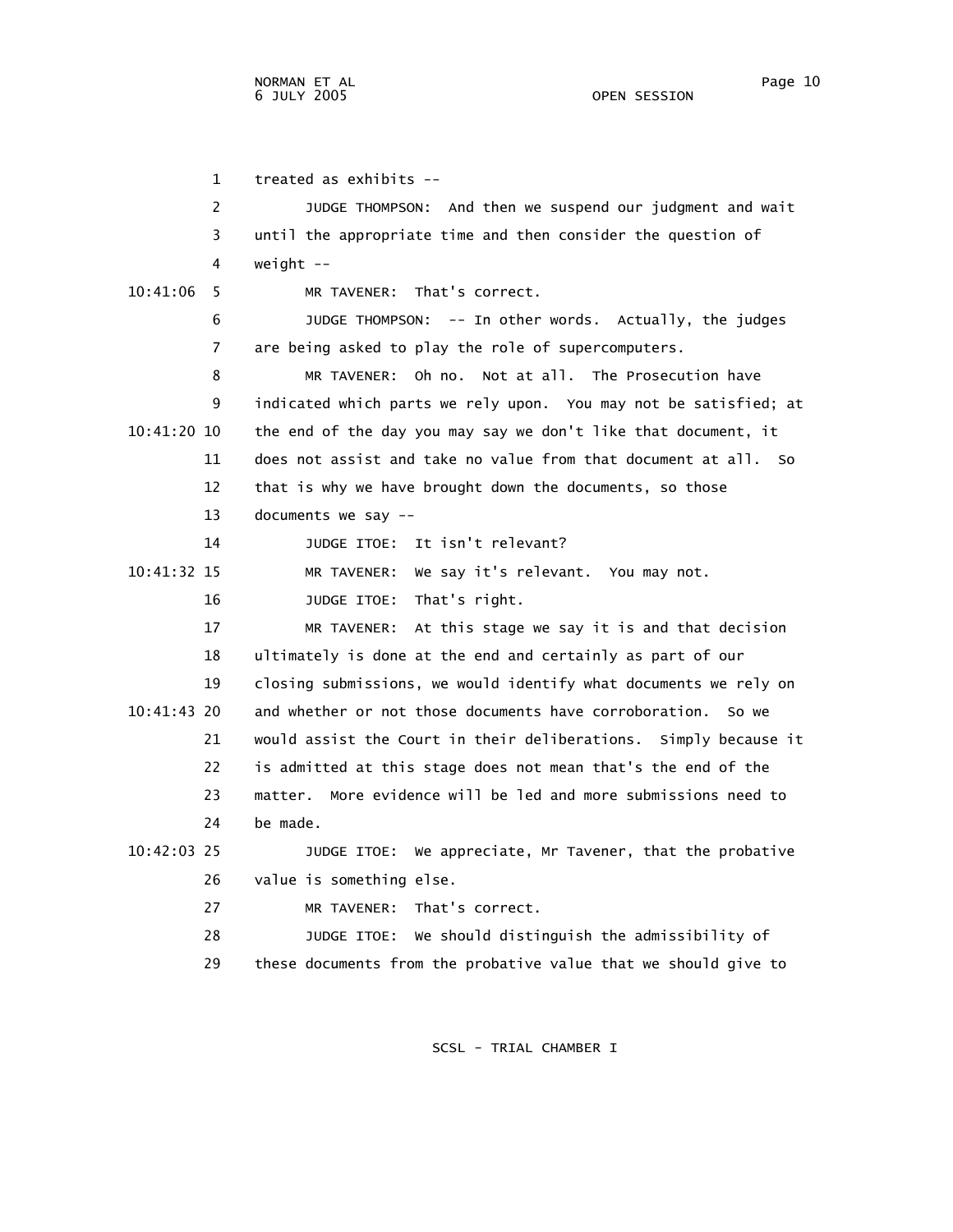1 them. They could be admitted and they could also be adjudged to 2 lack any probative value at all.

3 MR TAVENER: Exactly.

 4 JUDGE ITOE: But I mean, it's just that we have to be very 10:42:26 5 careful what we are admitting and what we should not admit. And 6 particularly that we do not get into this process of admitting 7 documents to the detriment of the rights of the Defence, which in 8 the doctrine of orality, at least has a chance of cross-examining 9 the witness if the document came through a witness, and you know, 10:42:51 10 at least giving us a clearer perspective of where the truth lies. 11 That is the problem. This is the crux of the problem in this 12 particular procedure which you're adopting.

 13 MR TAVENER: Yes, I again accept that if a person, if a 14 witness has not been cross-examined about a particular document 10:43:07 15 you would apply less weight to it, but at this stage the 16 Prosecution will not be calling any more witnesses; however, the 17 Defence will. And it may well be in the course of Defence 18 witnesses testifying, documents that'll be tendered will be put 19 before them and they'll be used for that purpose or other 10:43:25 20 purposes. At the end of the case, the Prosecution will identify 21 what the -- go back through those exhibits and identify for the 22 Court's assistance how or whether those documents have been 23 corroborated and whether or not you can place weight on those 24 particular documents. So at this stage, we simply say the 10:43:42 25 documents can be admitted and that at this time the Court need 26 not concern itself with exactly how those documents are to be 27 used and what weight to place upon them. 28 JUDGE THOMPSON: In other words, applying an extreme

29 doctrine of flexibility.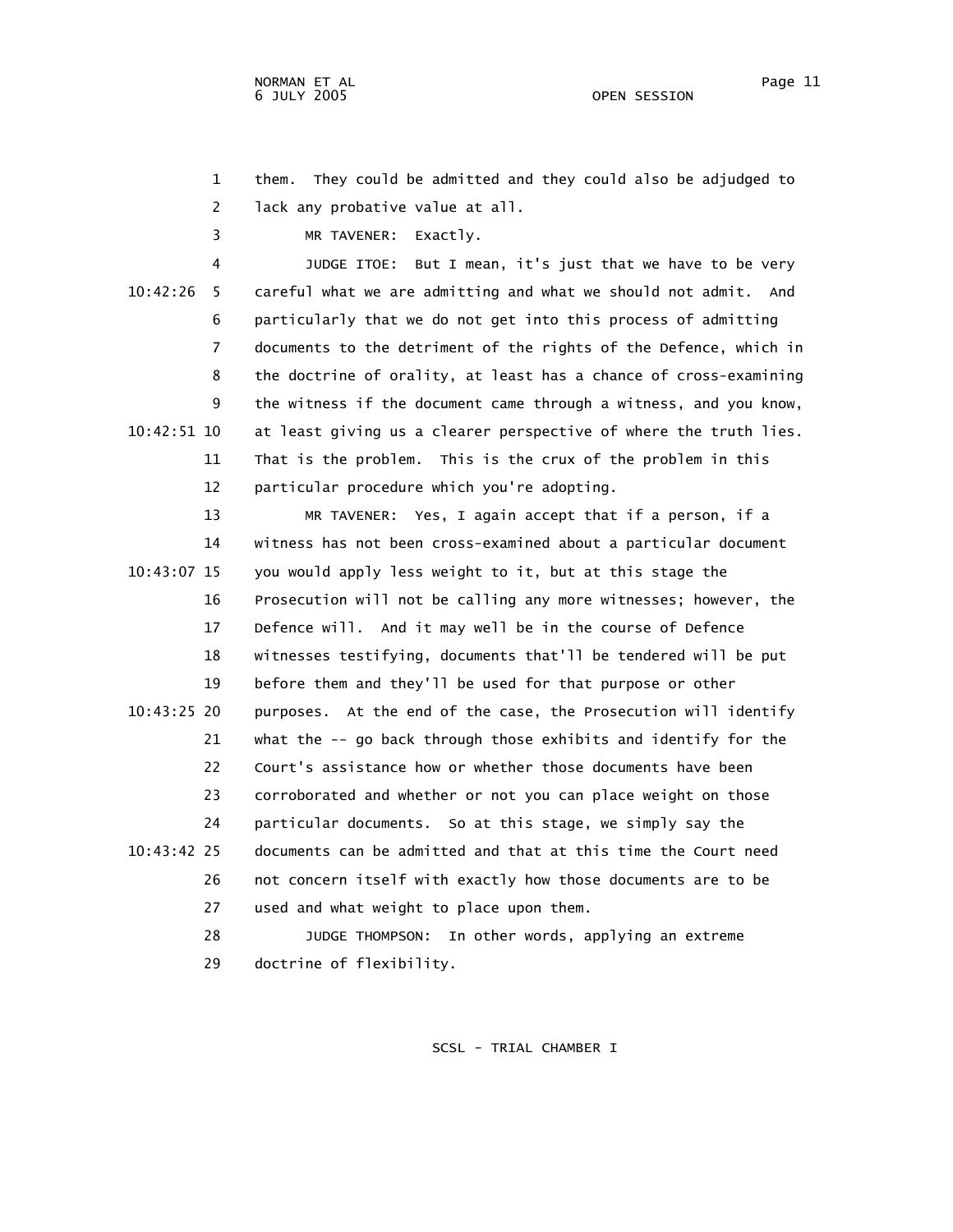| 1              | MR TAVENER: A reasonable doctrine of flexibility.                |
|----------------|------------------------------------------------------------------|
| 2              | PRESIDING JUDGE: But you accept, however, before we do           |
| 3              | proceed to admit any document that there has got to be some      |
| 4              | relevancy. Otherwise 89(C) or 92 bis, as my brother Justice Itoe |
| 10:44:18<br>5. | has just said, relevancy is a primary role before dealing with   |
| 6              | any evidence, whether it is this evidence or any other evidence. |
| $\overline{7}$ | If it is not relevant then we need not be bothered about that.   |
| 8              | To me, at least, and again in a very -- I have not listened and  |
| 9              | studied all of these documents in details because it is quite an |
| 10:44:46 10    | extensive piece of work you will admit, but there are some       |
| 11             | documents that are -- I will give you one in bundle three, for   |
| 12             | example, a communiqué from the joint commitment for disarmament  |
| 13             | and so on and so on. It's clearly outside the scope of the       |
| 14             | indictment.                                                      |
| 10:45:18 15    | JUDGE THOMPSON: As a matter of law, you yourself rely on         |
| 16             | that in your written submission, that the documents must be      |
| 17             | relevant. You do rely on that. In fact, what you're saying is    |
| 18             | that at this point in time proof of reliability is not a         |
| 19             | condition of admission.                                          |
| 10:45:40 20    | MR TAVENER: We say the documents are relevant.                   |
| 21             | JUDGE THOMPSON: Yes, you say they are relevant in your           |
| 22             | written submission.                                              |
| 23             | That's correct.<br>MR TAVENER:                                   |
| 24             | So that would tie up with what my learned<br>JUDGE THOMPSON:     |
| $10:45:50$ 25  | brothers are saying, that relevance seem to be a kind of         |
| 26             | condition precedent, in a kind of gatekeeping role, judicial     |
| 27             | gatekeeping role. If the documents do not pass the test of       |
| 28             | relevance then we cannot open the gate.                          |
| 29             | That's correct. For a document to be<br>MR TAVENER:              |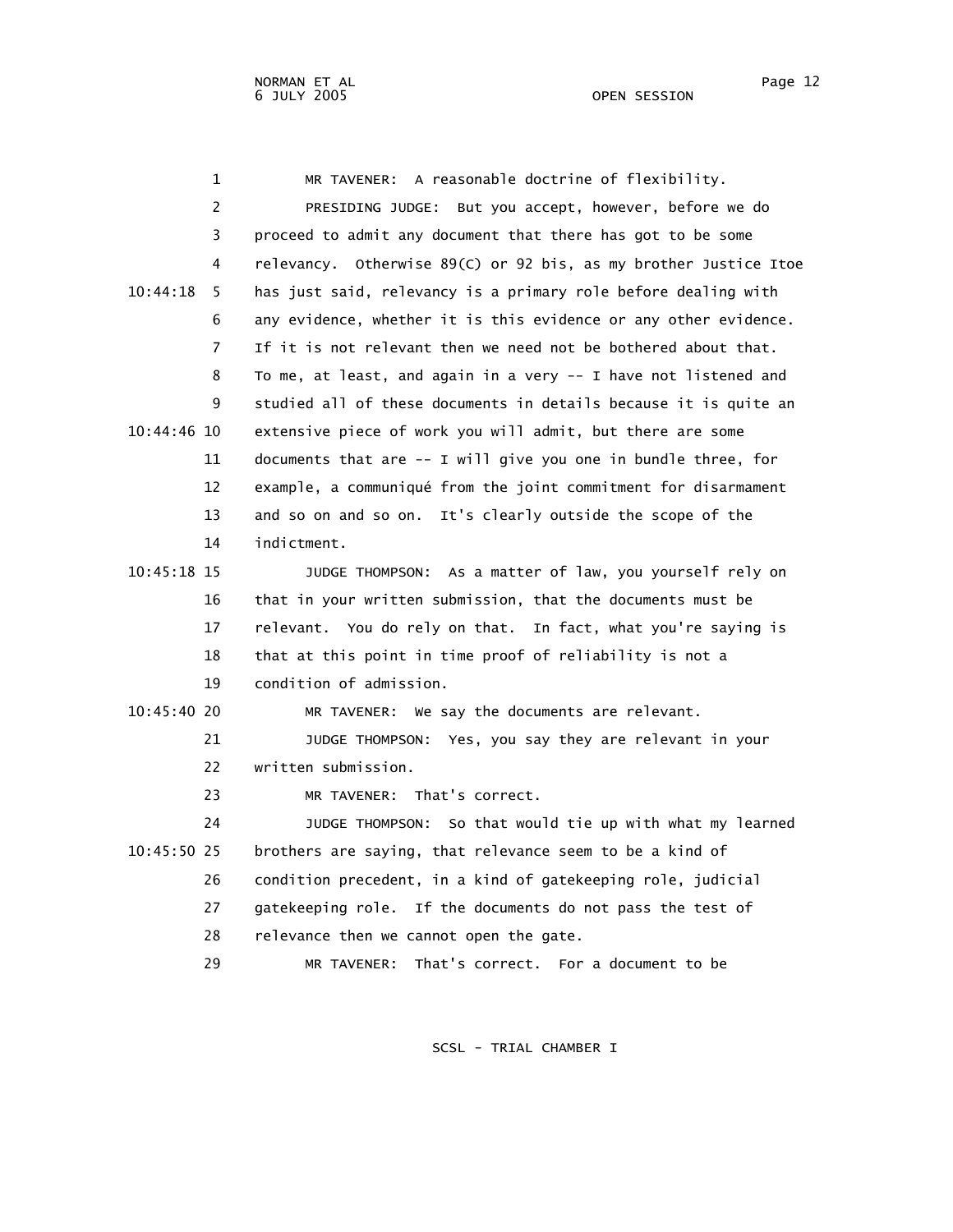1 admissible it has to be relevant. At the same time, we say they 2 are.

 3 PRESIDING JUDGE: Before we go to this specific bundle, 4 because we were dealing with bundle 1 --

 10:46:29 5 MR TAVENER: Bundle 1 was a subject of the Trial Chamber 6 decision on the 2nd of June 2004, the decision on the Prosecution 7 motion for judicial notice and admission of evidence. And at 8 page, I have it as 7126 of that decision, it says at paragraph 9 33: "By parity of reasoning, the Chamber has carefully examined 10:47:03 10 and reviewed each of the documents enumerated in annex B of the 11 Prosecution motion. As regards enumerated documents, the 12 Chamber, applying the relevant jurisprudence, makes the following 13 findings: (1) As to their existence and authenticity, documents 14 9 to 21 do qualify for judicial notice. Documents 31 and 32 do 10:47:35 15 qualify for judicial notice." That's as to their existence and 16 authenticity, those are the documents contained in bundle --

> 17 JUDGE ITOE: You're referring to the Trial Chamber 18 decision.

 19 MR TAVENER: That's correct. The Trial Chamber decision on 10:47:45 20 the motion for judicial notice and admission of evidence. So as 21 we understood that decision, those documents which are listed in 22 bundle 1, 9 to 21 - and I'm looking at annex B, Prosecutor's 23 motion for judicial notice and admission of evidence - 9 to 21 24 are UN, the report of the UN Secretary-General on the situation 10:48:06 25 in Sierra Leone. And then, 31 and 32 are other UN reports which 26 are from UNICEF, just UNICEF. 27 PRESIDING JUDGE: One is a press release, the other is a

28 monthly report.

29 MR TAVENER: That's correct. It was our understanding that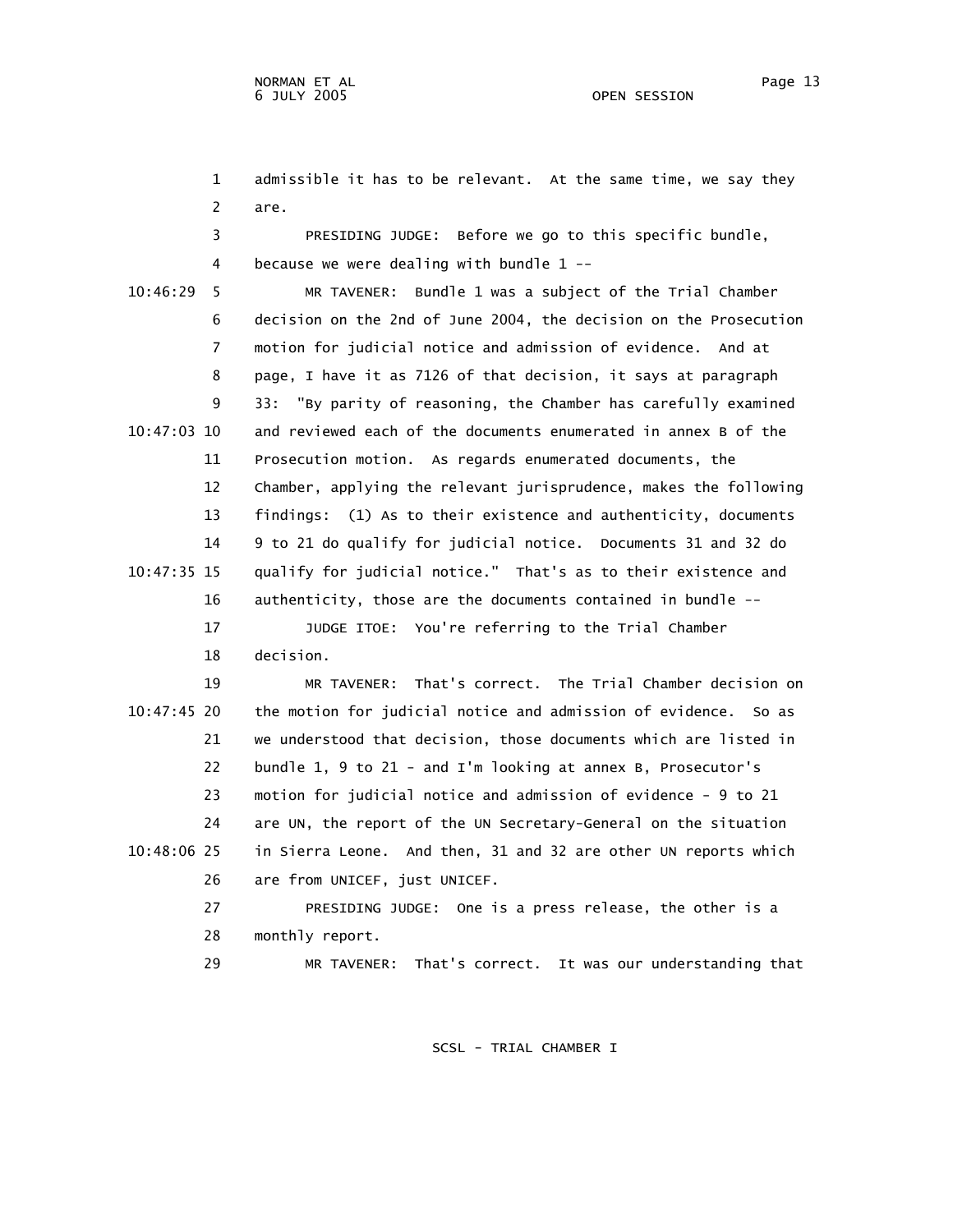1 as they have found to be -- the Court has made a finding in 2 respect of their existence and authenticity that to finish that 3 process we simply tender the documents. 4 JUDGE THOMPSON: In other words, those were judicially 10:48:34 5 noticed. And there was no contrary ruling by the Appeals Chamber 6 on those. 7 MR TAVENER: That is correct. And as they're not formally 8 before the Court that was the purpose of bundle 1, simply to put 9 those exhibits now formally before the Court by way of tendering. 10:50:30 10 **IDEO 10 IDEO IDEO IDEO IDEO IDEO IDEO IDEO IDEO IDEO IDEO IDEO IDEO IDEO IDEO IDEO IDEO IDEO IDEO IDEO IDEO IDEO IDEO IDEO IDEO IDEO IDEO IDEO IDEO I**  11 JUDGE THOMPSON: So in summary you're virtually saying that 12 the eight documents in the first bundle have all been judicially 13 noticed pursuant to a decision of 2nd June 2004 as to their 14 existence and authenticity. And that all we need now to do is 10:51:01 15 just a formal process of tendering them into evidence. 16 MR TAVENER: That's correct. That would be our submission. 17 PRESIDING JUDGE: For the purpose? 18 MR TAVENER: To put them before the Court. 19 PRESIDING JUDGE: As to their content. And so there is no 10:51:16 20 confusion on that as well, as to the content based on your 21 submission that we may accept it in whole or in part or not at 22 all if we feel the absence of relevancy or whatever it is or 23 absence of corroboration, confirmation, whatever it is. The mere 24 fact that we accept them as to content does not go to any weight 10:51:44 25 to be attached at this stage to any of these documents. 26 MR TAVENER: That's correct. That process will take place

27 at a later time.

 28 JUDGE ITOE: I would like to add from what the learned 29 Presiding Judge has said, you know, that these documents were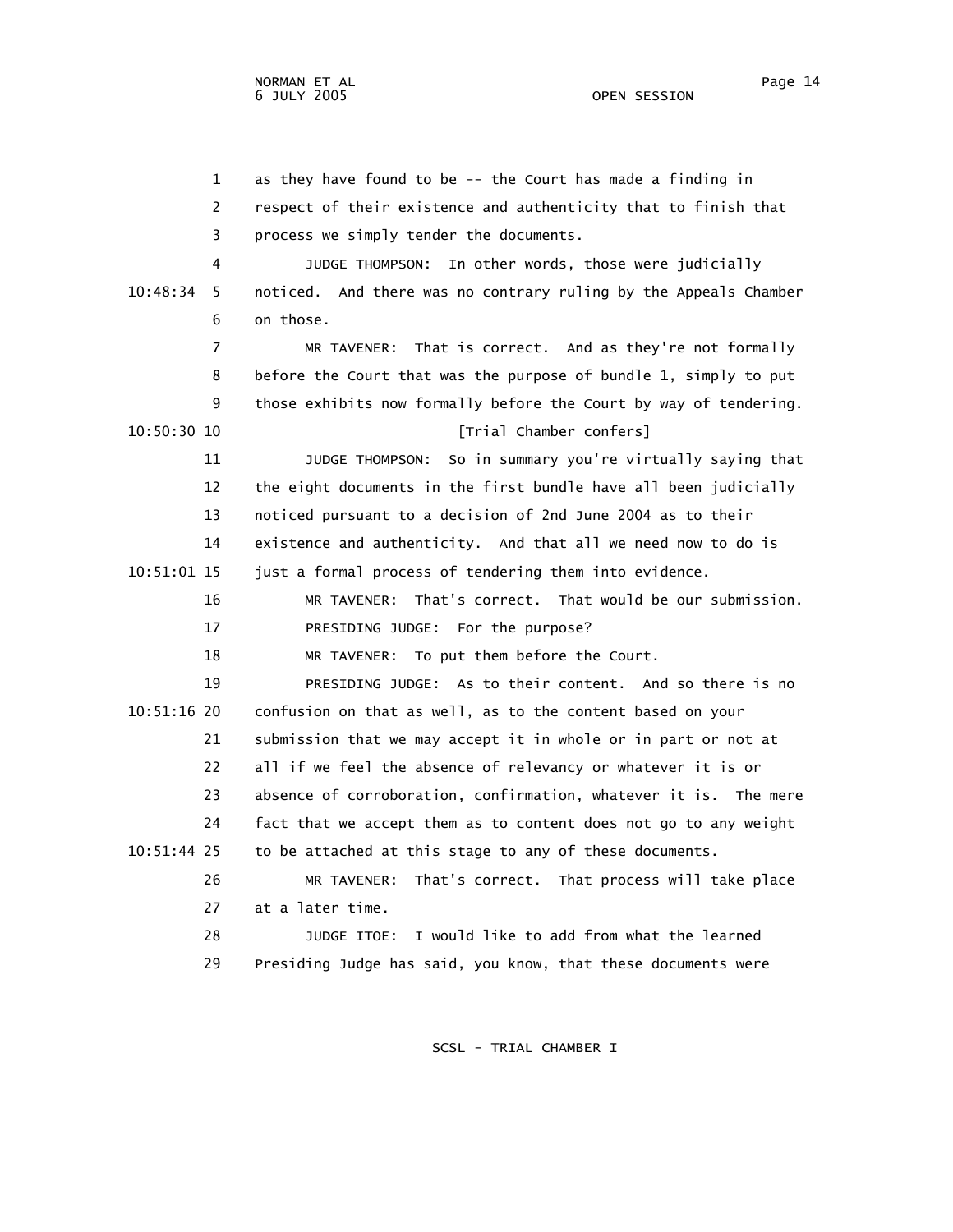NORMAN ET AL Page 15

 1 noticed -- judicially noticed as to their existence and 2 authenticity. Let's be very clear on this. It is that there is 3 indeed a document by the UN by the United Nations on this and the 4 document is authentic and not that the facts in the documents 10:52:24 5 necessarily have the probative value. We have to -- the 6 probative value we have to attach to this. I would like us to be 7 on the same wavelength on this in determining these issues. What 8 would be your observation on this? 9 MR TAVENER: The Prosecution would submit that an authentic 10:52:44 10 UN document should be given weight, but ultimately that is a 11 decision for Your Honours. 12 JUDGE ITOE: It's authentic because it went through the 13 regular United Nations process before it was published and so on. 14 MR TAVENER: Yes. 10:53:00 15 JUDGE ITOE: It is authentic. It exists. The question 16 mark is what do these documents contain. 17 MR TAVENER: That is a matter ultimately for Your Honours 18 to decide. 19 JUDGE ITOE: That's right. 10:53:11 20 PRESIDING JUDGE: So, Mr Tavener, to keep things in a 21 proper perspective I didn't ask you to argue about bundle 2 and 22 bundle 3 now. We'll rather go to the Defence and ask them if 23 they have any submission to make as to the overall scenario and 24 more specifically to bundle 1 that you've just dealt with. That 10:53:34 25 will be easier for all of us to follow it that way given the size 26 of the documents you're tendering at this particular moment. 27 MR TAVENER: Thank you. 28 JUDGE ITOE: And it gives you time to rest a bit from the 29 barrage.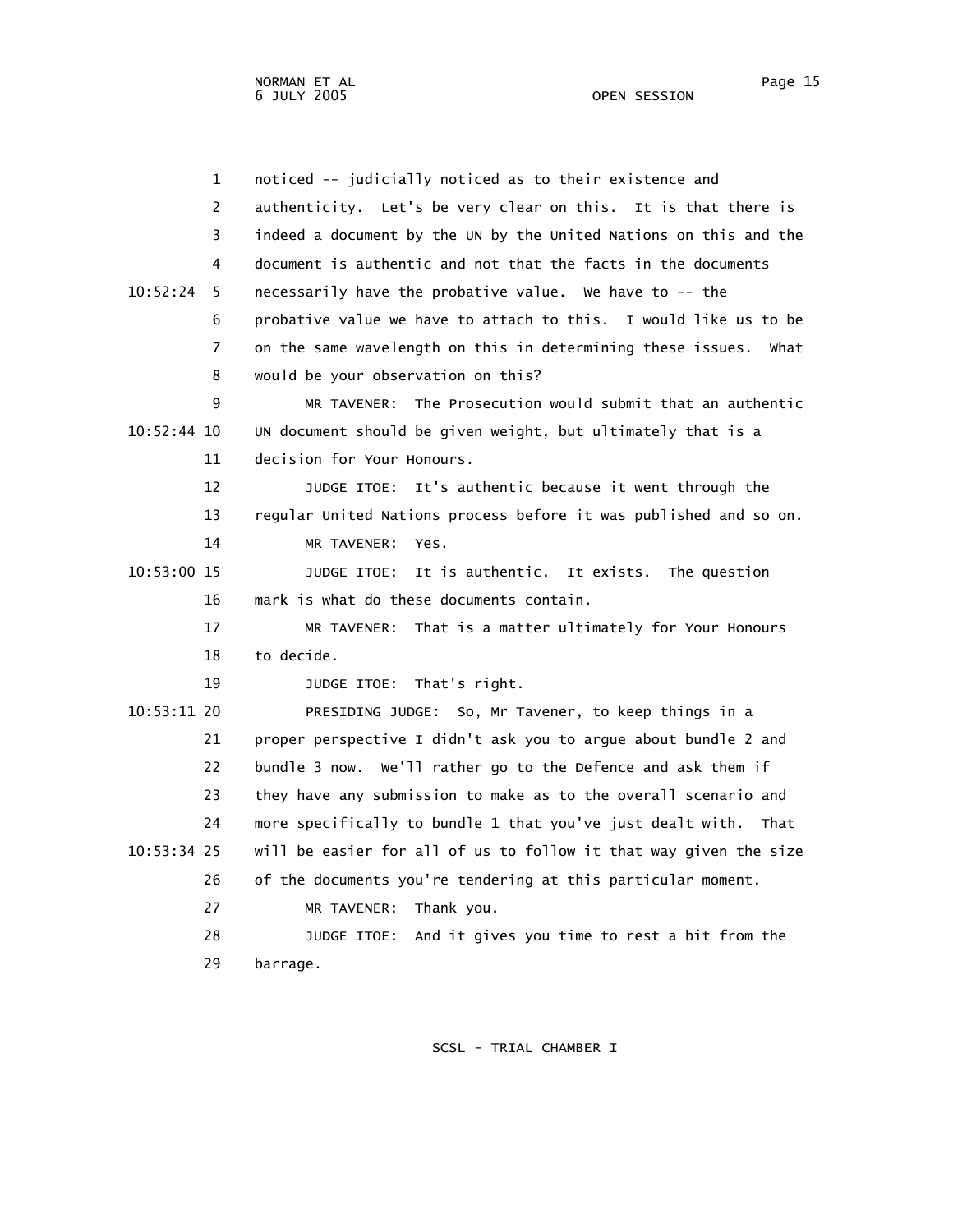| 1              | PRESIDING JUDGE: If I can ask counsel for the first               |
|----------------|-------------------------------------------------------------------|
| 2              | accused to comment on the overall -- if you have any overall      |
| 3              | comment about the admissibility of these documents and then focus |
| 4              | on the first bundle as we called it.                              |
| 10:54:02<br>5  | My Lord, we have a concerted approach to this<br>MR JABBI:        |
| 6              | application and Mr Yada Williams will speak on behalf of the      |
| $\overline{7}$ | Defence.                                                          |
| 8              | PRESIDING JUDGE: That applies to the second accused as            |
| 9              | well?                                                             |
| 10:54:15 10    | MR BOCKARIE:<br>Yes, Your Honour.                                 |
| 11             | PRESIDING JUDGE: Yes, Mr Williams.                                |
| 12             | MR WILLIAMS: My Lord, the objection is based on a number          |
| 13             | of grounds, My Lord, to all three bundles. My Lord, it is our     |
| 14             | submission that the Prosecution has failed to satisfy a necessary |
| 10:54:48 15    | pre-condition for these documents to be admitted.                 |
| 16             | My Lord, we refer Your Lordships to Rule 66(A)(i) and we          |
| 17             | would submit, My Lord, these documents that the Prosecution is    |
| 18             | now seeking to tender should have been disclosed to the Defence   |
| 19             | 30 days -- within 30 days of the initial appearance of the        |
| 10:55:42 20    | accused persons.                                                  |
| 21             | My Lord, 30 days of the initial appearance does not take us       |
| 22             | beyond September 2003. My Lord, the first hint of these           |
| 23             | documents by the Prosecution was in April 2004 when they filed a  |
| 24             | motion pursuant to Rule 94. It is our submission that it cannot.  |
| 10:56:55 25    | JUDGE THOMPSON: What was the date again?                          |
| 26             | MR WILLIAMS: April 2004, My Lords.                                |
| 27             | PRESIDING JUDGE: When they filed their judicial                   |
| 28             | notification.                                                     |
| 29             | MR WILLIAMS: Yes, My Lord. In order to be more specific,          |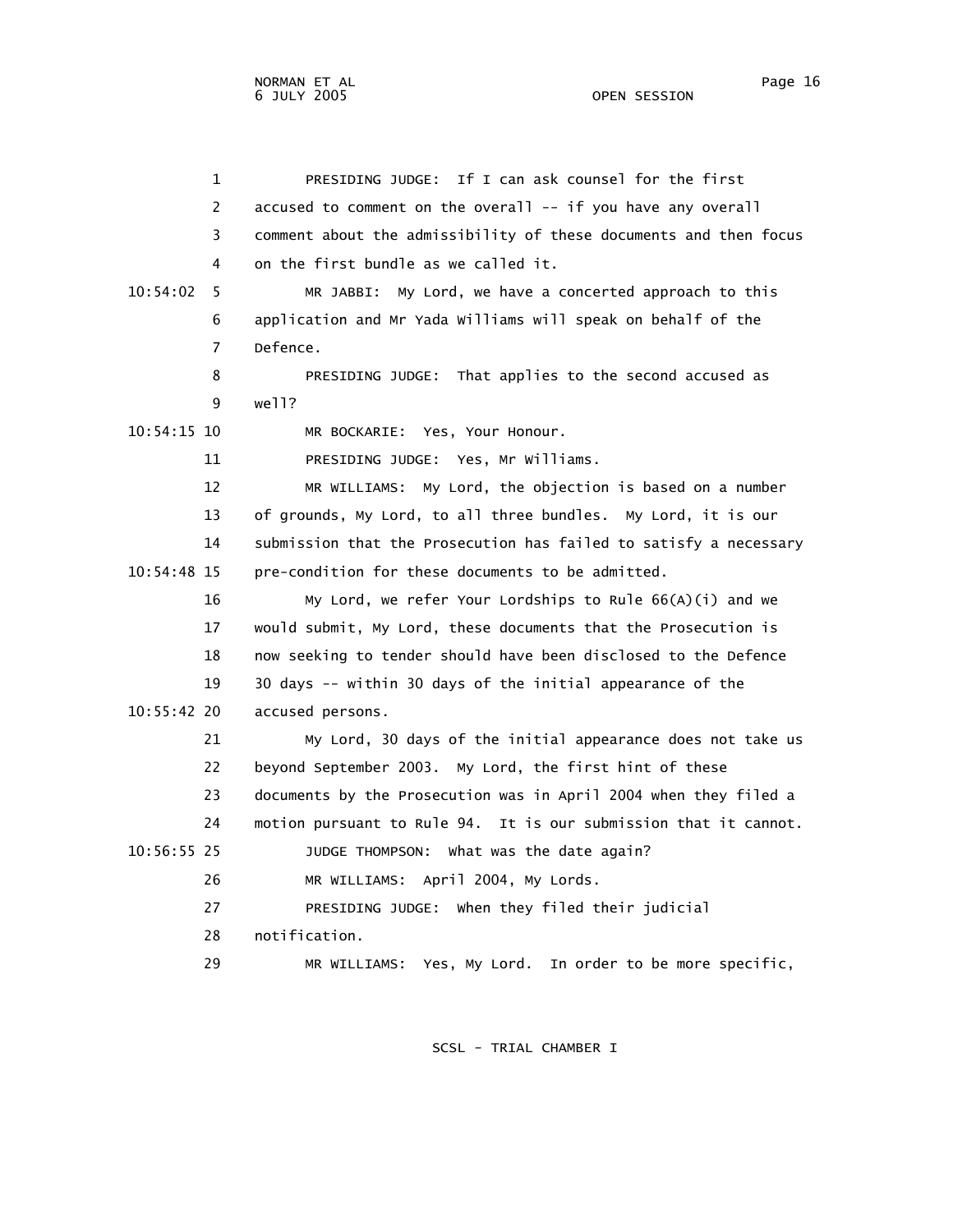NORMAN ET AL Page 17

OPEN SESSION

 1 My Lord, the documents contained in the first bundle were 2 included in annex B of the Prosecution's motion for judicial 3 notice filed on the 1st of April 2004. 4 JUDGE ITOE: What was the date of the motion, again, 10:58:02 5 Mr Williams? 6 MR WILLIAMS: 1st April 2004. 7 JUDGE ITOE: This was a motion for judicial notice? 8 MR WILLIAMS: Motion for judicial notice, My Lord. 9 PRESIDING JUDGE: These were included as part of the 10:58:20 10 documents the Prosecution was seeking approval of judicial 11 notice? 12 MR WILLIAMS: Exactly, My Lord. My Lord, those contained 13 in the second bundle were included in annex A of the same 14 application. 10:59:00 15 PRESIDING JUDGE: Mr Williams, we don't want to restrict 16 your arguments but we were trying to focus now on the first 17 bundle and we'll go back to the second and third bundle. I was 18 asking you if you had any general overall comments on the 19 application. I take it that you are objecting to all of them for 10:59:23 20 the reasons you have just advanced, but over and above that, do 21 you have any specific comments as to the first bundle? And we'll 22 come back to you on number 2 and number 3 but bearing in mind 23 that your objection applies to the three of them under  $66(A)(i)$ . 24 MR WILLIAMS: Yes, My, Lord. I would also want to address 10:59:49 25 Your Lordships on the provision of 92 bis itself, My Lords. 26 PRESIDING JUDGE: Very well. 27 MR WILLIAMS: It is our submission, My Lord, that relevance 28 is a precondition, My Lord. They have to satisfy the Court that 29 each and every document that they are seeking to tender is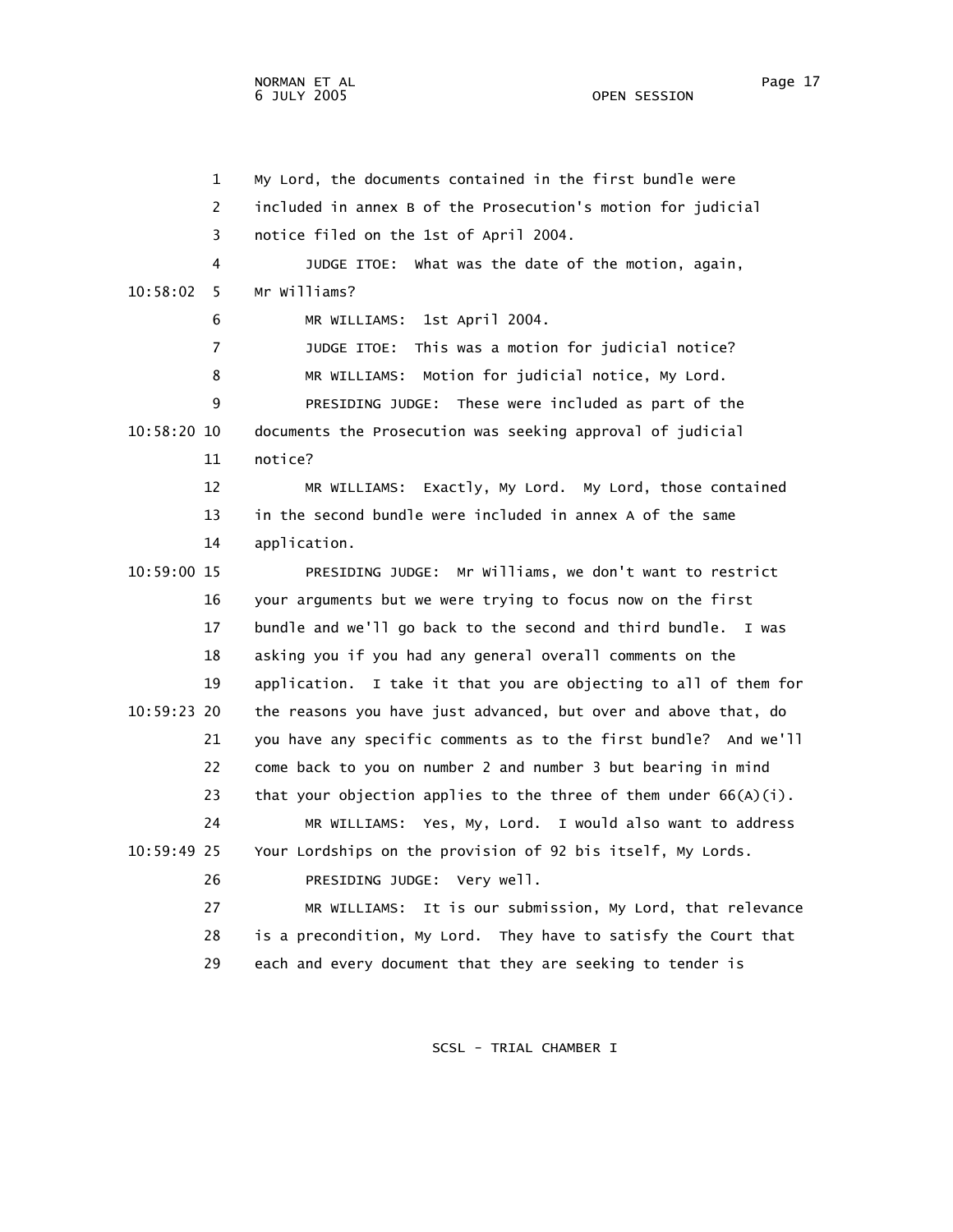1 relevant. And furthermore -- secondly, My Lord, that the 2 reliability of these documents are susceptible to confirmation. 3 My Lord, it is our submission, My Lord, that the documents 4 have to be corroborated or confirmed in due course and due course 11:01:19 5 there, My Lord, refers to the course of the Prosecution's case. 6 My Lord, the Defence is -- I mean for the Prosecution to 7 say it extends to the Defence case is highly speculative. They 8 do not have any idea whether we will be calling any witnesses 9 they do not have any idea whether we will be tendering any 11:01:56 10 documents, My Lord, and we are not under obligation to tender any 11 documents or call any witnesses in support of our case. 12 JUDGE ITOE: Are you suggesting, Mr Williams, that the 13 Prosecution after closing its case does not still have a case to 14 establish when the Defence opens its case? 11:02:23 15 MR WILLIAMS: I didn't get you, I'm sorry, My Lord. 16 JUDGE ITOE: Are you suggesting that when the Prosecution 17 closes its case, it can no longer continue to prove its case even 18 when the Defence is making its case? 19 MR WILLIAMS: My Lord, they can continue by way of 11:02:42 20 cross-examination to establish elements in the indictment. I 21 mean, in other words, they can continue to prove their case. But 22 what I'm saying, My Lords, is that -- I mean, we are not under 23 obligation to call any witnesses, so they should not rely -- 24 JUDGE ITOE: Agreed. I mean, that is not concerted. 11:02:57 25 MR WILLIAMS: They should not rely upon us for 26 corroboration or confirmation of what they're tendering. 27 JUDGE ITOE: What if you do call witnesses? 28 MR WILLIAMS: They are at liberty to make whatever use of 29 witnesses, My Lord.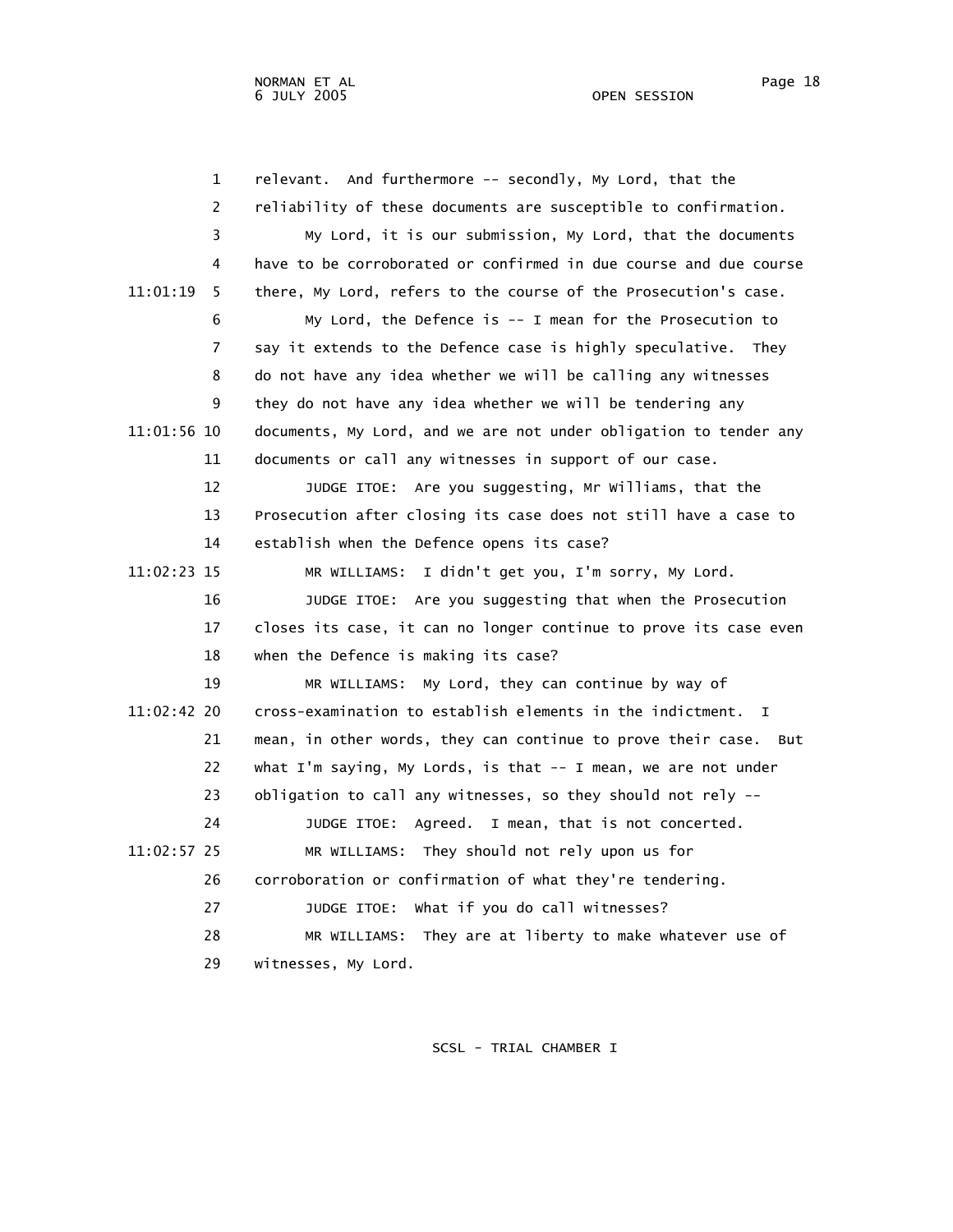1 JUDGE ITOE: Thank you.

| $\overline{c}$ | PRESIDING JUDGE: But if you're not calling any evidence --         |
|----------------|--------------------------------------------------------------------|
| 3              | not submitting any evidence or documents as such, well -- and if   |
| 4              | their obligation is based in part on that, then they will fail     |
| 11:03:25<br>5. | because there is no confirmation at all so, yes, you may be        |
| 6              | It does not impact nor affect the ability of the Defence<br>right. |
| 7              | to call or not to call evidence or any limited evidence, whatever  |
| 8              | it may be, if you're not calling anything and whatever they have   |
| 9              | tendered is not supported, well, then it has essentially no        |
| 11:03:43 10    | value. So that's the -- it does not go against your argument in    |
| 11             | this sense, Mr Williams. They're not saying you must call          |
| 12             | evidence. If you're are calling evidence, well, they have to       |
| 13             | live with that too.                                                |
| 14             | MR WILLIAMS: Yes, My Lord, the point I'm couching was that         |
| 11:04:06 15    | in due course --                                                   |
| 16             | JUDGE ITOE: Mr Williams, let me get you right. The point           |
| 17             | you want to make is that the confirmation should not come in the   |
| 18             | process, you know, of the Defence conducting their case because    |
| 19             | the Prosecution has closed its case.                               |
| 11:04:19 20    | MR WILLIAMS: Yes, My Lord.                                         |
| 21             | JUDGE THOMPSON: Let me take you up on that. Where is the           |
| 22             | jurisprudence to support that? Because you're suggesting that      |
| 23             | the concept of susceptibility of confirmation has a restricted     |
| 24             | interpretation in the context of the rule. That is what you're     |
| 11:04:38 25    | suggesting, Rule 92 bis. And of course the Appeals Chambers did    |
| 26             | say that the notion of susceptibility of confirmation is more or   |
| 27             | less the same phraseology as capable of corroboration in due       |
| 28             | course, fine. And so the Appeals Chamber did not place a           |
| 29             | restriction that, in fact, in due course would mean only at the    |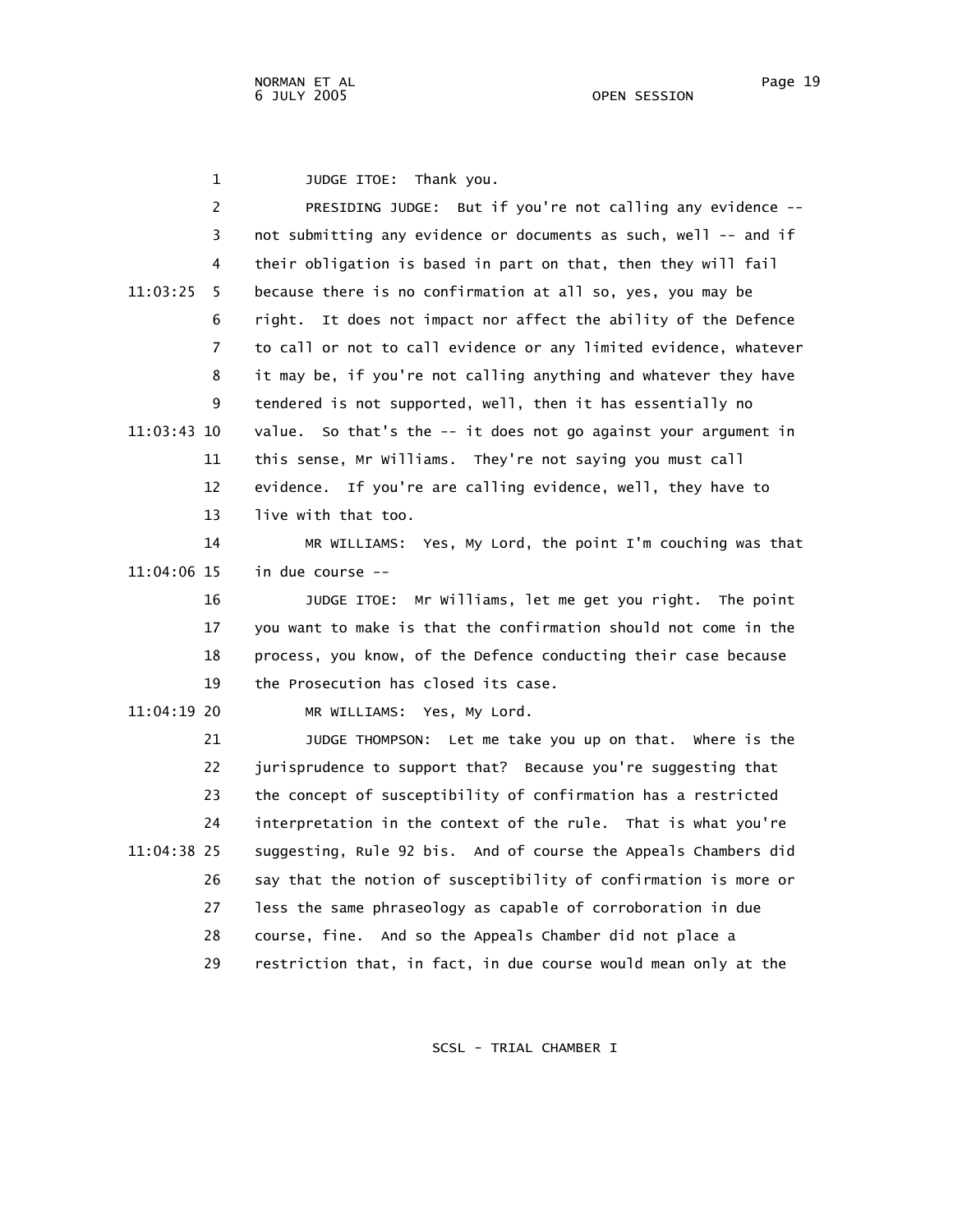| $\mathbf{1}$  | end of the Prosecution's case. It would seem as if the -- if you  |
|---------------|-------------------------------------------------------------------|
| 2             | read the decision correctly, and I'm reading page -- at page 12,  |
| 3             | paragraph 26, they seem to suggest that it is after the entire    |
| 4             | evidence has been, in fact, laid before the Court. So if you're   |
| 11:05:29<br>5 | seeking to place a restrictive interpretation on that concept,    |
| 6             | perhaps you need to guide us as to any existing authority,        |
| 7             | because within our system and remember that our 92 bis is         |
| 8             | different from 92 bis in ICTY and ICTR. So perhaps you need to    |
| 9             | guide us on that, because it seems as though the Prosecution is   |
| 11:05:58 10   | saying that this idea of being susceptible to confirmation or     |
| 11            | capable of corroboration can only come at the end of the entire   |
| 12            | evidence before the Court.                                        |
| 13            | MR WILLIAMS: My Lord -- My Lord, if 92 bis is read in             |
| 14            | conjunction with $66(A)(i)$ and if the -- I mean the -- it cannot |
| 11:06:40 15   | be -- the Prosecution cannot gainsay that they have an obligation |
| 16            | to prove the guilt of the accused persons. My Lord, the           |
| 17            | justification or the rational --                                  |
| 18            | JUDGE THOMPSON: No, I'm really just concerned with the            |
| 19            | interpretation of 92 bis (B) which rarely introduces this         |
| 11:07:09 20   | interesting notion of reliability being susceptible of            |
| 21            | confirmation. Obviously my reading of the Appeals Chamber's       |
| 22            | decision on this issue is that it is another way of saying        |
| 23            | capable of corroboration in due course. Are you with me on the    |
| 24            | law in that?                                                      |
| 11:07:25 25   | MR WILLIAMS: Yes, I agree, My Lord.                               |
| 26            | That is the law according to the Appeals<br>JUDGE THOMPSON:       |
| 27            | Chamber now and they have not restricted "in due course" just to  |
| 28            | after the Prosecution closes their case.<br>In due course would   |
| 29            | seem to mean at the end of the entire case or trial when all the  |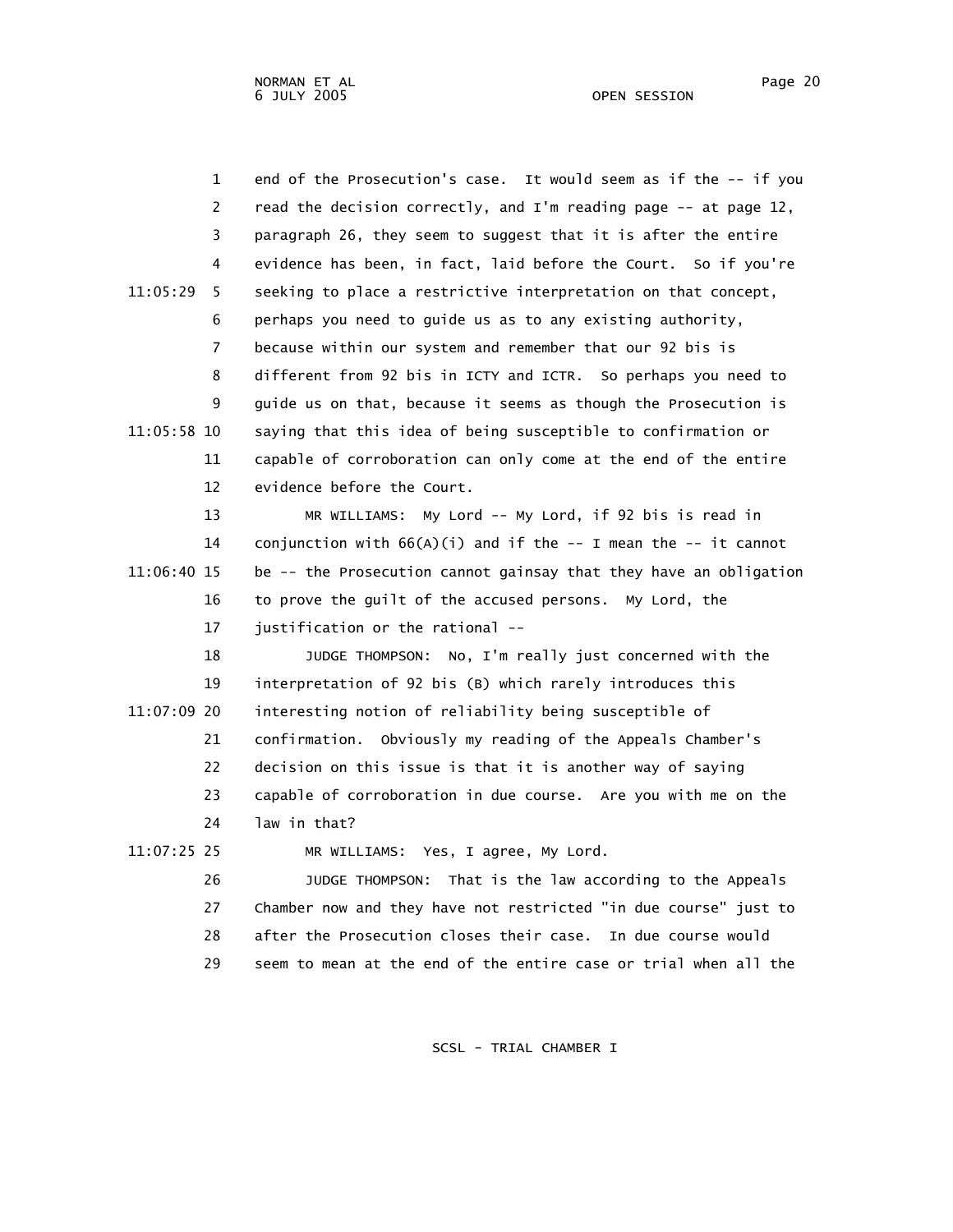1 evidence has been adduced before the Court. In other words, that 2 would be a sensible interpretation of 92 bis. Any other 3 interpretation would seem to be absurd. 4 JUDGE ITOE: Unless of course, Mr Williams, you know, the 11:08:10 5 Defence does not intend to call any evidence. 6 MR WILLIAMS: My Lord, we will cross that bridge -- 7 PRESIDING JUDGE: But then it would be the end of the case 8 anyhow. 9 JUDGE ITOE: Yes, that would be the end of the case. 11:08:21 10 JUDGE THOMPSON: And our position, as my brothers are 11 saying, is that that rule has to be given its purposive 12 interpretation. Not an interpretation that reduces it to an 13 absurdity. I mean, clearly from the plain and ordinary language 14 interpretation, it would seem as if susceptibility of 11:08:45 15 confirmation is the same as capable of corroboration when the 16 entire case -- or when all the evidence is in. 17 MR WILLIAMS: That is the latter bit that I do not seem to 18 argue with Your Lordships on. 19 PRESIDING JUDGE: We've noted your comments. 11:09:05 20 MR WILLIAMS: As My Lord pleases. 21 PRESIDING JUDGE: So going from the general to the specific 22 order of the legal argument you are advancing, do you have any 23 specific comment vis-a-vis -- we're still talking about the first 24 bundle. 11:09:20 25 MR WILLIAMS: My Lords, my learned friend had mentioned the 26 Chamber decision, My Lord, on judicial notice. 27 PRESIDING JUDGE: That is true and they are saying that 28 this first bundle is related to that decision where this Chamber 29 took judicial notice of the existence and the authenticity of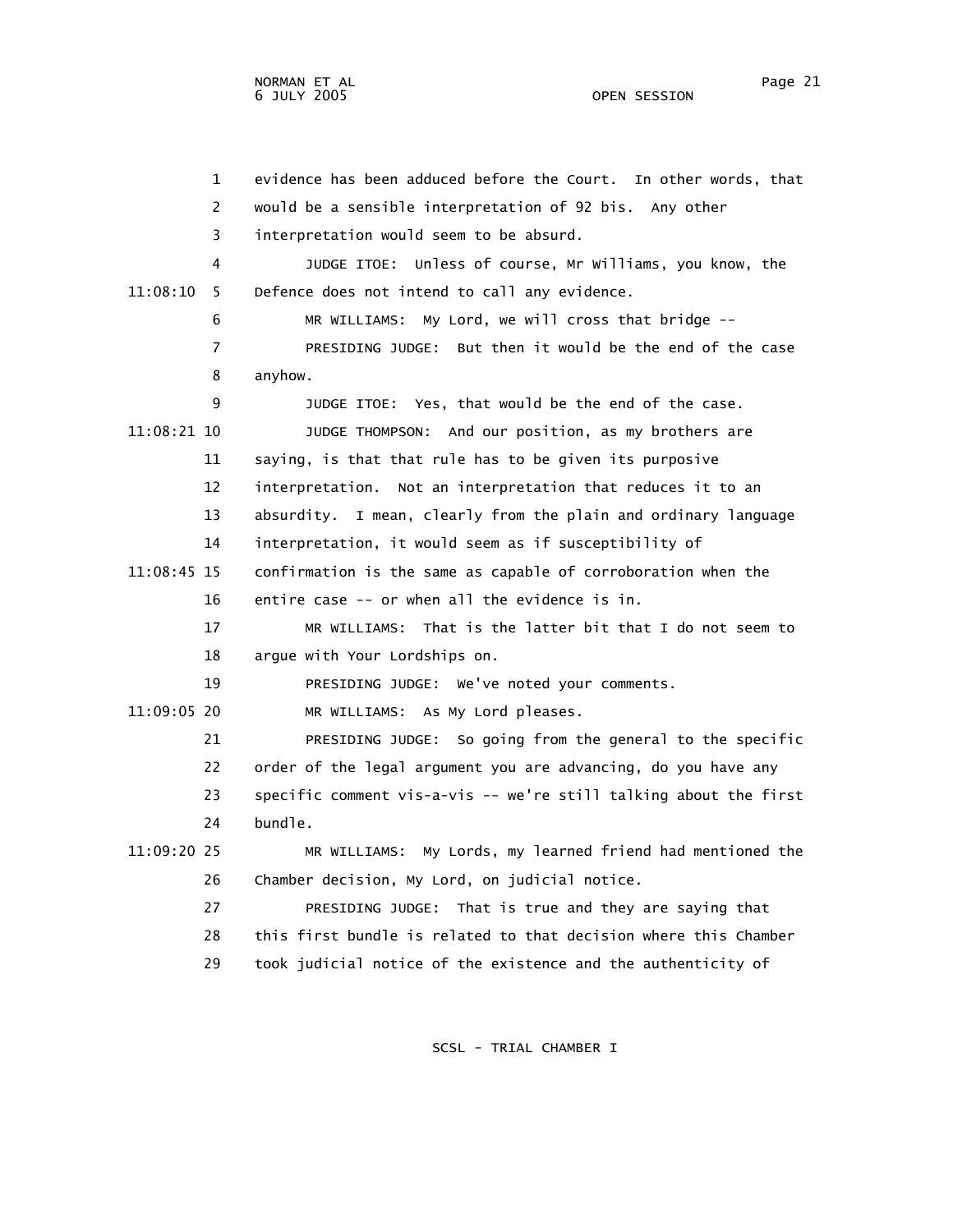1 these documents, but not their content. And now they're

 2 tendering this for purpose of the Court for the purpose of their 3 content.

 4 MR WILLIAMS: My Lord, they're seeking to tender these 11:09:57 5 documents under 92 bis and not 94.

> 6 PRESIDING JUDGE: Yes, yes, that's right. Under 94 we took 7 judicial notice of their existence and authenticity and we said 8 "not their content." Now they're tendering this under 92 bis for 9 their content.

 11:10:21 10 MR WILLIAMS: My Lord, what we would say, My Lord, is that 11 the ruling, Your Lordship's ruling on the notice of judicial -- 12 on the motion for judicial notice cannot be the basis for them to 13 tender these documents, My Lords. There is nothing in that 14 ruling which says the documents would have to be tendered. I 11:10:45 15 mean, Your Lordships recognised their existence and authenticity, 16 period. But if they want to come under 92 bis, My Lord, it is a 17 completely different set of rules that apply and that ruling does 18 not -- now they are going into the contents and for those 19 contents to be brought before Your Lordship, they have to 11:11:05 20 strictly comply with the provision of 92 bis. 21 PRESIDING JUDGE: That is what they're doing today. That's 22 what they say they are doing. 23 MR WILLIAMS: And we're saying that they have not done what 24 is required of them. 11:11:20 25 PRESIDING JUDGE: What is it they have not done? 26 MR WILLIAMS: 66(A)(i) says they should have disclosed 27 these documents to us.

 28 PRESIDING JUDGE: Okay, but aside from -- we understood 29 your position on that, but I was asking if you had any specific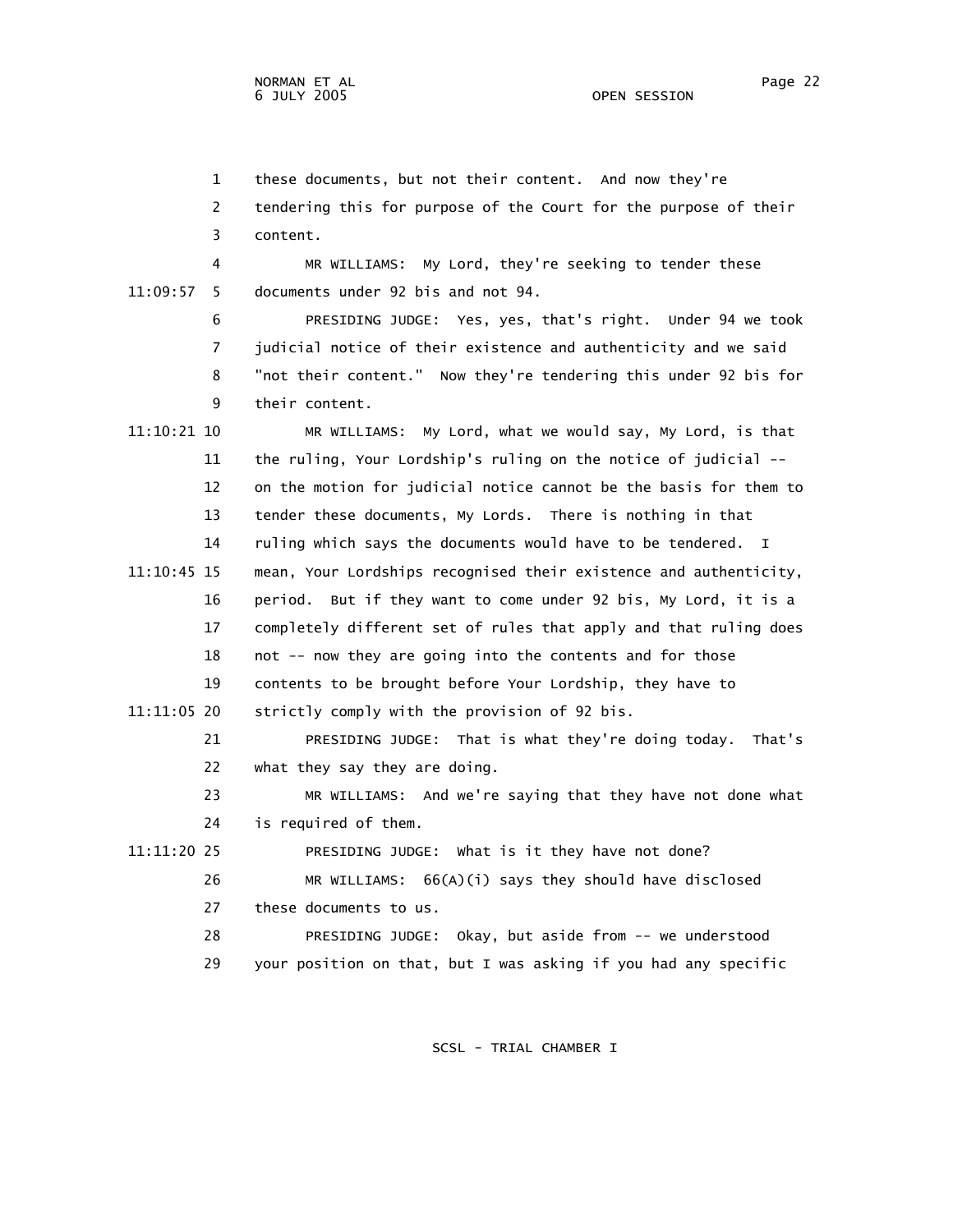|             | $\mathbf 1$    | comments vis-a-vis this, other than 66 which applies to all the   |
|-------------|----------------|-------------------------------------------------------------------|
|             | 2              | bundles; it is not only this one. In your position it is all the  |
|             | 3              | documents, so do you have any specific comments about any of      |
|             | 4              | these documents being tendered into the first bundle other than   |
| 11:11:51    | 5              | 66?                                                               |
|             | 6              | MR WILLIAMS: Yes, My Lord, we would also say that these           |
|             | $\overline{7}$ | documents $--$ this bundle is not relevant and $--$               |
|             | 8              | PRESIDING JUDGE: You mean all of them are not relevant?           |
|             | 9              | MR WILLIAMS: Yes, My Lord.                                        |
| 11:12:05 10 |                | PRESIDING JUDGE: Why are you saying this?                         |
|             | 11             | My Lord, we spelled out our comment or our<br>MR WILLIAMS:        |
|             | 12             | objections to each these documents on the motion -- on the joint  |
|             | 13             | Defence objection filed on the 29th of June, annex A, My Lord.    |
|             | 14             | My Lord, I note that some of them go beyond the temporal          |
| 11:12:33 15 |                | jurisdiction of this Court.                                       |
|             | 16             | JUDGE ITOE: You're referring to what portion of that joint        |
|             | 17             | Defence objection?                                                |
|             | 18             | It's page 13184.<br>MR WILLIAMS:                                  |
|             | 19             | JUDGE ITOE:<br>13184?                                             |
| 11:12:51 20 |                | MR WILLIAMS: Yes.                                                 |
|             | 21             | Mr Williams, what you would remember that when<br>JUDGE ITOE:     |
|             | 22             | we took the first arguments on this matter and when Mr Kamara was |
|             | 23             | handling it, our general observation on UN resolutions was that   |
|             | 24             | they should highlight those areas, those portions of the          |
| 11:13:30 25 |                | resolutions which they think are relevant to this case, because   |
|             | 26             | from that day we indicated the position of the Chamber not to     |
|             | 27             | swallow hook, line and sinker the entire contents, you know, of   |
|             | 28             | these resolutions. That is why we did direct that there should    |
|             | 29             | be a form of highlighting of the relevant portions of these so we |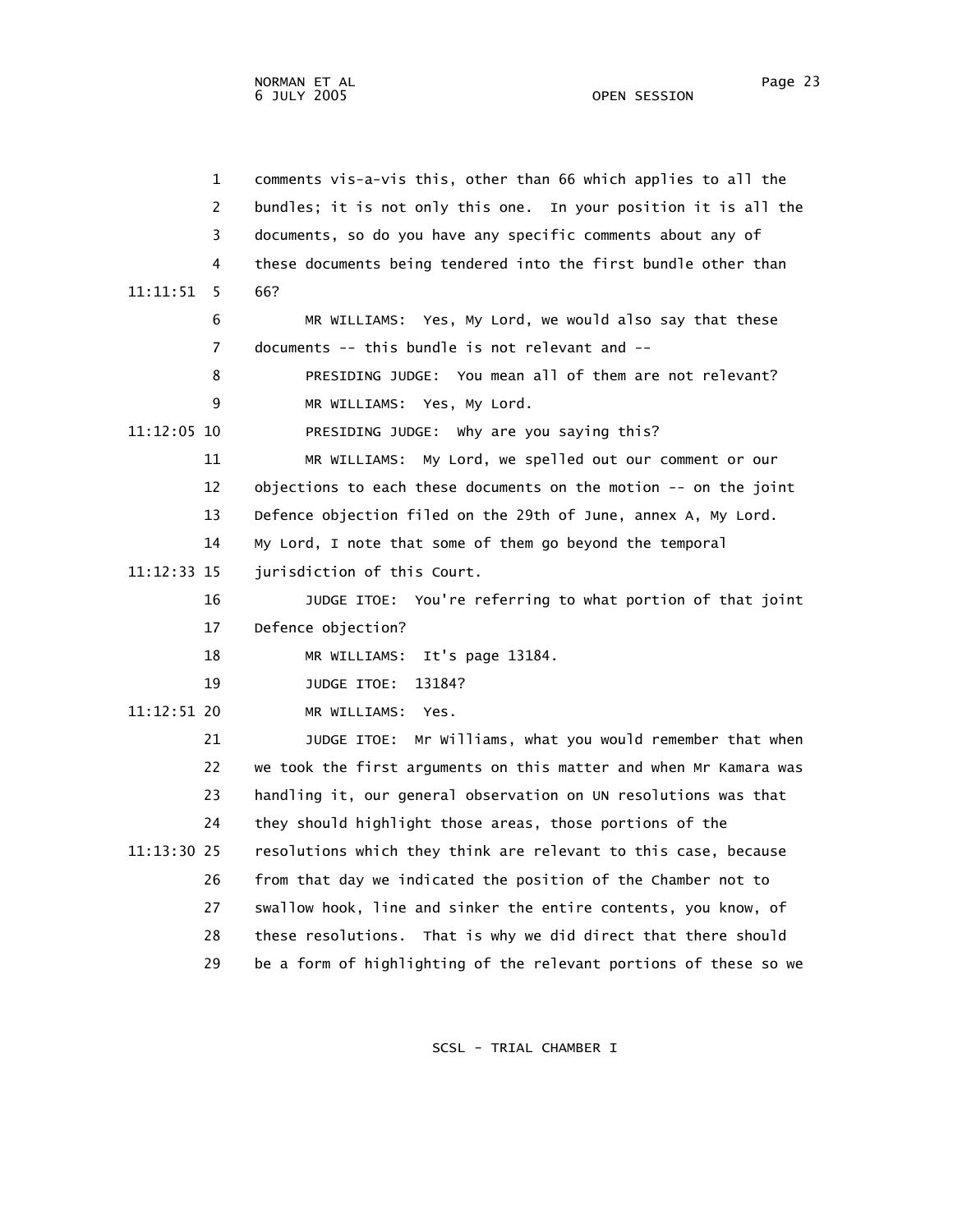| know what they're relying on for purposes of these proceedings |
|----------------------------------------------------------------|
| and for purposes of our determining the notion of relevance as |
| far as these documents and resolutions are concerned.          |

 4 PRESIDING JUDGE: Your comment is essentially that it is 11:14:13 5 not relevant because the Court has already taken judicial notice 6 of the existence of an armed conflict, so the mere fact that the 7 Court may have taken judicial notice of that does not exclude 8 relevancy because of that. We're talking here, your argument now 9 has to do with relevancy. I'm looking at your annex A. On all 11:14:30 10 of these documents you say general relevance is the same comments 11 that applies to all of them. Existence of an armed conflict 12 during the relevant period has already been judicially noticed. 13 And presumably you say because of that it becomes irrelevant. I 14 fail to follow that reasoning. That is what I understand to be 11:14:54 15 your position to be vis-a-vis all of these documents as to the 16 absence of relevancy.

> 17 MR WILLIAMS: My Lord, my understanding of the provision of 18 Rule 94 is that when a Court has taken judicial notice of certain 19 facts there is no need for evidence to be adduced --

 11:15:14 20 PRESIDING JUDGE: Yes, but no need is quite different than 21 not being relevant.

> 22 MR WILLIAMS: Excuse me, My Lord, if I could confer with my 23 learned friends.

24 [Defence counsel confer]

11:15:35 25 MR WILLIAMS: My Lord, the --

 26 JUDGE THOMPSON: I would have thought that 94 would be 27 suggesting that if the Court takes judicial notice of certain 28 documents, particularly as to their existence and authenticity, 29 then what is not necessary is further proof of their existence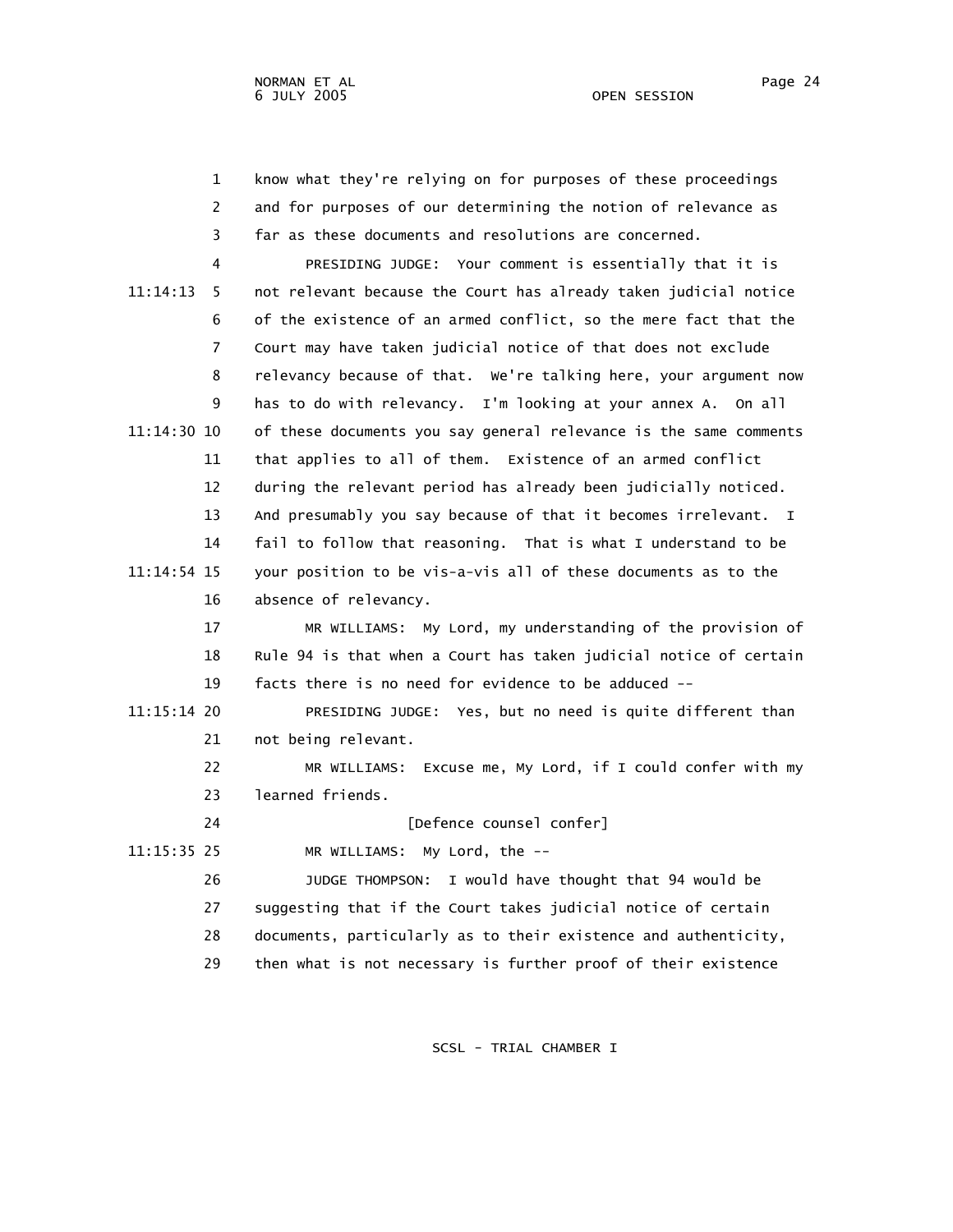| $\mathbf 1$   | and authenticity, not whether they're relevant or not, but what        |
|---------------|------------------------------------------------------------------------|
| 2             | is not necessary is further proof of their existence and               |
| 3             | authenticity. Because the concept of judicial notice is a kind         |
| 4             | of concept designed to ensure economy, judicial economy, so if         |
| 11:16:23<br>5 | the Court takes judicial notice of certain documents, albeit to        |
| 6             | the existence of authenticity, then there is no need to go             |
| 7             | through the elaborate process of proving them again. Isn't that        |
| 8             | the whole point of it?                                                 |
| 9             | MR WILLIAMS: Relevance is the wrong word, My Lord.                     |
| 11:16:53 10   | JUDGE THOMPSON: Quite right.                                           |
| 11            | MR WILLIAMS: Superfluous, My Lord.                                     |
| 12            | PRESIDING JUDGE: Any other comments --                                 |
| 13            | JUDGE THOMPSON: Did you say they did not disclose these                |
| 14            | documents to you pursuant to Rule 66?                                  |
| 11:17:00 15   | MR WILLIAMS: They did not, My Lord.                                    |
| 16            | JUDGE THOMPSON: But did disclose them pursuant to Rule 73              |
| 17            | and bis $(B)(iv)$ , bis $(B)(v)$ wherein these documents disclosed for |
| 18            | the purposes of pre-trial conference. 73 bis $(B)(iv)$ -- or           |
| 19            | $(B)(v)$ , I'm sorry. Didn't you get a list of these?                  |
| 11:17:33 20   | MR WILLIAMS: Yes, My Lord, yes, they did.                              |
| 21            | JUDGE THOMPSON: Yes, for the purposes of pre-trial.                    |
| 22            | MR WILLIAMS: Yes, which was in April, My Lord. We're                   |
| 23            | saying that -- I mean, this does not specifically refer to 92          |
| 24            | bis.<br>It refers to evidence --                                       |
| $11:17:48$ 25 | JUDGE THOMPSON: But the documents were disclosed but not               |
| 26            | for the purpose of 92 bis.                                             |
| 27            | MR WILLIAMS: Exactly, My Lord.                                         |
| 28            | JUDGE THOMPSON: All right.                                             |
| 29            | MR WILLIAMS: And, My Lord, they do not seek to --                      |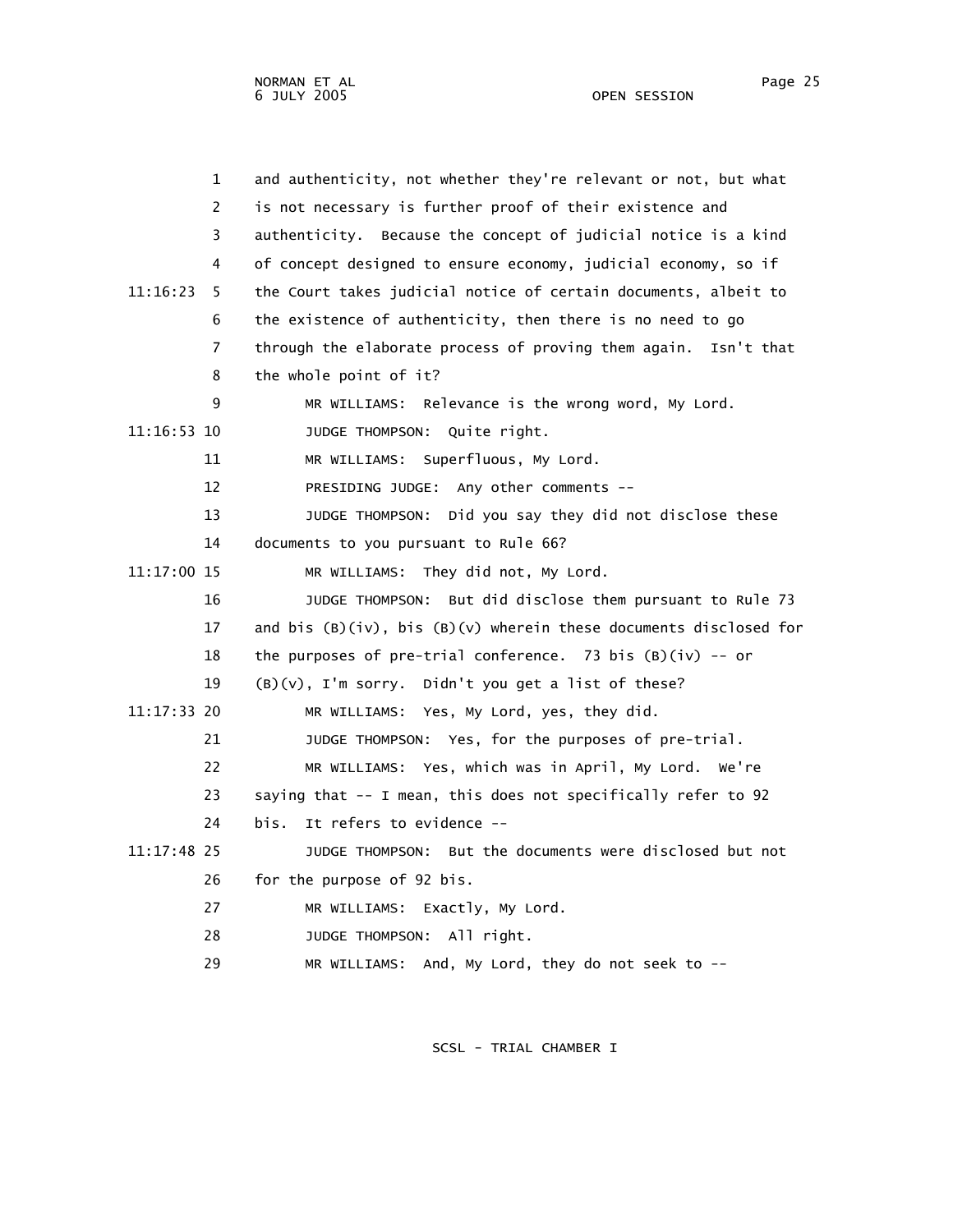NORMAN ET AL Page 26 6 JULY 2005

 1 JUDGE ITOE: Doesn't that distinction you are making, 2 doesn't it sound or look artificial? You admit that they were 3 disclosed to you, but you say they were not disclosed to you, you 4 know, under 92. I mean, supposing -- 11:18:14 5 PRESIDING JUDGE: Under 66. 6 JUDGE ITOE: Under 66. 7 JUDGE THOMPSON: They were disclosed under 93 -- 73. 8 JUDGE ITOE: Does it really matter, you know - it was 9 disclosed to you somehow - even if it is being used for another 11:18:28 10 purpose? 11 MR WILLIAMS: My Lord, 92 is peculiar, I mean, in its 12 nature, My Lord. 13 JUDGE ITOE: Yes, it is. 14 MR WILLIAMS: I mean, tendered documents, they are as good 11:18:39 15 adds oral evidence. I mean, for 73, My Lord, these are documents 16 that you tender or that you disclose which -- I mean, possibly 17 witnesses will be coming to go use as they testify. That is 18 completely different and I would beg to differ from Your Lordship 19 that the distinction is not superficial, My Lord. My Lord, 92 -- 11:19:02 20 66(A) puts the Prosecution under a specific obligation as far as 21 92 bis applications are concerned. 22 JUDGE THOMPSON: For what purpose then was it disclosed 23 under 73 bis (v). Remember 73 bis (v) also says that "where 24 possible whether or not the Defence has any objection as to 11:19:25 25 authenticity." So the purpose would seem to be the same. It is 26 just that you have received notice of it under 73 bis  $(v)$ , so as 27 to enable you to object to authenticity. So if you received it 28 under that, I mean, why do we have to say that it wasn't filed -- 29 or were not filed under 66 and therefore a breach. The results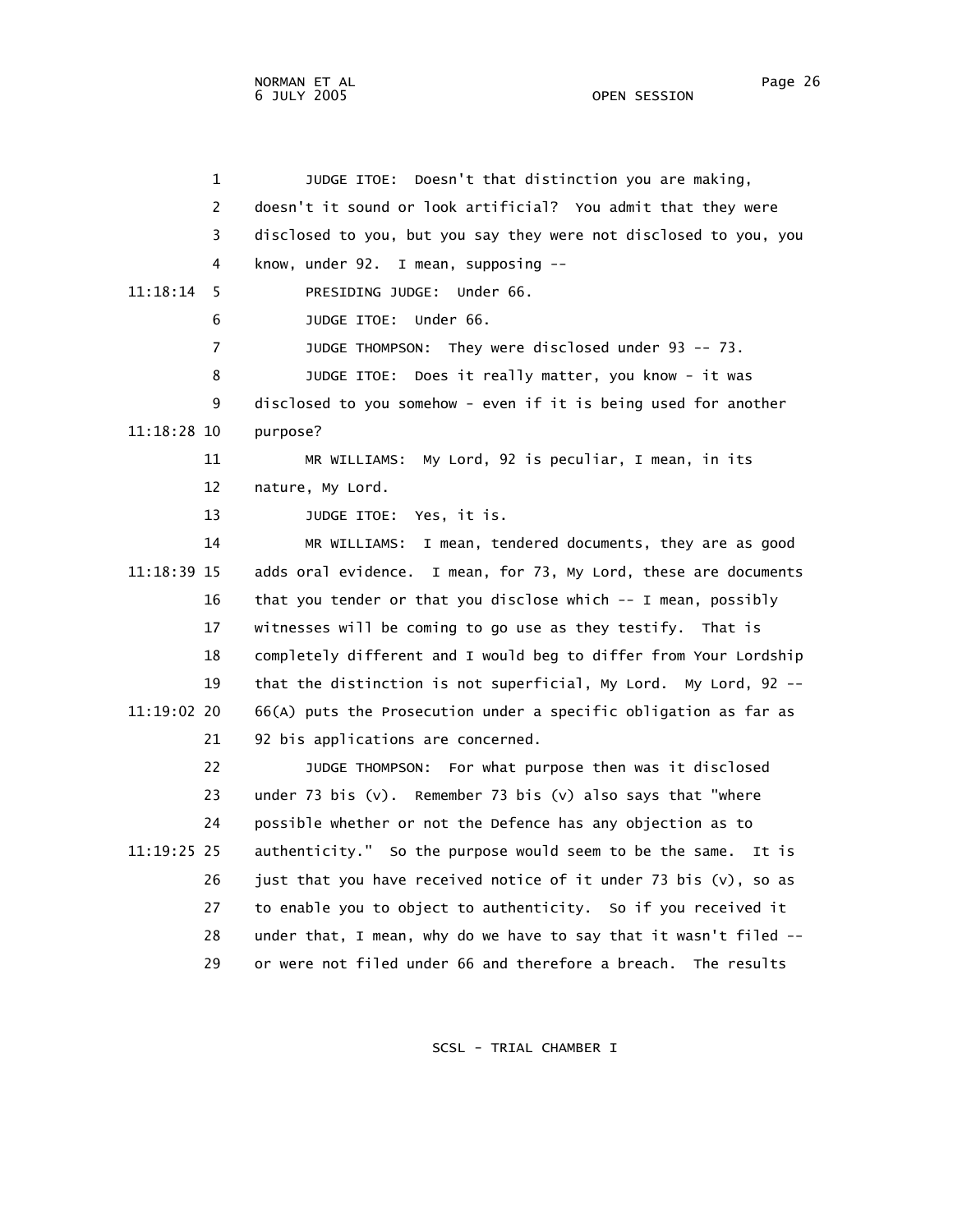1 are the same. 2 [RUF06JUL05B 11.15 a.m. - AD] 3 MR WILLIAMS: I am sorry. My position of the rule, My 4 Lord, is that disclosure under 73 -- 11:20:08 5 JUDGE THOMPSON: Yes. 6 MR WILLIAMS: -- is where it is anticipated that a witness 7 would come and testify and use those documents during his 8 testimony. So there will be an opportunity to cross-examine him 9 on those documents, My Lord. I mean, a couple of documents were 11:20:32 10 tendered, like minutes of War Council meetings. Those have been 11 disclosed to us under this particular rule. We had the 12 opportunity of seeing them, investigating them and we are in a 13 position to cross-examine on them. But it does not apply to 92 14 bis applications because there is no opportunity of 11:20:55 15 cross-examining them. We can agree; there is no opportunity 16 whatsoever to cross-examine on them. 17 PRESIDING JUDGE: So, that concludes your comments as to 18 the first bundle. We will come back to you about the second and 19 third bundles. 11:21:20 20 MR WILLIAMS: It does, My Lord. 21 PRESIDING JUDGE: Thank you. 22 MR TAVENER: Thank you, Your Honour. In respect of the 23 second bundle, the Prosecution has made written submissions and I 24 do not wish to read them out to the Court in any great detail. 11:21:35 25 These documents were classified in that way because they relate 26 to documents that formed a fraction of the documents that were 27 submitted in the Prosecution's motion for judicial notice and 28 admission of evidence in support of certain facts the Prosecution 29 sought to be judicially noticed by the Court. Ultimately, not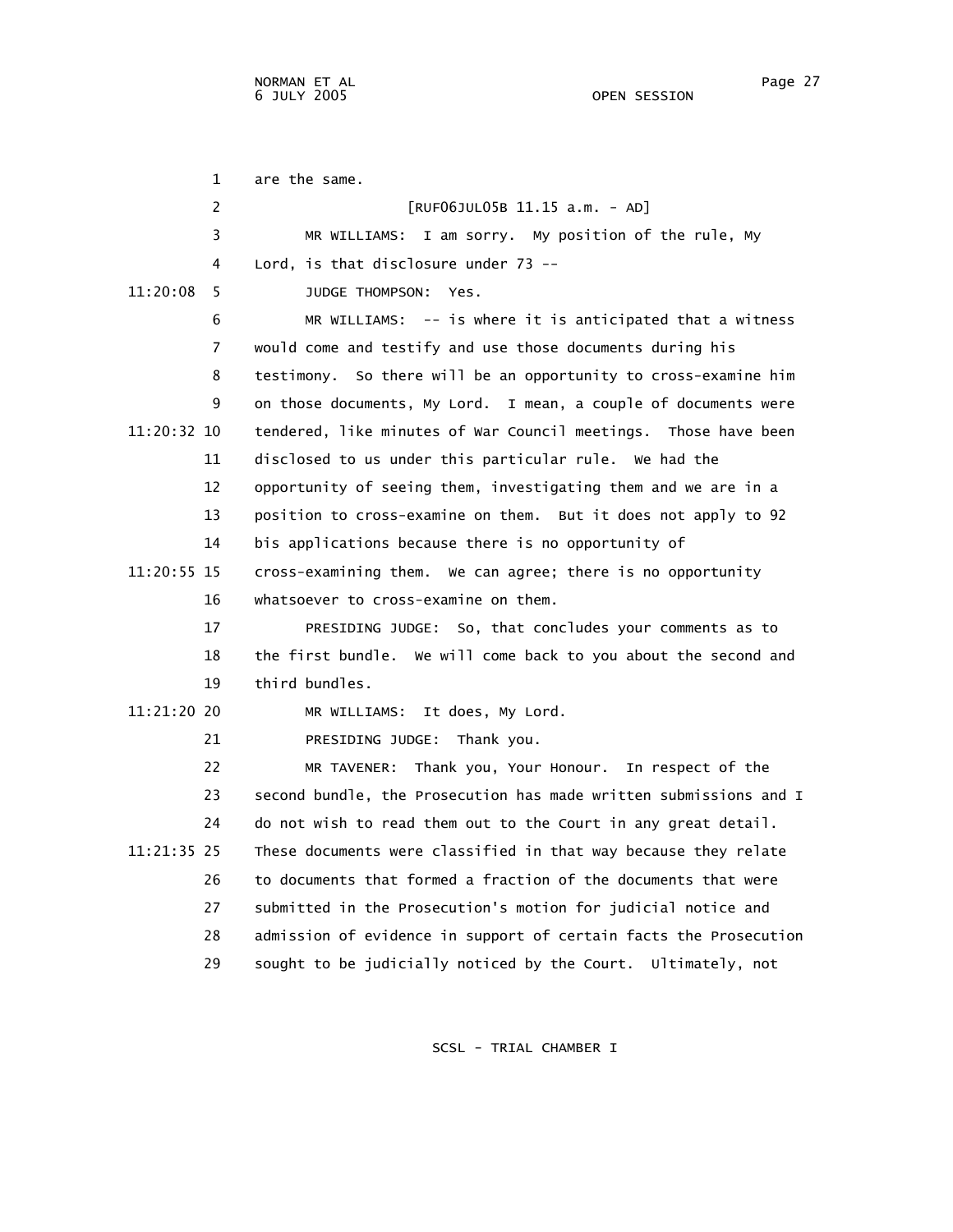| $\mathbf{1}$   | all those facts were judicially noted. The documents in annex 2  |
|----------------|------------------------------------------------------------------|
| 2              | include documents such as newspaper articles based on eyewitness |
| 3              | reports, interviews and the like. It also contained documents    |
| 4              | which had been issued by the CDF and various respected           |
| 11:22:14<br>5  | non-government organisations. The Appellate Court in the Fofana  |
| 6              | appeal noted that 92 bis permits facts that are not beyond       |
| $\overline{7}$ | dispute to be presented to the Court in a written or visual form |
| 8              | that will require evaluation in due course. This is in the       |
| 9              | submission. A party which fails in an application to have a fact |
| 11:22:40 10    | judicially noticed under 94(A) will nonetheless be able to       |
| 11             | introduce into evidence under Rule 92 bis many of the sources    |
| 12             | upon which it has relied. At the end of the trial the Court may  |
| 13             | well conclude that such facts have been proved beyond a          |
| 14             | reasonable doubt. The weight and reliability of such admitted    |
| 11:22:59 15    | via 92 bis will have to be assessed in the light of all the      |
| 16             | evidence of the case.                                            |
| 17             | PRESIDING JUDGE: So that is the comments of                      |
| 18             | Justice Robertson?                                               |
| 19             | MR TAVENER: Yes, and also the Court itself.                      |
| 11:23:11 20    | Justice Robertson also made his own separate decision, but the   |
| 21             | Court stated that as well. Included in our submission --         |
| 22             | JUDGE THOMPSON: which are you relying on, the Court's own        |
| 23             | analysis or the separate concurring position of                  |
| 24             | Justice Robertson.                                               |
| 11:23:35 25    | Justice Robertson elaborates to some extent.<br>MR TAVENER:      |
| 26             | JUDGE THOMPSON: Yes. So you are not relying on paragraph         |
| 27             | 26 of the Court's own majority decision?                         |
| 28             | MR TAVENER: I rely on the majority decision as well. They        |
| 29             | are not in any dispute really. It is simply a matter of how they |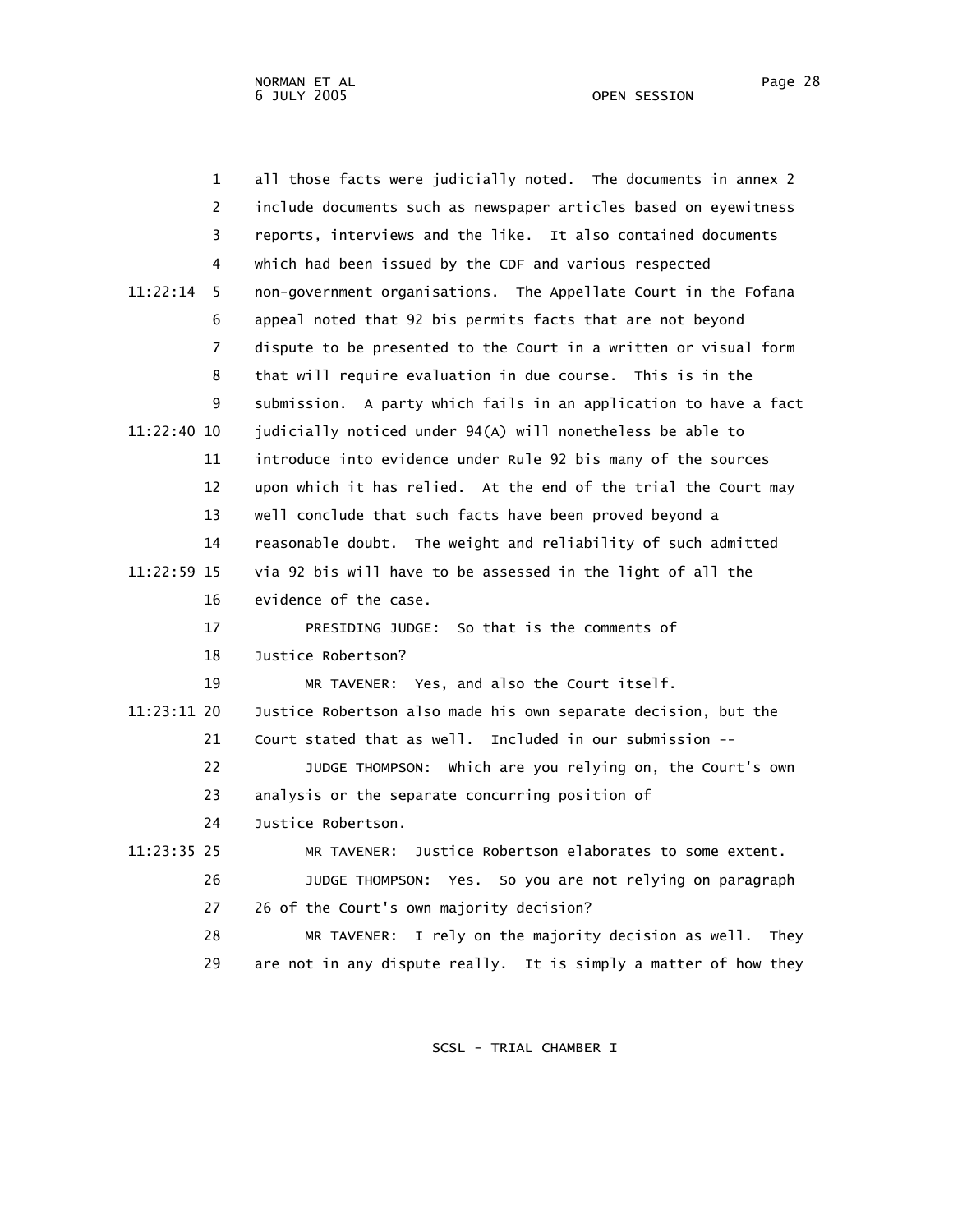NORMAN ET AL Page 29

 1 express. That is exactly what the second bundle includes. It 2 includes documents that would have supported, we say, facts to be 3 judicially noticed. The Appellate Court said it is acceptable to 4 then come back and look at those documents under 92 bis, and that 11:24:07 5 is in fact what we are doing. The Court outlined various 6 procedures -- how that is done or how to review those matters. I 7 will not read the written submissions made by the Prosecution. 8 But we say that at the end of the day that is exactly the 9 procedure being adopted here. 11:24:34 10 I am looking through the submission to see whether there 11 are any further matters that need to be particularly put forward 12 generally in respect of the second bundle. But the second 13 bundle, the Prosecution says is admissible on that basis; they 14 are documents that help inform the Court further. 11:24:55 15 JUDGE THOMPSON: But you are relying very heavily on the 16 Appeals Chamber decision, the unanimous decision and also the 17 separate concurring opinion. How would you answer this 18 observation: If one said that in the case of the unanimous 19 decision and also the separate concurring that the 11:25:22 20 interpretation, or the statement of the law, in respect Rule 92 21 bis was one, of course, obiter dicta, if you like - but you do 22 not need to give me a thorough answer to that - but, secondly, 23 the Court in construing 92 bis virtually was anticipating 24 information coming from, say, the TRC and other authoritative 11:25:58 25 bodies, seem to have limited their statement of the law to that 26 kind of information. 27 PRESIDING JUDGE: Which is background information, as we 28 are stating. 29 JUDGE THOMPSON: That is right. Not to documents that may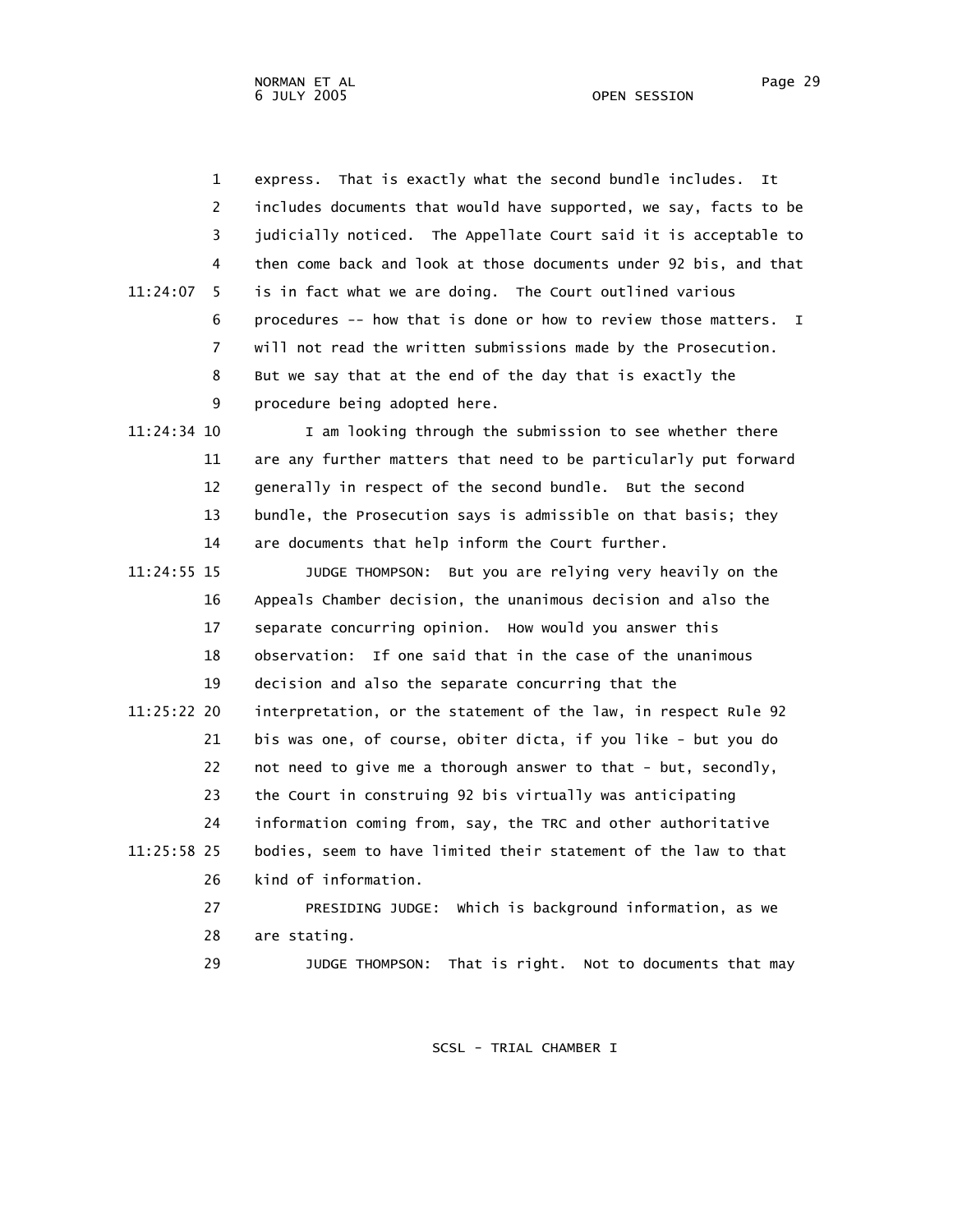1 well be sought to be tendered for the purposes of being 2 substantive evidence in respect of persons who may have made 3 witness statements or any other documents of other nature. How 4 would you respond to that kind of observation, that the statement 11:26:31 5 of the law seems restricted to TRC or other authoritative bodies? 6 You can abandon the first part of my query about obiter dicta. 7 MR TAVENER: Thank you, Your Honour. 8 JUDGE THOMPSON: Of course, we can dispute about that. I 9 don't even want to press it. But the second point. 11:26:55 10 MR TAVENER: The Prosecution would say that, in reading the 11 appellate decision, we don't see that it is confined to one or 12 two types of documents. Those are documents which could have 13 been used. The TRC document could perhaps have been used. 14 JUDGE THOMPSON: [Microphone not activated] paragraph 26 of 11:27:36 15 the unanimous decision, SCSL Rule 92 bis is different to the 16 equivalent rule in the ICTY and ICTR, and deliberately so. The 17 judges of this Court at one of their first plenary meetings 18 recognised a need to amend ICTR Rule 92 bis (B) in order to 19 simplify this position for a Court operating in what was hoped 11:28:09 20 would be a short time span in the country where the crimes had 21 been committed and where a Truth and Reconciliation Commission 22 and other authoritative bodies were generating testimony and 23 other information about the recently concluded hostilities. The 24 effect of the SCSL rule is to permit the reception of 11:28:33 25 information, assertions of fact, but not opinion made in 26 documents or electronic communications if such facts are relevant 27 and their reliability is susceptible of confirmation. It would 28 seem to me that it was in that context that the Court was making 29 its authoritative pronouncement on the law as it relates to 92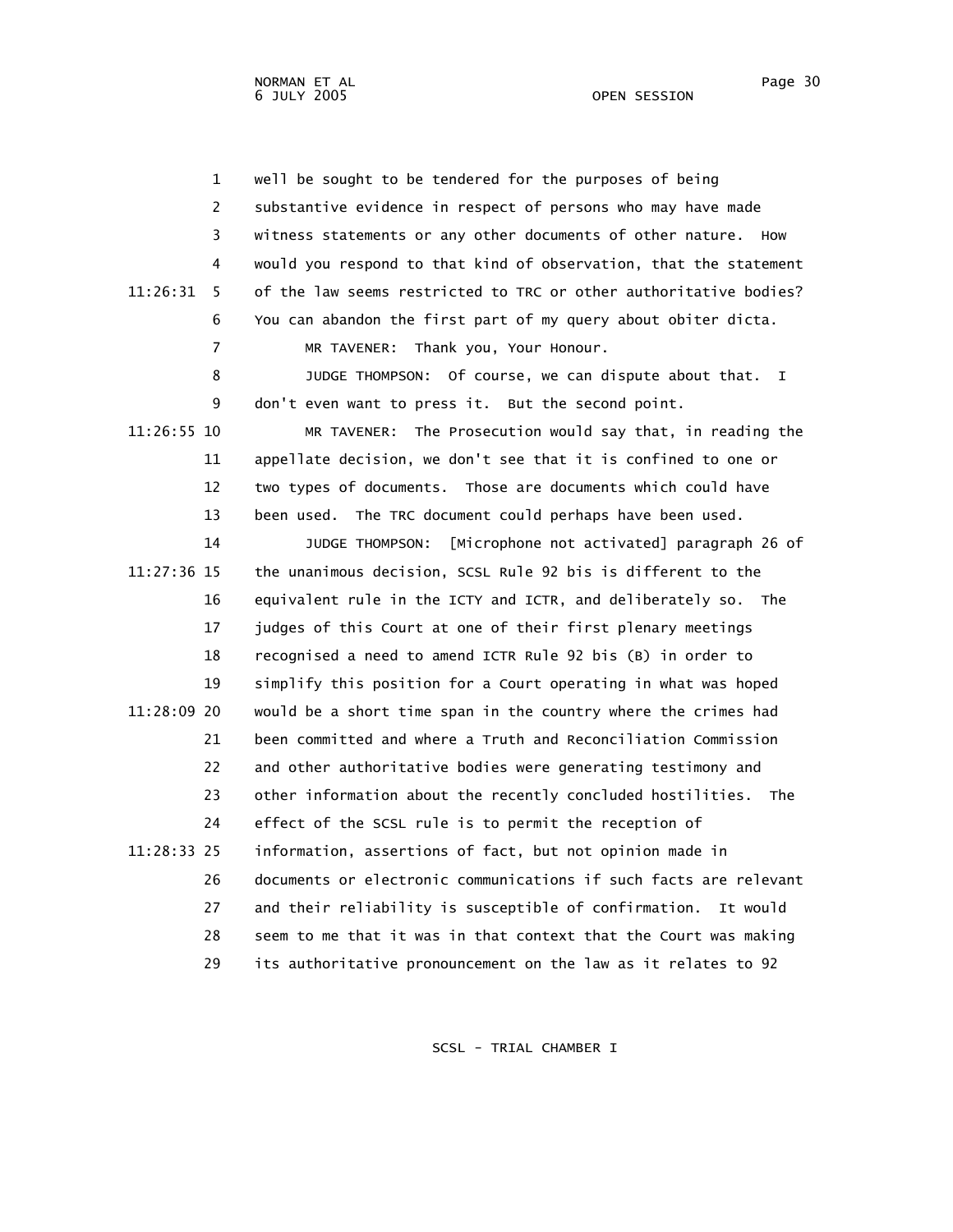1 bis. I would invite your own response.

| 2              | MR TAVENER: The Prosecution submits that Your Honour has,         |
|----------------|-------------------------------------------------------------------|
| 3              | in reading that particular quote, what the Appellate Court is in  |
| 4              | fact saying is -- they are reducing the restrictive nature of     |
| 11:29:17<br>5  | admission of documents into evidence. The fact that there was a   |
| 6              | TRC commission within Sierra Leone does not mean that was the     |
| $\overline{7}$ | only sort of document contemplated. The restrictions which exist  |
| 8              | in the ICTY provisions, for instance, are being removed because   |
| 9              | of the time frame anticipated in this Court of a relatively short |
| 11:29:36 10    | period of time. The Appellate Court is saying information should  |
| 11             | be received in order to promote judicial economy, in Your         |
| 12             | Honour's words. That means simplifying the manner in which        |
| 13             | documents are presented to the Court, not only documents          |
| 14             | generated by the Truth and Reconciliation Commission but also the |
| 11:29:58 15    | type of documents we are proposing. We in fact rely upon the      |
|                |                                                                   |
| 16             | quotation the Your Honour has just used. That is why we are       |
| 17             | seeking to put in a range of documents.                           |
| 18             | Indeed, when one reads the entire appellate decision, it is       |
| 19             | promoting a system different from that used by the other ad hoc   |
| 11:30:19 20    | tribunals in that it is promoting a system by which documents     |
| 21             | should go in and then be used, as opposed to the opposite. It is  |
| 22             | trying to promote a less restrictive system by which the Court    |
| 23             | can be better informed.                                           |
| 24             | JUDGE THOMPSON: In other words, a greater degree of               |
| 11:30:40 25    | flexibility.                                                      |
| 26             | MR TAVENER: Exactly. That is how I read the entire                |
| 27             | decision.                                                         |
| 28             | JUDGE THOMPSON: I am not disputing that. I am just saying         |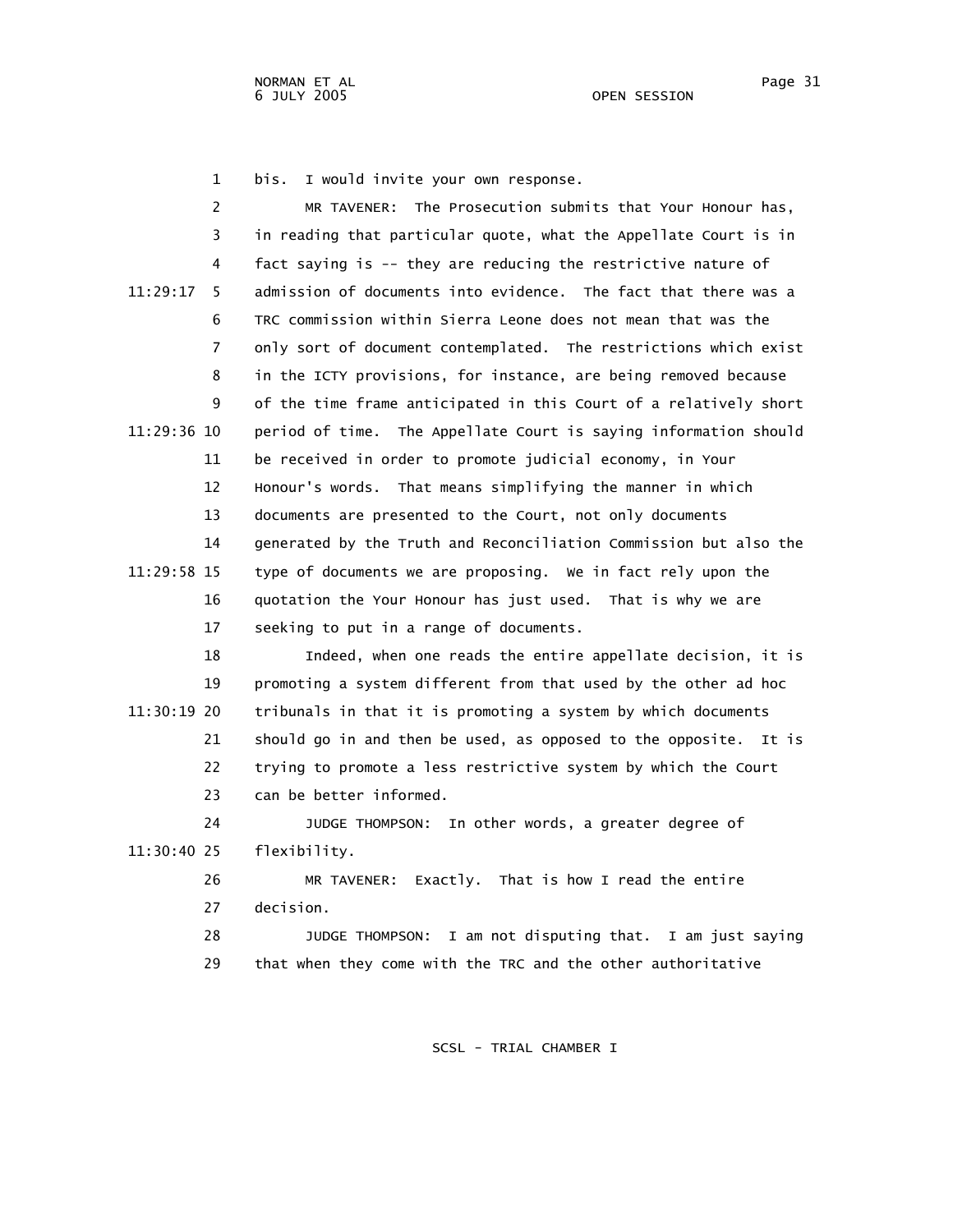1 bodies I thought perhaps they were constraining their statement 2 of the law.

 3 MR TAVENER: It simply identifies one potential source to 4 better inform the Court. In this case we have relied on other 11:31:03 5 documents. But the overall effect of the appellate decision is 6 to promote admissibility one would think, or one would suggest, 7 because then the Court assesses the material at the end of the 8 trial.

 9 Further, the Appellate Court stated - I have it as 11:31:38 10 paragraph 46 - "source information to support facts D, K, L and M 11 and U, however, may be submitted by the Prosecution's evidence 12 under Rule 92 bis subject to the assessment of their relevance 13 and reliability by the Trial Chamber." That brings us back to 14 our earlier discussion. So the Appellate Court was promoting a 11:31:58 15 particular system. We say the method we have asked to be adopted 16 today is consistent with the Appellate Court's approach. Again, 17 I will not seek to read out the Prosecution's submissions on 18 these matters. But we say that unless there is individual 19 documents Your Honour wants to speak about, the method proposed 11:32:37 20 by the --

> 21 PRESIDING JUDGE: I would like to know how document 68 is 22 relevant -- the CDF calendar 2001.

 23 MR TAVENER: The calendar, we accept, is outside the time 24 period. However, what it does do, we would say it allows the 11:33:02 25 Court ultimately to extrapolate backwards as to positions persons 26 held. Do Your Honours have the calendar in front of you? It is 27 the last exhibit in bundle 2.

- 28 PRESIDING JUDGE: Yes.
- 29 JUDGE ITOE: Bundle 2?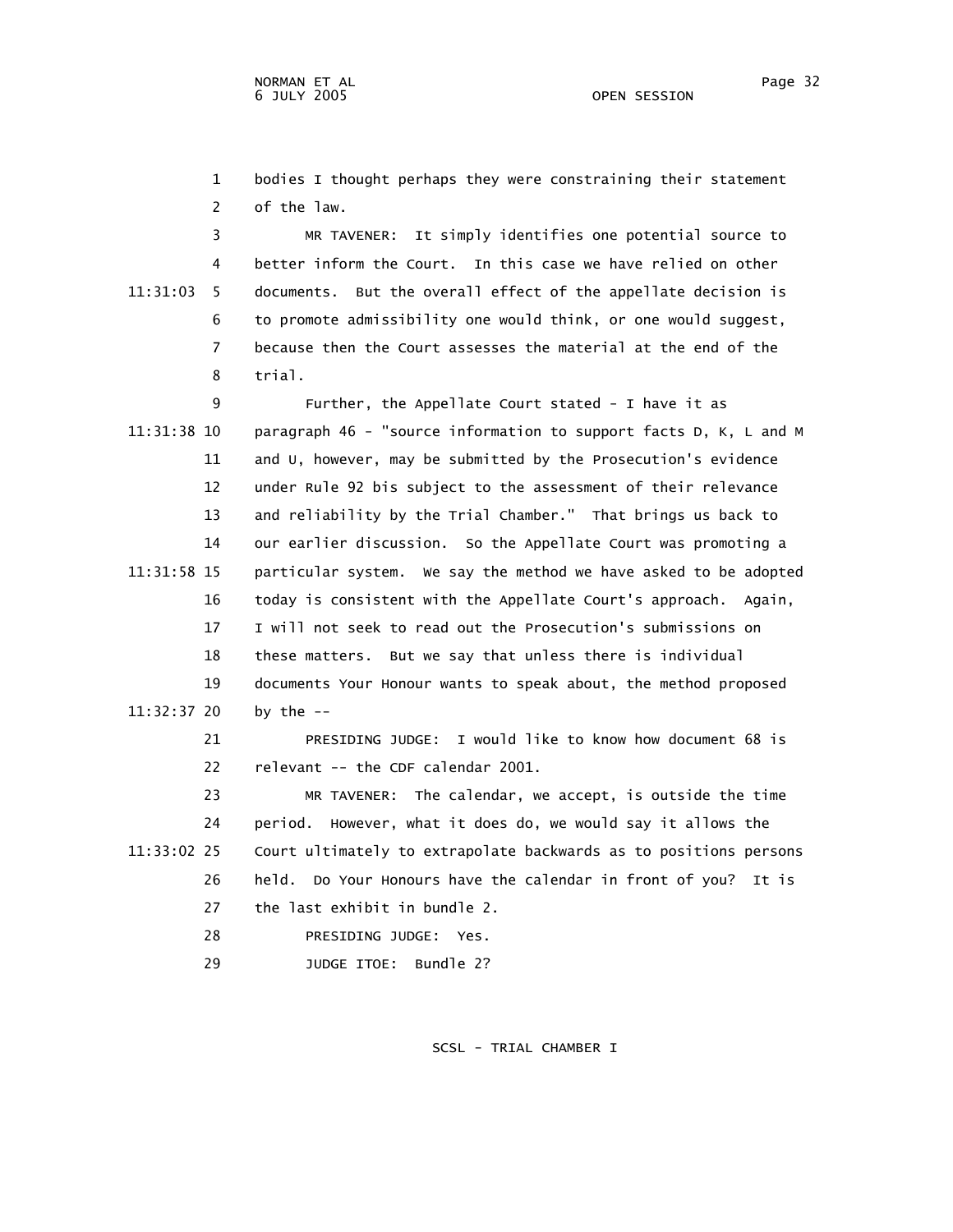1 MR TAVENER: That is correct. The calendar is 2001. 2 However, there has been evidence, for example, of the position of 3 His Excellency Alhaji Ahmad Tejan Kabbah, President and 4 Commander-in-Chief. There has been evidence given of the 11:33:43 5 position of His Excellency Joe Demby. There has clearly been 6 evidence given of the position of the Honourable Samuel Hinga 7 Norman, and so on. Moinina Fofana makes a mention in the 8 calendar. The late Professor Alpha Lavalie, there has been 9 evidence given about him and his role in the establishment of the 11:34:06 10 Kamajors. There is also a photograph of the Honourable Allieu 11 Kondewa, about whom evidence has been given, and so on. There 12 are various matters throughout the calendar, various people 13 identified throughout the calendar as holding certain positions 14 in the CDF. Although that is outside, we say that by 11:34:26 15 extrapolation backwards, and by looking at oral evidence, that 16 confirms various positions people held. It is just that they 17 held them. We have heard oral evidence that those persons held 18 certain positions within the time frame as outlined in the 19 indictment, and we say subsequently the calendar supports the 11:34:41 20 proposition that they still held those positions. It only goes 21 to nominating who held what positions within the CDF at a 22 particular time, bearing in mind there has been evidence given 23 throughout the trial. I note, for instance, the position of His 24 Excellency Alhaji Ahmad Tejan Kabbah as President and 11:35:05 25 Commander-in-Chief of the CDF would be a proposition the Defence 26 would not argue with. I would be surprised if that particular 27 issue is in dispute. That may be a piece of evidence which is

> 28 mutually accepted by both sides. That is why it is there. We 29 accept it is beyond the time period, but it identifies people and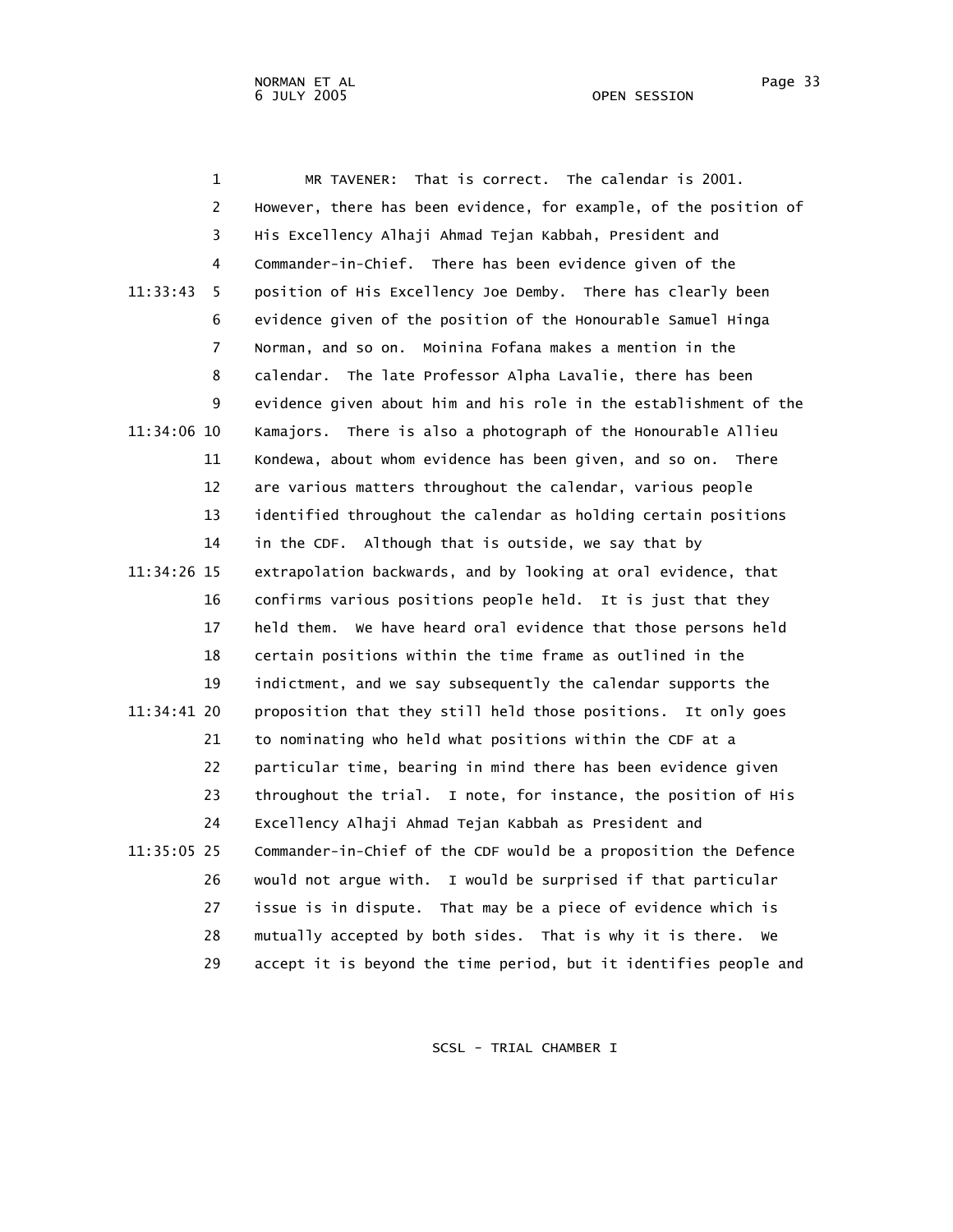1 their positions, and subject to oral evidence. 2 JUDGE THOMPSON: Did I hear you rightly, did you say the 3 Defence is comfortable with that? 4 MR TAVENER: I have not asked them specifically, but I 11:35:48 5 would be surprised if they are not. If they object to the 6 President being described as the Commander-in-Chief of the CDF, I 7 am happy to listen to that objection. But I would be surprised. 8 PRESIDING JUDGE: Your comment is restricted to President 9 Kabbah? 11:35:58 10 MR TAVENER: Yes. 11 PRESIDING JUDGE: Not the other parts of that? 12 MR TAVENER: That is right, but we seek to tender the whole 13 calendar, not just one page. 14 PRESIDING JUDGE: Before you sit down, I have one 11:36:14 15 additional question regarding this bundle, if I may. Your report 16 66 seems to be included in two different bundles, because the 17 same documents comes back in document 162 in the third bundle. 18 MR TAVENER: I regret that. 19 PRESIDING JUDGE: Which is which? 11:36:37 20 MR TAVENER: The Prosecution has asked that it stay in the 21 second bundle. It is the same document; it is simply a 22 repetition by mistake. 23 PRESIDING JUDGE: Although 162 appears to contain other 24 reports. In other words, 66 seems to be included in 162, the 11:37:03 25 third bundle. But the third bundle includes more than just 66. 26 I just want to know what is what. 27 MR TAVENER: We withdraw 162 from the third bundle to avoid 28 confusion. Thank you. 29 PRESIDING JUDGE: So that concludes your comments on bundle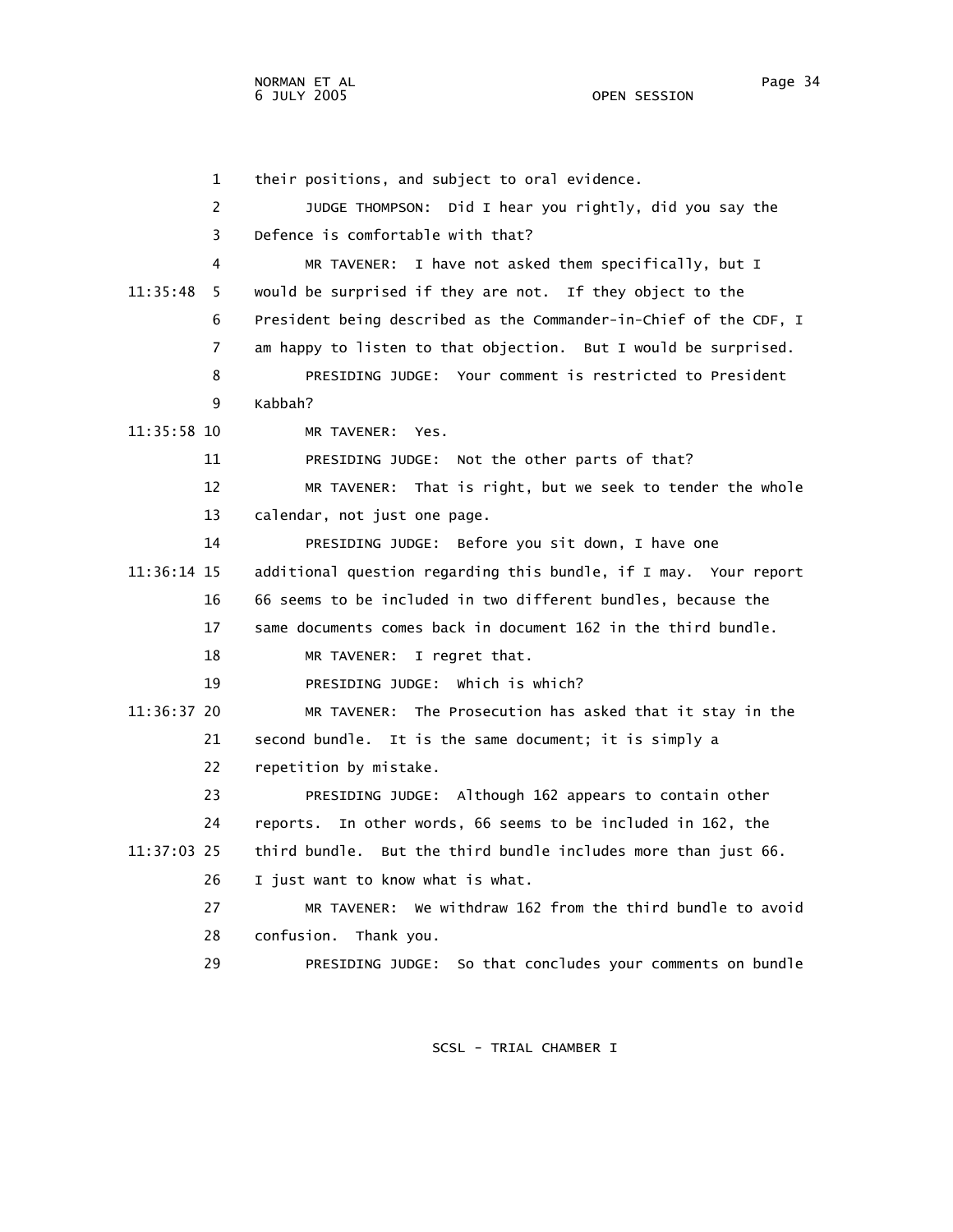1 number 2? 2 MR TAVENER: Yes, thank you. 3 PRESIDING JUDGE: Mr Williams? Again, we ask you not to 4 repeat unless it is absolutely necessary for this purpose your 11:37:41 5 arguments under 66, because we are directing our minds to bundle 6 2 and any comment you may have. 7 MR WILLIAMS: My Lord, we would want to comment on the 8 decision of the Appellate Chamber dated 16 May 2005. It is our 9 submission that the nature of the documents that could be 11:38:25 10 tendered under a 92 bis application were set out in the said 11 judgment. It is also our submission that the testimonial nature 12 of the evidence that could be tendered under 92 bis were clearly 13 spelt out in that judgment. 14 PRESIDING JUDGE: What, most specifically, are you making 11:39:30 15 reference to in that judgment? 16 MR WILLIAMS: Paragraph 26, lines 1 to 7. Their Lordships 17 sitting in the Appellate Chamber clearly envisaged evidence that 18 had been tested by way of cross-examination in some other fora. 19 We do concede that a departure was made from the provisions in 11:40:28 20 the ICTR and ICTY roles. But we wish to submit that even under 21 ICTR Rule 92 bis no Trial Chamber has accepted any other evidence 22 than witness statements. 23 PRESIDING JUDGE: You mean ICTY and ICTR? 24 MR WILLIAMS: Specifically to the ICTR. The other trial 11:41:18 25 chambers in that Court have only accepted witness statements, 26 trial transcripts and exhibits previously admitted under Rule 92

> 28 PRESIDING JUDGE: Thank you, Mr Williams. As to the third 29 bundle, Mr Tavener?

27 bis, My Lord. That is all I wish to say on this point.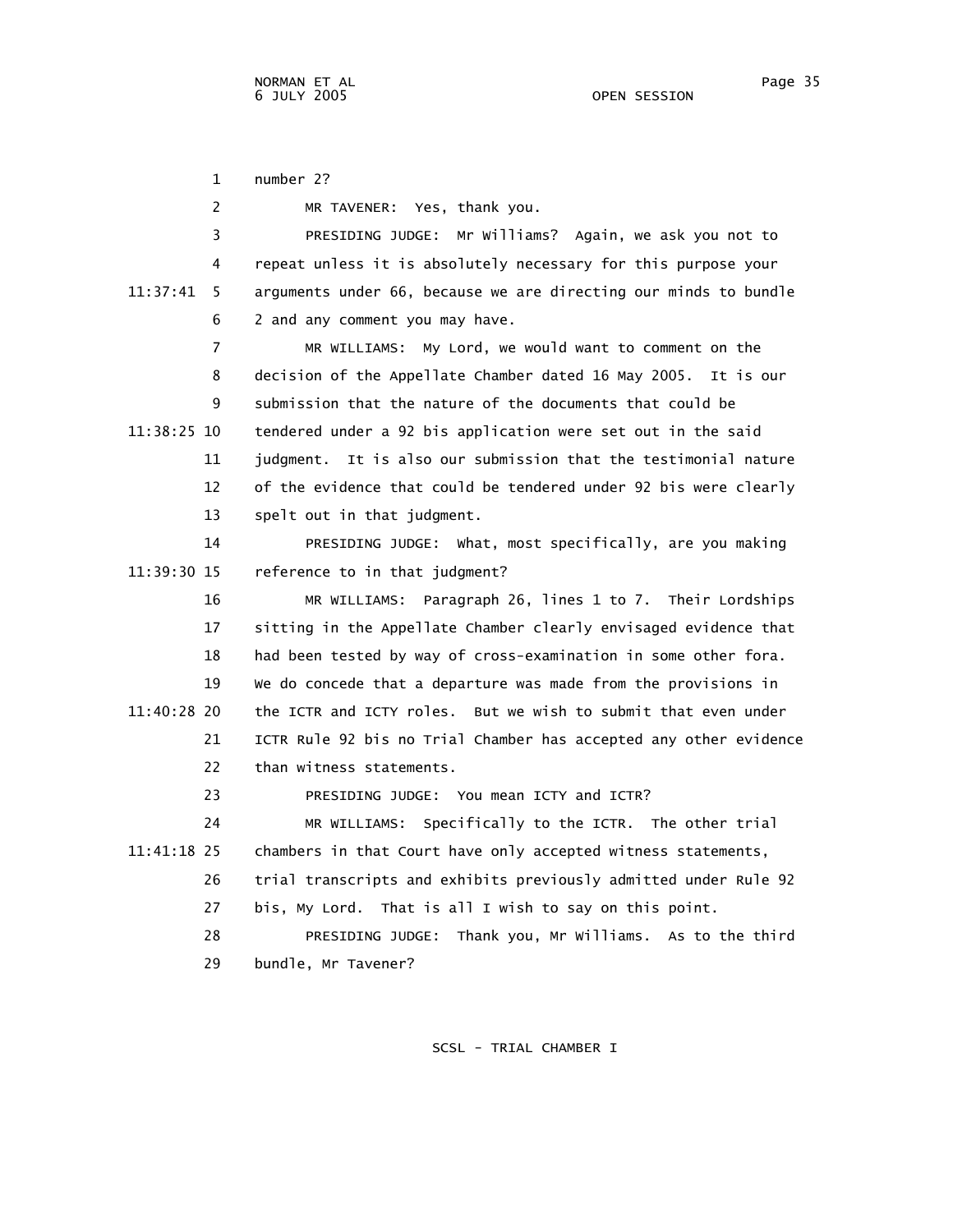|             | 1              | Thank you, Your Honour. Again, the<br>MR TAVENER:                 |
|-------------|----------------|-------------------------------------------------------------------|
|             | $\overline{c}$ | Prosecution places reliance on the decision of the Appeal Chamber |
|             | 3              | in respect of the Fofana appeal decision. It was said there that  |
|             | 4              | in that particular decision -- part of that may have already been |
| 11:43:05    | 5              | read -- "Rule 92 bis is different to the equivalent rule in ICTY  |
|             | 6              | and ICTR and deliberately so. The effect of the SCSL rule is to   |
|             | 7              | permit the reception of information, assertions of fact but not   |
|             | 8              | opinion made in documents or electronic communications, if such   |
|             | 9              | facts are relevant and their reliability is susceptible of        |
| 11:43:27 10 |                | confirmation." This phraseology was chosen to make clear that     |
|             | 11             | proof of reliability is not a condition of admission. All that    |
|             | 12             | is required is that information should be capable of              |
|             | 13             | corroboration in due course. It is for the Chamber to decide      |
|             | 14             | whether the information comes in a form or is of a kind that is   |
| 11:43:42 15 |                | susceptible of confirmation. Propaganda claims or political       |
|             | 16             | attacks in partisan newspapers might be excluded, for example,    |
|             | 17             | but information set out in UN or NGO or Truth Commission reports, |
|             | 18             | or books by serious historians should be admitted. So might       |
|             | 19             | certain newspaper reports if they carry a reporter's byline and   |
| 11:44:10 20 |                | purport to be based on eyewitness reports or interviews or have   |
|             | 21             | other indicia of reliability. That is the submission of the       |
|             | 22             | Prosecution in a nutshell. We again rely upon the appellate       |
|             | 23             | decision. These documents provided to the Court can be tendered   |
|             | 24             | and reviewed by the Court, and they can be assessed in the light  |
| 11:44:29 25 |                | of all the evidence. That is the procedure the Prosecution is     |
|             | 26             | seeking to adopt, bearing in mind the deliberate differences      |
|             | 27             | between the ICTY rules, for example, and the rules under which    |
|             | 28             | this Court is operating. I do not wish to repeat the submissions  |
|             | 29             | that I have made.<br>But the Prosecution is consistent in its     |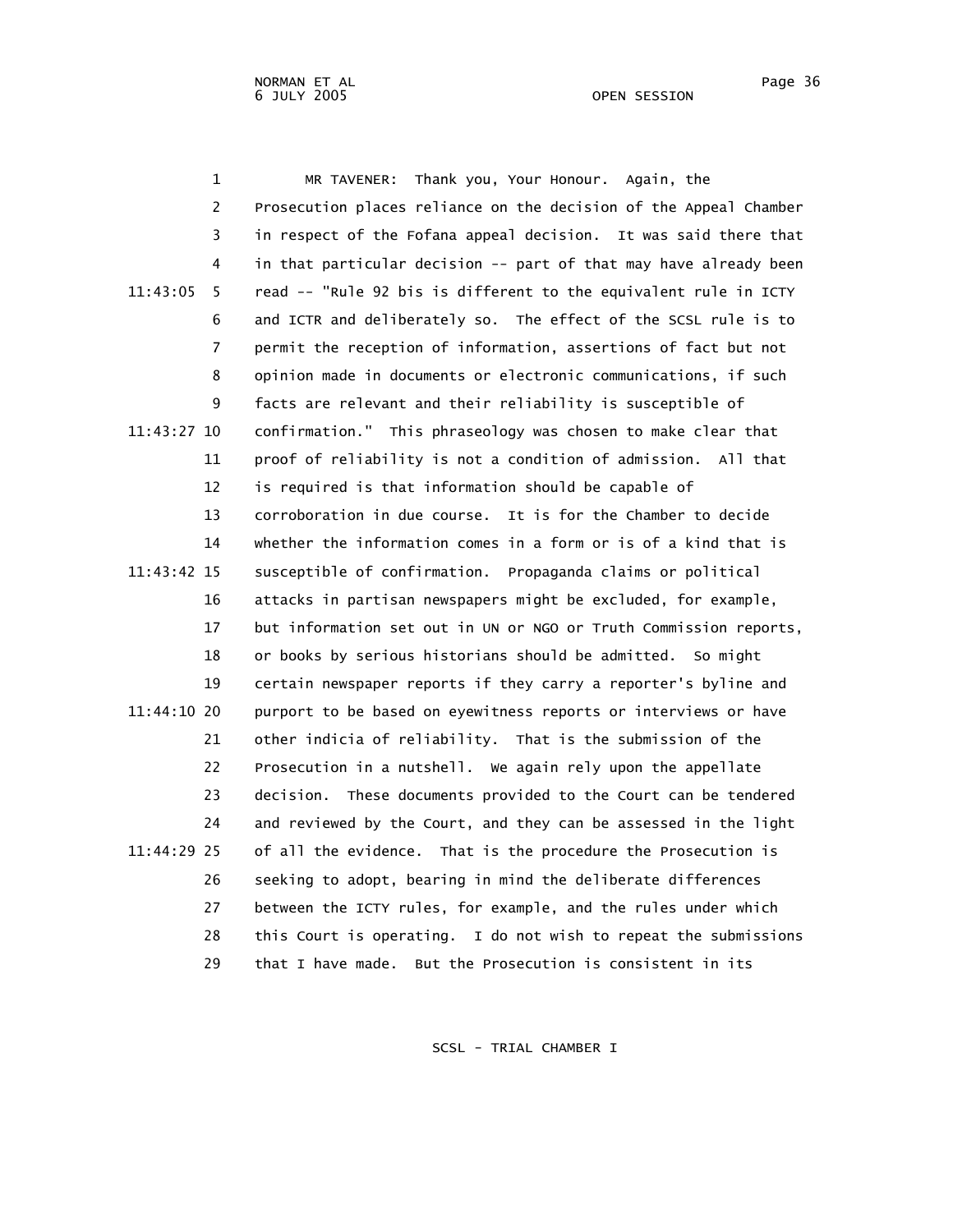1 submission that the documents can be tendered at this stage and 2 used for the assistance of the Court as the Court ultimately sees 3 fit. Thank you. 4 PRESIDING JUDGE: I have a few questions on the relevancy 11:45:13 5 of some documents. One is number 38. Why is this relevant? 6 JUDGE ITOE: Maybe, learned Presiding Judge, if learned 7 counsel can start from 23, which immediately precedes 38. 8 PRESIDING JUDGE: I accept that. 9 JUDGE ITOE: The curriculum vitae of Hinga Norman. 11:45:55 10 MR TAVENER: The particular use of that document -- 11 JUDGE ITOE: Was it Mr Hinga Norman who submitted the CV? 12 MR TAVENER: It is a very thorough CV, Your Honour. The 13 importance of the CV, we would say, is that it indicates 14 Mr Norman's involvement in the army, his training at the Mons 11:46:17 15 Officer Cadet School. 16 JUDGE ITOE: Who prepared this CV? 17 MR TAVENER: The Prosecution has no evidence about that 18 particular item, as to who prepared it. 19 PRESIDING JUDGE: What are the indicia of reliability of 11:46:29 20 that particular document? Because this is a condition precedent 21 too. 22 MR TAVENER: It is a matter ultimately that we would say 23 can be put to the witness. Whether or not it goes in at this 24 stage as an exhibit is upon the Court. It is certainly an 11:46:47 25 exhibit that can be used at some stage should the accused man 26 testify. There has been some evidence about what is contained 27 within the curriculum vitae. 28 PRESIDING JUDGE: Yes, we have some evidence that he has 29 been in the military at some given time. But between that and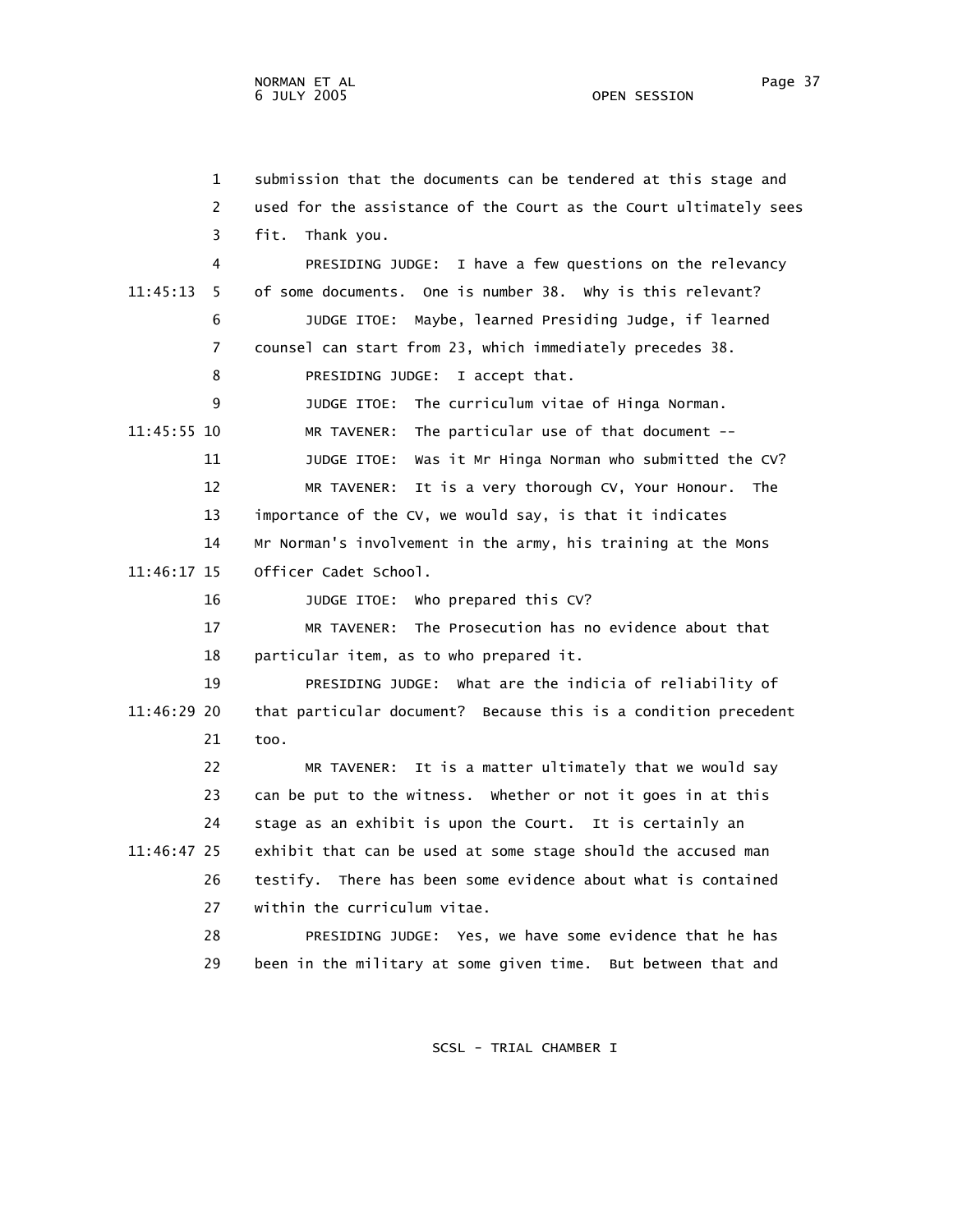1 the whole CV is --

 2 MR TAVENER: Yes, I accept that. That may be a document to 3 which Your Honours do not ultimately accept. 4 JUDGE ITOE: We know that he was Deputy Minister of 11:47:26 5 Defence; there is evidence somewhere about that. 6 MR TAVENER: From his passport, Exhibit No. 38, we know his 7 date of birth, which is consistent in this CV. We also know that 8 he did have training in the United Kingdom, military training 9 which is indicated in this CV. 11:47:44 10 JUDGE ITOE: I am sorry to have interrupted your response 11 to the question from the learned Presiding Judge on 38 and its 12 relevance. 13 MR TAVENER: 38 is simply -- it is obvious that it is 14 Mr Norman's passport. It just provides an identification, his 11:48:01 15 date of birth. That would be the full extent of what the 16 passport provides. A matter for Your Honours' consideration. 17 PRESIDING JUDGE: Another issue of relevancy is document 18 104. It would appear to be outside the scope of the indictment. 19 MR TAVENER: Although it is outside the scope of the 11:48:37 20 indictment, child soldiers are clearly one of the counts on the 21 indictment. Demobilisation is an event that inevitably had to 22 occur after the war concluded. The fact that the CDF were 23 demobilising children means as a matter of logic that at some 24 stage they were child soldiers. 11:49:02 25 JUDGE THOMPSON: This is a kind of logical position that 26 they would not have been demobilisation without recruitment. 27 MR TAVENER: In the first place; that is correct. 28 JUDGE THOMPSON: It is an indirect way of establishing it. 29 MR TAVENER: Yes, I am looking at one particular page. I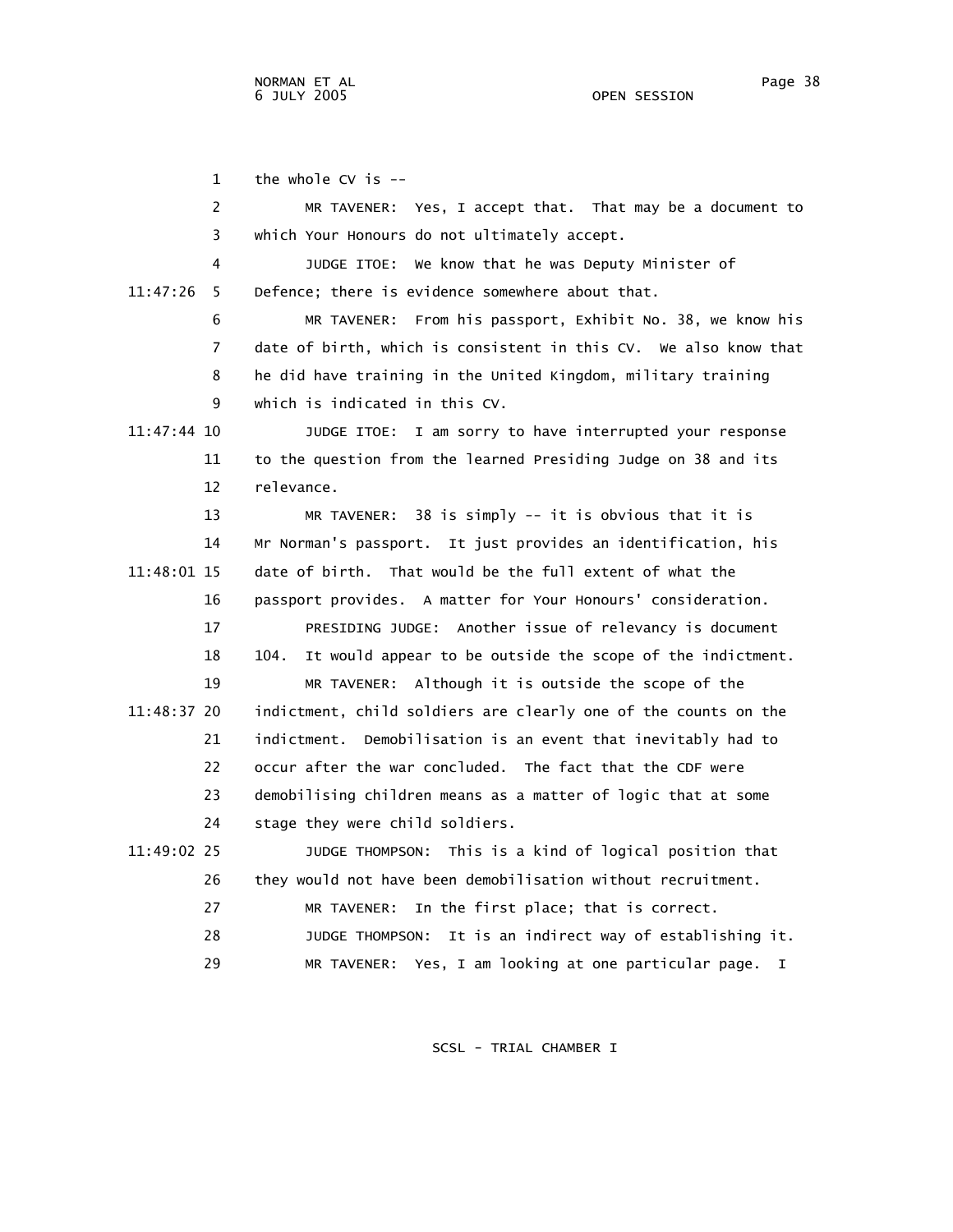| 1              | have it as page one of three. Disarmament 5.5, at the bottom of   |
|----------------|-------------------------------------------------------------------|
| 2              | the page: "The two parties agree on the following: To release     |
| 3              | to UNAMSIL all child combatants and abductees, particularly young |
| 4              | women and children, starting on 25 May 2001. As Your Honour has   |
| 11:49:44<br>5  | just said, by logic that means at an earlier stage there must     |
| 6              | have been child soldiers, abductees and so on within the CDF.     |
| $\overline{7}$ | Although technically outside the range of the indictment it has   |
| 8              | applicability because of what it states. The inference, and we    |
| 9              | the Prosecution would say the only inference, that could be drawn |
| 11:50:11 10    | is that the CDF had child soldiers at an earlier time. That       |
| 11             | combines with the oral testimony of various witnesses.            |
| 12             | JUDGE THOMPSON: Is this irresistible, is it?                      |
| 13             | MR TAVENER: We would say it is the only inference.                |
| 14             | Perhaps Your Honour may say an irresistible inference.            |
| 11:50:29 15    | Certainly, it is a very strong inference. But it is corroborated  |
| 16             | by testimony already before the Court, oral testimony.            |
| 17             | PRESIDING JUDGE: Thank you.                                       |
| 18             | Mr Williams?                                                      |
| 19             | MR WILLIAMS: My Lord, we would submit that even by my             |
| 11:50:49 20    | learned friend's own admission that some of the documents in      |
| 21             | bundle C are unsourced. Their whereabouts are unknown even by     |
| 22             | the Prosecution themselves.                                       |
| 23             | PRESIDING JUDGE: Which one most specifically are you              |
| 24             | making reference to, the CV?                                      |
| 11:51:16 25    | MR WILLIAMS: Yes, the CV of Hinga Norman. We also mention         |
| 26             | a lot of others, My Lord, in our --                               |
| 27             | JUDGE ITOE: Before you end your presentations you may wish        |
| 28             | to let us know finally which documents you are not objecting to.  |
| 29             | which documents are you not objecting to in this process?         |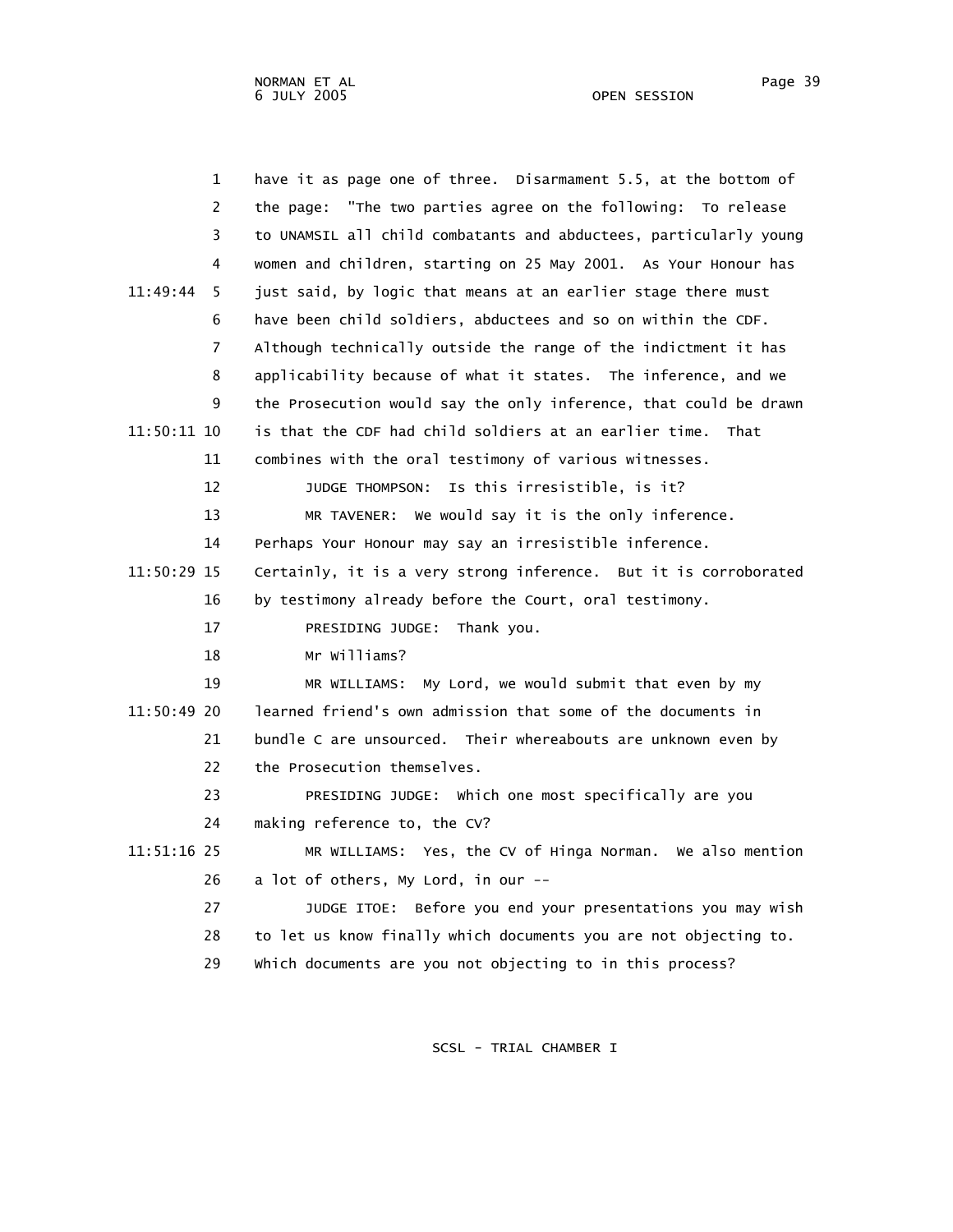1 MR WILLIAMS: My Lord, I said earlier we are opposed to 2 everything. 3 PRESIDING JUDGE: Because of Rule 66? 4 MR WILLIAMS: Yes, and in the paper filed by us we gave 11:52:10 5 specific objections. The 66 one is a technical objection, but we 6 are going to factually oppose some of these documents and give 7 the reasons for doing so in the document we file. 8 JUDGE ITOE: So you are objecting to the admissibility of 9 all documents to bundle 1, bundle 2 and bundle 3? 11:52:38 10 MR WILLIAMS: Yes, My Lord. 11 JUDGE ITOE: Thank you. 12 PRESIDING JUDGE: Mr Tavener, do you wish to conclude your 13 presentation, and then we will turn to the Defence? 14 MR TAVENER: I do not believe I need to submit any further. 11:53:06 15 Thank you. 16 JUDGE ITOE: But, Mr Tavener, before you sit down, I forgot 17 to put a question to you. There is 129, on page four, a letter 18 from the War Council representatives to Joe Tamidey. Why is it 19 being tendered at this stage when it could have at an earlier 11:53:43 20 stage on the principle of orality? 21 MR TAVENER: That is correct; there are a number of options 22 available. One option would have been to have put this to the 23 particular witness . I am not sure whether his identity has been 24 disclosed. There are a number of mechanisms by which a document 11:54:17 25 can be put before the Court. At this stage the Prosecution is 26 seeking to use 92 bis. Again, the impact - and Your Honour has 27 highlighted - may well be the weight you then accord the document 28 because it was not put through a particular witness. However, it 29 does not preclude its admissibility.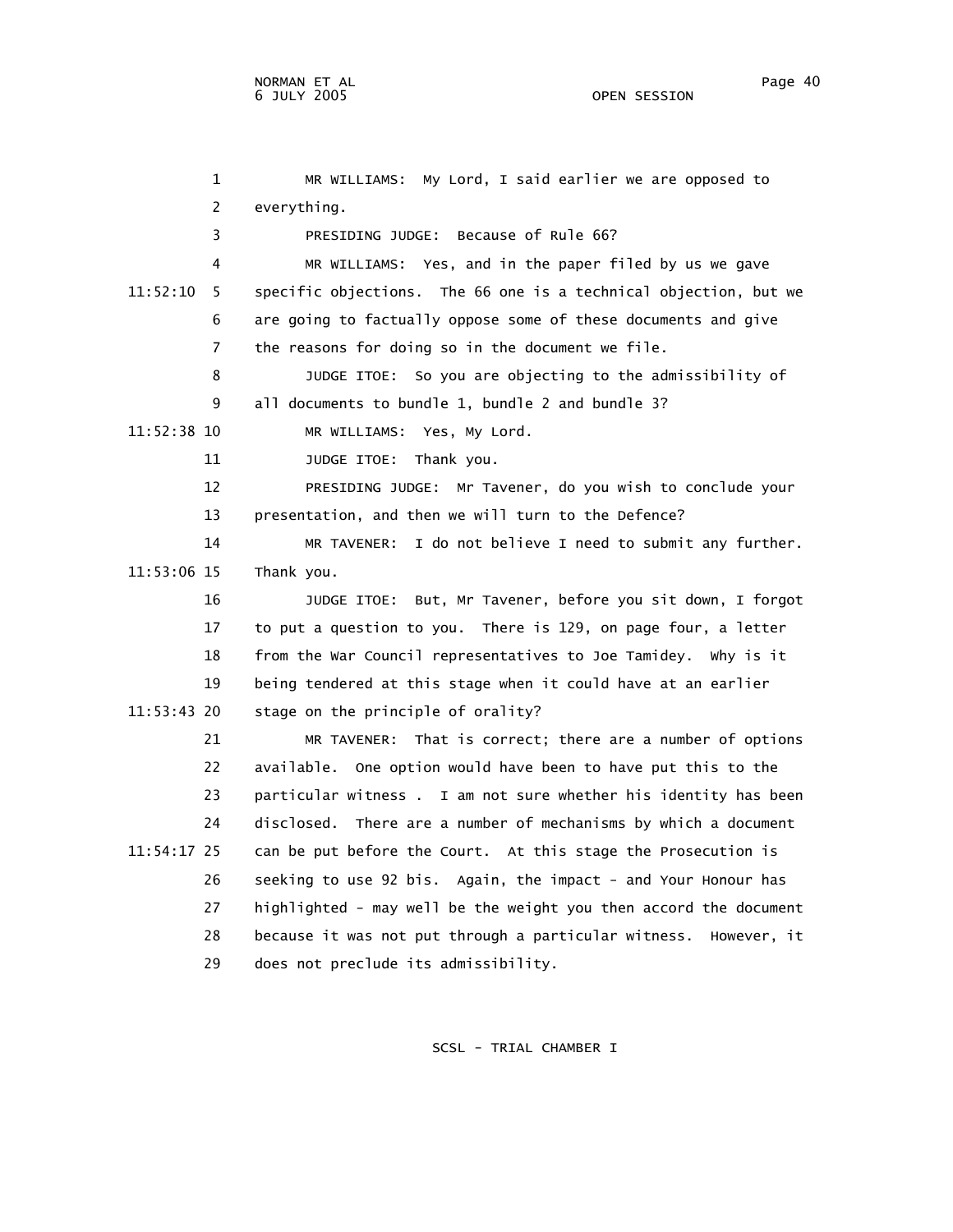1 PRESIDING JUDGE: The same would apply to 128, the letter 2 to battalion commanders given some of the witnesses called by the 3 Prosecution that dealt with these kinds of issues. I do not want 4 to get into details. 11:54:50 5 MR TAVENER: Exactly. It has been submitted that this 6 particular witness was illiterate. That would have also caused 7 some issues as well. 8 PRESIDING JUDGE: Yes, but some other witnesses you called 9 were not illiterate. 11:55:01 10 MR TAVENER: That is right. The impact, we would say, on 11 how the documents were handled goes to weight. 12 PRESIDING JUDGE: Mr Williams, do you wish to add anything 13 on behalf of the Defence? 14 MR WILLIAMS: Yes, My Lord. We wish to submit that the 11:55:23 15 timing of this application is wrong. We refer Your Lordship to a 16 number of cases. One ICTY [sic] decision, My Lord. 17 PRESIDING JUDGE: Are these the authorities you have quoted 18 at end of your -- 19 MR WILLIAMS: Yes, where the Defence in that particular 11:55:58 20 case attempted to tender a bundle of documents when they were 21 closing their defence. 22 PRESIDING JUDGE: Which case? 23 MR WILLIAMS: The Prosecutor against -- 24 PRESIDING JUDGE: Delalic? 11:56:14 25 MR WILLIAMS: No, it is Kajelijeli. 26 PRESIDING JUDGE: That is the authority 20 on you list of 27 authorities? 28 MR WILLIAMS: Yes, My Lord. 29 PRESIDING JUDGE: At page 13204?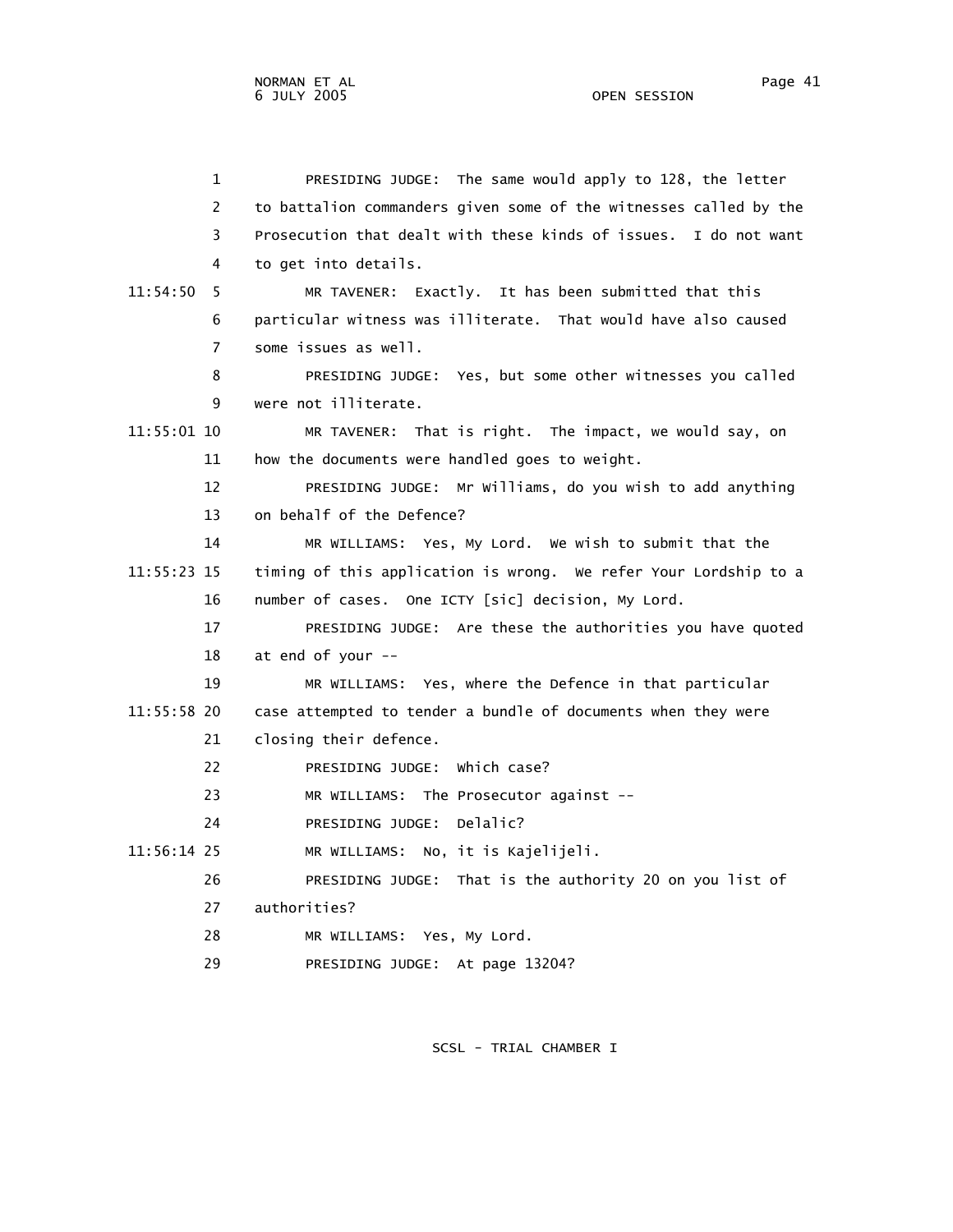1 MR WILLIAMS: Yes, My Lord. We would also round up by 2 saying a number of these documents fail to meet the criteria 3 mentioned in the Fofana decision. We refer Your Lordship to the 4 separate opinion of Justice Robertson at paragraph 13 on page 8. 11:57:21 5 JUDGE ITOE: What aspect of the Fofana decision are you 6 referring to? 7 MR WILLIAMS: No, the separate opinion of Justice 8 Robertson. 9 JUDGE ITOE: I see; okay. 11:57:34 10 PRESIDING JUDGE: This is paragraph 13 of that document? 11 MR WILLIAMS: Yes, My Lord. We would crave Your Lordships' 12 indulgence to carefully consider the specific objections that we 13 made to the various documents. 14 PRESIDING JUDGE: You mean in the annex to your submission? 11:58:09 15 MR WILLIAMS: Yes, My Lord. That is all I wish to say, My 16 Lord. 17 PRESIDING JUDGE: Thank you. Mr Tavener, you wish to 18 reply? 19 MR TAVENER: Not in reply, Your Honour. I suggest a 11:58:26 20 proposal bearing in mind the timing. I have spoken briefly to 21 Defence counsel. We are trying to stay in the timetable by which 22 this matter can progress. It may be that Your Honour will allow 23 the documents to be tendered, ultimately to either be rejected or 24 accepted, depending whatever approach Your Honours care to take. 11:58:45 25 However, we would still seek to close the Crown case on that 26 conditional basis that documents are before you -- ultimately a 27 decision can be made. That will allow both parties to proceed 28 with the no-case submission timetable. The Prosecution is 29 willing to reduce the time period available to us, if that is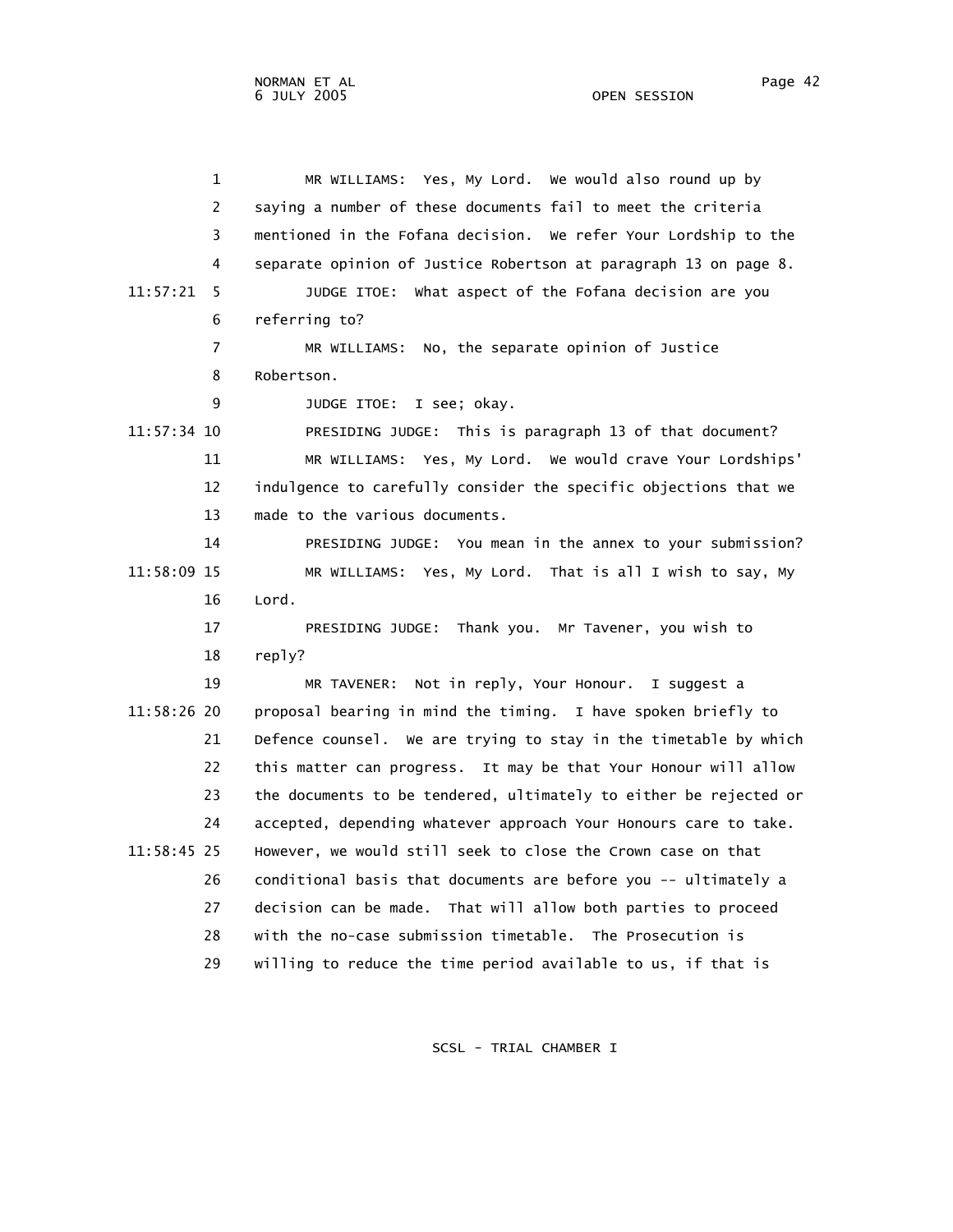1 suitable, in order to complete by the August date. The Defence 2 would still have available from today their three weeks, and the 3 Prosecution will then file our submissions -- 4 PRESIDING JUDGE: In two weeks rather than three? 11:59:22 5 MR TAVENER: Exactly. So, that is why we are hoping, as a 6 matter of being pragmatic, to tender the documents conditional on 7 Your Honours reviewing them in whatever method you chose to adopt 8 so at least we know that has been dealt with. We are not closing 9 the case and still having the documents outstanding. So, that is 11:59:44 10 dealt with, then the clock starts, the Defence files their 11 submissions in three weeks and we then file our reply in two 12 weeks. 13 **Interval Conferred** [Trial Chamber confers] 14 JUDGE THOMPSON: Mr Tavener, could you just explain what 12:00:47 15 would in this context "tender" mean? 16 MR TAVENER: The documents would go into evidence and be 17 given exhibit numbers. Ultimately the Court would produce a 18 ruling in which it indicates which documents it has now accepted 19 and which documents it has not accepted. As I have indicated all 12:01:10 20 along, the documents are ultimately to be used anyway at the 21 close of all the evidence; that is when they are finally 22 reviewed. The no-case submission will be based primarily on the 23 evidence now before the Court which came from the witness. So 24 the reason why we need to do that, and this is out of an 12:01:29 25 abundance of caution, if the Prosecution closes its case with the 26 documents not in evidence then we may not get another opportunity 27 to tender them. So, all we are doing is acting in caution, 28 asking that they be allowed to be tendered with the understanding 29 that ultimately some may well be rejected. And Your Honours --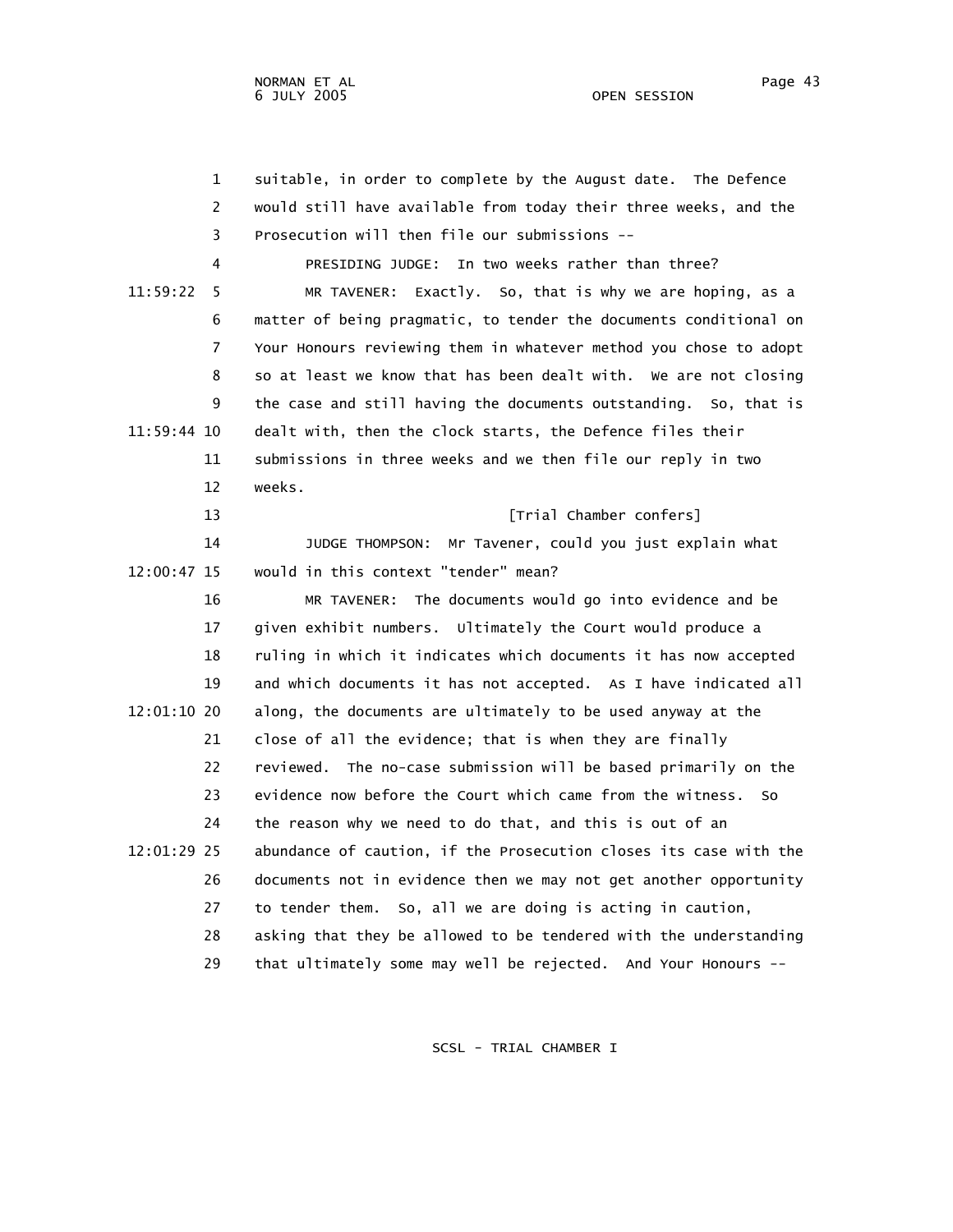1 JUDGE THOMPSON: We mark them with whatever letters or 2 numbers that we are familiar with in tendering exhibits. 3 MR TAVENER: Yes. 4 JUDGE THOMPSON: Then in case certain documents are 12:02:03 5 rejected then we unmark them. 6 MR TAVENER: Or simply a motion to the effect that the 7 Court has not accepted the final tendering of the documents. 8 JUDGE THOMPSON: Actually I wanted the clarification 9 because I thought "tender" was also being used in the context of 12:02:23 10 the Court taking the documents into its custody tentatively. 11 MR TAVENER: Yes, I would physically hand up the documents 12 and the Court staff can mark them. There is no need to do it in 13 Court. There is a schedule available from which they can then 14 have numbers allocated. Ultimately the Court can advise both 12:02:39 15 parties as to which documents are being considered, or which 16 documents have not been rejected, or whatever form the Court 17 chooses to take. 18 PRESIDING JUDGE: For the sake of clarity on our part as 19 well -- and do not take my comments to mean that we are ruling in 12:02:57 20 that way; we have not made any decision in this respect -- but 21 let's assume for the purposes of this discussion that accept the 22 argument of the Defence under 66 and we deny all of that -- I 23 have said so before, that that does not mean necessarily to say 24 we are going that route, we are just trying to determine what it 12:03:20 25 is. If you say, "We close our case subject to", and that is the 26 decision of the Court, you are prepared to live with that at this 27 stage? 28 MR TAVENER: Well -- 29 PRESIDING JUDGE: Again, I am not suggesting this is our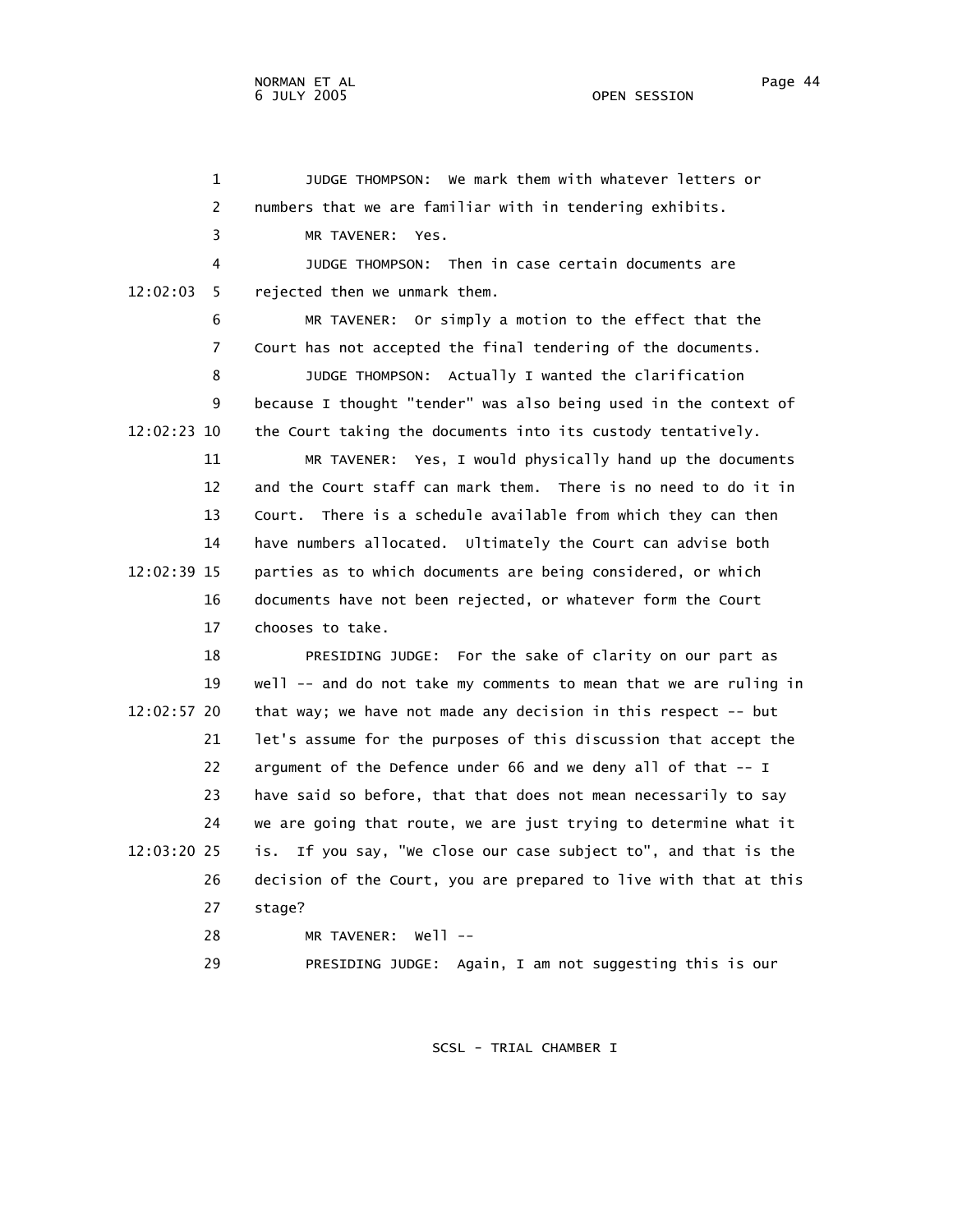NORMAN ET AL Page 45 Page 45 6 JULY 2005 OPEN SESSION

| $\mathbf{1}$   | decision. But, if it is, we have to look at these matters; we     |
|----------------|-------------------------------------------------------------------|
| 2              | have to consider all of that. Technically and potentially, it     |
| 3              | could be one of the decisions. I am not saying it is; I am just   |
| 4              | raising the issue because of your proposal that you are closing   |
| 12:03:54<br>5  | your case and tendering this. But if the decision is that any of  |
| 6              | documents you have tendered or not admitted because -- I want     |
| $\overline{7}$ | that to be quite clear, on the record, this is what you mean so   |
| 8              | there is no confusion.                                            |
| 9              | MR TAVENER: Bearing in mind the nature of what Your Honour        |
| 12:04:13 10    | has asked me, perhaps if we have a small break and I seek         |
| 11             | instructions.                                                     |
| 12             | Mr Tavener, is it prudent for the Prosecution<br>JUDGE ITOE:      |
| 13             | to close its case when certain documents it is seeking to rely on |
| 14             | are still lying in abeyance in terms of admissibility?            |
| 12:04:30 15    | JUDGE THOMPSON: Let me just add to what my learned brother        |
| 16             | has said. I certainly would not want to give the impression that  |
| 17             | this Court is putting any pressure on the Prosecution to take any |
| 18             | step which they intend to take within a constricted time frame.   |
| 19             | I just wanted --                                                  |
| 12:04:54 20    | It is a suggestion.<br>MR TAVENER:                                |
| 21             | PRESIDING JUDGE: We are aiming too. I want that to be             |
| 22             | In other words, yes, if it is possible we would like to<br>clear. |
| 23             | see the case closed for the Prosecution today, but if it is not,  |
| 24             | it is not. It is this simple. I just want that to be quite        |
| 12:05:13 25    | clear. If you say it is closed, well, it will be closed.          |
| 26             | MR TAVENER: Certainly, I understand that.                         |
| 27             | JUDGE THOMPSON: This judge wants to say that he is not            |
| 28             | letting the time dog wag the judicial tail.                       |
| 29             | PRESIDING JUDGE: Yes, you are asking for some time.<br>would      |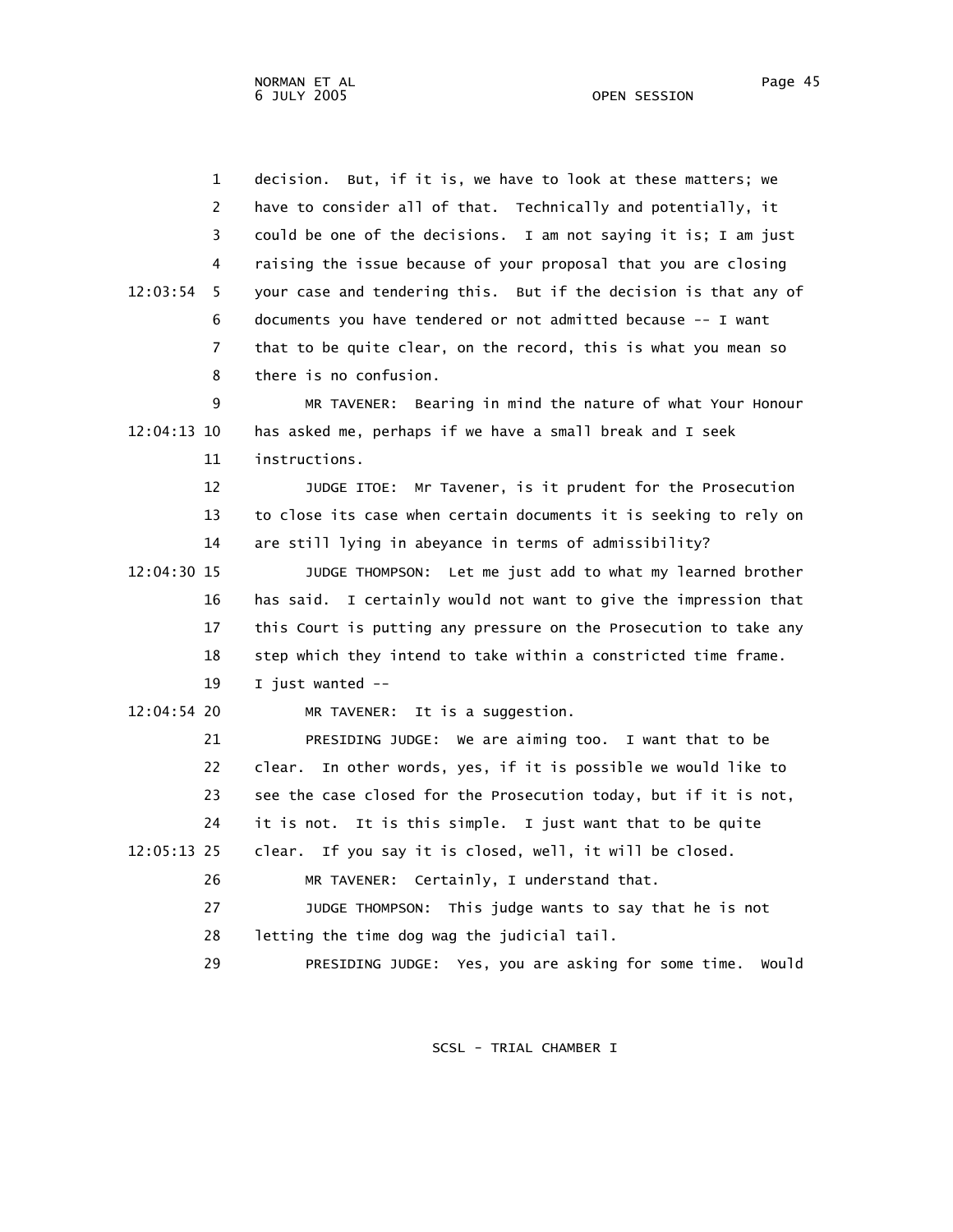NORMAN ET AL
Page 46

 1 15 minutes be enough? 2 MR TAVENER: That would be suitable; that is fine. 3 PRESIDING JUDGE: The Court will adjourn. We will come 4 back to you, Mr Williams. 12:05:43 5 MR WILLIAMS: As My Lord pleases. 6 PRESIDING JUDGE: We are not excluding you from that. It 7 is just that we want to see what the position of the Prosecution 8 is on this matter. If what you were saying is to assist them in 9 this respect, we are quite prepared to hear it. It could be of 12:05:52 10 assistance to them. 11 MR WILLIAMS: It is not, My Lord. 12 PRESIDING JUDGE: The Court is adjourned until 12.15 p.m. 13 [Break taken at 12.05 p.m.] 14 [On resuming at 12.28 p.m.] 12:33:38 15 PRESIDING JUDGE: Mr Tavener? 16 MR TAVENER: Thank you for your time. In the light of Your 17 Honour's comments, the Prosecution will now wait for the result 18 of Your Honours' consideration of the matters submitted under 19 92 bis. At that time, once that matter is concluded, then we 12:33:54 20 will proceed. 21 JUDGE ITOE: Did you decide whether to close your case or 22 not? 23 MR TAVENER: Not today. Then we'll go back to the 24 timetable already proposed and we'll see how we go. 12:34:08 25 PRESIDING JUDGE: Mr Williams? 26 MR WILLIAMS: I was going to commend my learned friend for 27 his innovative skills. I think he has reconsidered now, I'm 28 sure. I don't have any comment. 29 PRESIDING JUDGE: We expect to be able to give a ruling by